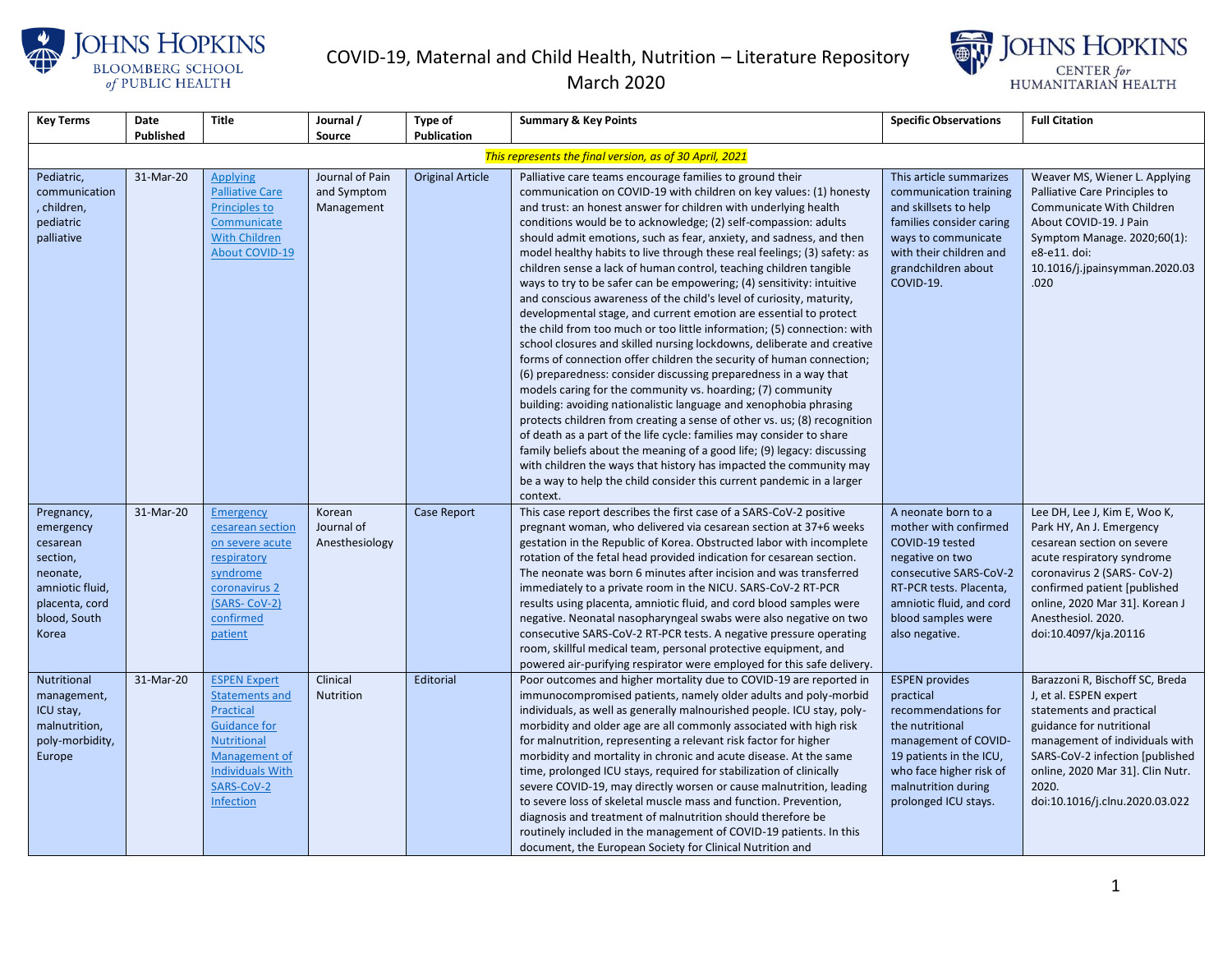



| <b>Key Terms</b>           | Date      | Title                                    | Journal /      | Type of               | <b>Summary &amp; Key Points</b>                                                                                                    | <b>Specific Observations</b>                    | <b>Full Citation</b>                                        |
|----------------------------|-----------|------------------------------------------|----------------|-----------------------|------------------------------------------------------------------------------------------------------------------------------------|-------------------------------------------------|-------------------------------------------------------------|
|                            | Published |                                          | Source         | <b>Publication</b>    |                                                                                                                                    |                                                 |                                                             |
|                            |           |                                          |                |                       | Metabolism (ESPEN) aims at providing concise guidance for                                                                          |                                                 |                                                             |
|                            |           |                                          |                |                       | nutritional management of COVID-19 patients by proposing 10                                                                        |                                                 |                                                             |
|                            |           |                                          |                |                       | practical recommendations. The practical guidance is focused on the                                                                |                                                 |                                                             |
|                            |           |                                          |                |                       | ICU setting or in the context of older age and poly-morbidity.                                                                     |                                                 |                                                             |
| Pediatric                  | 31-Mar-20 | COVID-19 and                             | Journal of     | <b>Societal Paper</b> | Concerns have been raised over the risk of COVID-19 to children with                                                               | Authors describe the                            | Turner D, Huang Y, Martín-de-                               |
| Inflammatory               |           | Paediatric                               | Pediatric      |                       | inflammatory bowel disease (IBD). This paper gathers global                                                                        | clinical course of                              | Carpi J, et al. COVID-19 and                                |
| Bowel Disease,             |           | Inflammatory                             | Gastro-        |                       | experience, from a circulating electronic reporting system of children                                                             | COVID-19 in children                            | Paediatric Inflammatory Bowel                               |
| immune-                    |           | <b>Bowel Diseases:</b>                   | enterology and |                       | with IBD infected with SARS-CoV-2, along with surveys completed by                                                                 | with underlying IBD,                            | Diseases: Global Experience and                             |
| modulatory                 |           | Global                                   | Nutrition      |                       | major PIBD centers in China and South Korea. Eight PIBD children had                                                               | receiving treatment                             | Provisional Guidance (March                                 |
| drugs, biologic            |           | <b>Experience and</b>                    |                |                       | COVID-19 globally, all with mild infection and without need for                                                                    | with                                            | 2020) from the Paediatric IBD                               |
| treatment,                 |           | Provisional                              |                |                       | hospitalization despite treatment with immunomodulators and/or                                                                     | immunomodulators                                | Porto group of ESPGHAN                                      |
| China, South               |           | <b>Guidance (March</b><br>2020) from the |                |                       | biologics. No cases have been reported in China and South Korea, but                                                               | and/or biologics, and                           | [published online, 2020 Mar                                 |
| Korea                      |           | Paediatric IBD                           |                |                       | biologic treatment has been delayed in 79 children, of whom 17<br>(22%) had exacerbation of their IBD. Authors provide provisional | summarizes guidance<br>points for management    | 31]. J Pediatr Gastroenterol<br>Nutr. 2020.                 |
|                            |           | Porto group of                           |                |                       | guidance for managing PIBD in the era of COVID-19: standard IBD                                                                    | of PIBD in the era of                           | doi:10.1097/MPG.00000000000                                 |
|                            |           | <b>ESPGHAN.</b>                          |                |                       | treatments including biologics should continue at present, especially                                                              | COVID-19.                                       | 02729                                                       |
|                            |           |                                          |                |                       | in children who have severe IBD course and milder SARS-CoV-2                                                                       |                                                 |                                                             |
|                            |           |                                          |                |                       | infection.                                                                                                                         |                                                 |                                                             |
| Children vs.               | 31-Mar-20 | COVID-19                                 | Journal of     | <b>Review</b>         | Although information regarding the epidemiology of COVID-19 in                                                                     | This comprehensive                              | Jiatong S, Langin L, Wenjun L.                              |
| adults, disease            |           | epidemic:                                | Medical        |                       | children has accumulated, relevant comprehensive reports are                                                                       | review of current                               | COVID-19 epidemic: disease                                  |
| characteristics,           |           | disease                                  | Virology       |                       | lacking. The present article reviews the epidemiological                                                                           | literature on pediatric                         | characteristics in children                                 |
| epidemiology               |           | characteristics in                       |                |                       | characteristics of COVID-19 in children, including clustered infection                                                             | COVID-19 highlights                             | [published online, 2020 Mar                                 |
|                            |           | children.                                |                |                       | characteristics, age and sex distributions, transmission patterns,                                                                 | epidemiological and                             | 31]. J Med Virol. 2020.                                     |
|                            |           |                                          |                |                       | mortality rate, and clinical characteristics. As more regions have                                                                 | clinical characteristics of                     | doi:10.1002/jmv.25807                                       |
|                            |           |                                          |                |                       | launched pathogen detection campaigns, and because younger                                                                         | disease.                                        |                                                             |
|                            |           |                                          |                |                       | children cannot wear masks, the number of infection cases in                                                                       |                                                 |                                                             |
|                            |           |                                          |                |                       | younger age groups increased significantly,                                                                                        |                                                 |                                                             |
| Children,                  | 30-Mar-20 | COVID-19                                 | Obesity        | Perspective           | Authors anticipate that social distancing measures and school                                                                      | School closures in many                         | Rundle AG, Park Y, Herbstman                                |
| childhood                  |           | <b>Related School</b>                    |                |                       | closures due to the COVID-19 pandemic will likely double out-of-                                                                   | areas of the U.S., due to                       | JB, Kinsey EW, Wang YC. COVID-                              |
| obesity, weight            |           | <b>Closings and Risk</b>                 |                |                       | school time this year for many children in the U.S. As a result, risk                                                              | the COVID-19 crisis,                            | 19 Related School Closings and                              |
| gain, school               |           | of Weight Gain                           |                |                       | factors for weight gain conventionally associated with summer                                                                      | may exacerbate the                              | Risk of Weight Gain Among                                   |
| closings, social           |           | Among Children.                          |                |                       | recess, such as consumption of calorie-dense foods and lack of                                                                     | epidemic of childhood                           | Children [published online, 2020                            |
| distancing                 |           |                                          |                |                       | physical activity, may be exacerbated. The risk of overnutrition and                                                               | obesity and increase                            | Mar 30]. Obesity (Silver Spring).                           |
|                            |           |                                          |                |                       | weight gain is linked to food insecurity, which may be worsened in                                                                 | disparities in obesity                          | 2020. doi:10.1002/oby.22813                                 |
|                            |           |                                          |                |                       | the context of missed school meals, contributing to disparities in                                                                 | risk.                                           |                                                             |
|                            |           |                                          |                |                       | health and educational attainment.                                                                                                 |                                                 |                                                             |
| Low-income                 | 30-Mar-20 | Feeding Low-                             | New England    | Perspective           | An essential element of COVID-19 response will be feeding children                                                                 | Schools and childcare                           | Dunn CG, Kenney E,                                          |
| children, food             |           | <b>Income Children</b>                   | Journal of     |                       | from low-income families. Brief periods of food insecurity can cause                                                               | facilities must balance                         | Fleischhacker SE, Bleich SN.                                |
| insecurity,                |           | During the<br>Covid-19                   | Medicine       |                       | short-term health effects that increase risk of contracting                                                                        | roles of preventing                             | Feeding Low-Income Children                                 |
| missed meals,<br>nutrition |           | Pandemic                                 |                |                       | communicable diseases, as well as long-term developmental harm.                                                                    | disease transmission                            | during the Covid-19 Pandemic<br>[published online, 2020 Mar |
| assistance                 |           |                                          |                |                       | Children from low-income households, already at risk for poorer<br>health and academic performance than children from high-income  | and ensuring access to<br>food for children who | 30]. N Engl J Med. 2020.                                    |
|                            |           |                                          |                |                       | households, may be further disadvantaged by nutrition shortfalls.                                                                  | rely on the federal                             | doi:10.1056/NEJMp2005638                                    |
|                            |           |                                          |                |                       | Several states and schools are adapting traditional service models to                                                              | nutrition safety net, to                        |                                                             |
|                            |           |                                          |                |                       | ensure distribution of food while preventing disease transmission.                                                                 | avoid exacerbating                              |                                                             |
|                            |           |                                          |                |                       | Recent legislation around provisions for nutrition assistance reflects a                                                           | disparities in health and                       |                                                             |
|                            |           |                                          |                |                       |                                                                                                                                    | educational attainment.                         |                                                             |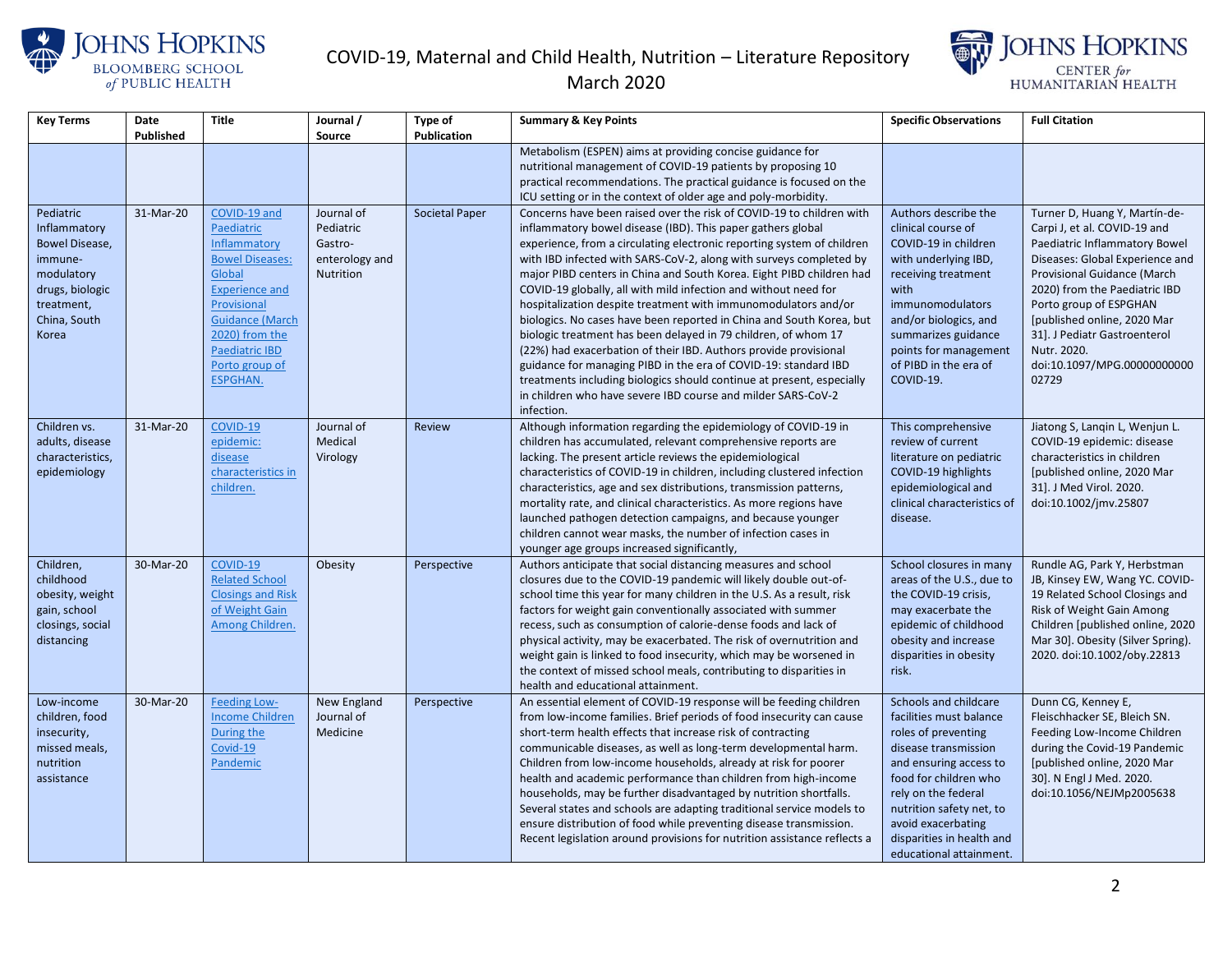



| <b>Key Terms</b> | Date      | <b>Title</b>                         | Journal /              | <b>Type of</b> | <b>Summary &amp; Key Points</b>                                                                                                            | <b>Specific Observations</b>                   | <b>Full Citation</b>                                        |
|------------------|-----------|--------------------------------------|------------------------|----------------|--------------------------------------------------------------------------------------------------------------------------------------------|------------------------------------------------|-------------------------------------------------------------|
|                  | Published |                                      | <b>Source</b>          | Publication    |                                                                                                                                            |                                                |                                                             |
|                  |           |                                      |                        |                | shift in responsibility for feeding children from the National School                                                                      |                                                |                                                             |
|                  |           |                                      |                        |                | Lunch Program and School Breakfast Program to SNAP.                                                                                        |                                                |                                                             |
| Breastfeeding,   | 30-Mar-20 | International                        | Journal of             | Insights into  | Based on personal communications with colleagues in China, Italy,                                                                          | This article discusses                         | Marinelli KA. International                                 |
| donor milk,      |           | <b>Perspectives</b>                  | Human                  | Practice and   | and the author's own donor milk bank in the United States, the                                                                             | the effects of the                             | Perspectives Concerning Donor                               |
| donor milk       |           | Concerning                           | Lactation              | Policy         | author has attempted to document the pandemic's current effect on                                                                          | COVID-19 crisis on                             | Milk Banking During the SARS-                               |
| banking, China,  |           | <b>Donor Milk</b>                    |                        |                | donor milk banking as well as donor milk supply and demand. There is                                                                       | donor milk banking and                         | CoV-2 (COVID-19) Pandemic                                   |
| Italy, United    |           | <b>Banking During</b>                |                        |                | heightened anxiety in donors who must interact with the healthcare                                                                         | details programmatic                           | [publis+H7hed online ahead of                               |
| <b>States</b>    |           | the SARS-CoV-2                       |                        |                | system to have their blood drawn for screening, or when they drop                                                                          | changes and emergency                          | print, 2020 Mar 30]. J Hum Lact.                            |
|                  |           | $(COVID-19)$                         |                        |                | off their milk at the milk bank. The author's organization is engaged in                                                                   | preparedness strategies                        | 2020.                                                       |
|                  |           | Pandemic                             |                        |                | educating mothers that there is no evidence of coronavirus                                                                                 | implemented at a non-                          | doi:10.1177/089033442091766                                 |
|                  |           |                                      |                        |                | transmission through human milk and that previous coronaviruses                                                                            | profit U.S. milk bank to                       | 1                                                           |
|                  |           |                                      |                        |                | have been destroyed by pasteurization. Other milk banking                                                                                  | ensure sustained supply                        |                                                             |
|                  |           |                                      |                        |                | organizations have issued statements upholding the importance of                                                                           | of donor milk, transport                       |                                                             |
|                  |           |                                      |                        |                | donor milk and recommending the addition of questions about risk of                                                                        | of "safe" milk from                            |                                                             |
|                  |           |                                      |                        |                | COVID-19 exposure to donor screening protocols, as well as deferral                                                                        | donors to milk banks                           |                                                             |
|                  |           |                                      |                        |                | of donors who report symptoms or test positive for SARS-CoV-2.                                                                             | under quarantine, and<br>support for           |                                                             |
|                  |           |                                      |                        |                |                                                                                                                                            | breastfeeding mothers.                         |                                                             |
| Maternal and     | 30-Mar-20 | <b>Maternal and</b>                  | Clinical               | Original       | This case-control study compares clinical characteristics, maternal                                                                        | This is one of the first                       | Li N, Han L, Peng M, et al.                                 |
| neonatal         |           | <b>Neonatal</b>                      | <b>Infectious</b>      | Research       | and neonatal outcomes of pregnant women with and without COVID-                                                                            | case control studies to                        | Maternal and neonatal                                       |
| outcomes,        |           | <b>Outcomes of</b>                   | <b>Diseases</b>        |                | 19 pneumonia at a tertiary hospital in Wuhan, China. From January 24                                                                       | assess the association                         | outcomes of pregnant women                                  |
| preterm          |           | Pregnant                             |                        |                | to February 29, 2020, 34 pregnant women with confirmed or                                                                                  | between COVID-19                               | with COVID-19 pneumonia: a                                  |
| delivery,        |           | <b>Women With</b>                    |                        |                | suspected COVID-19 were admitted to labor in the third trimester.                                                                          | pneumonia and                                  | case-control study [published                               |
| pneumonia,       |           | COVID-19                             |                        |                | Compared to controls, COVID-19 pneumonia patients had lower                                                                                | maternal neonatal                              | online, 2020 Mar 30]. Clin Infect                           |
| China, case      |           | Pneumonia: A                         |                        |                | counts of white blood cells, neutrophils, C-reactive protein, and ALT                                                                      | outcomes.                                      | Dis. 2020; ciaa 352.                                        |
| control study    |           | Case-Control                         |                        |                | on admission. Five mothers with confirmed or suspected COVID-19                                                                            |                                                | doi:10.1093/cid/ciaa352                                     |
|                  |           | Study                                |                        |                | pneumonia had preterm delivery, which was significantly higher than                                                                        |                                                |                                                             |
|                  |           |                                      |                        |                | the control group. None experienced respiratory failure during                                                                             |                                                |                                                             |
|                  |           |                                      |                        |                | hospital stay. COVID-19 infection was not found in the newborns, and                                                                       |                                                |                                                             |
|                  |           |                                      |                        |                | none developed severe neonatal complications.                                                                                              |                                                |                                                             |
| Children, fecal  | 29-Mar-20 | <b>Detectable SARS-</b>              | Journal of             | Short          | Three cases of SARS-CoV-2 infected children were diagnosed from                                                                            | This article corroborates                      | Zhang T, Cui X, Zhao X, et al.                              |
| viral shedding,  |           | CoV-2 Viral RNA                      | Medical                | Communication  | February 3 to February 17, 2020 in Tianjin, China. All cases                                                                               | findings from other                            | Detectable SARS-CoV-2 Viral                                 |
| stool samples,   |           | in Feces of Three<br>Children during | Virology               |                | experienced mild illness and recovered soon after treatment, with<br>testing of throat swab samples turning negative within 14, 11, 7 days | studies that report                            | RNA in Feces of Three Children<br>during Recovery Period of |
| recovery phase   |           | <b>Recovery Period</b>               |                        |                | after diagnosis, respectively. However, within 10 days after been                                                                          | prolonged shedding of<br>viral nucleic acid in | COVID-19 Pneumonia                                          |
|                  |           | of COVID-19                          |                        |                | discharged, all three cases tested positive for SARS-CoV-2 in stool                                                                        | stool samples,                                 | [published online, 2020 Mar                                 |
|                  |           | Pneumonia.                           |                        |                | samples, in spite of consistently negative throat swab specimens. The                                                                      | compared to throat                             | 29]. J Med Virol. 2020.                                     |
|                  |           |                                      |                        |                | possibility of fecal-oral transmission of SARS-CoV-2 infection,                                                                            | swab samples.                                  | doi:10.1002/jmv.25795                                       |
|                  |           |                                      |                        |                | especially in cases of children, must be considered.                                                                                       |                                                |                                                             |
| COVID-19;        | 28-Mar-20 | COVID-19 in                          | <b>Travel Medicine</b> | Editorial      | The author describes what is known about pediatric COVID-19 and                                                                            | The author describes                           | Hagmann SHF. COVID-19 in                                    |
| SARS-CoV-2;      |           | children: More                       | and Infectious         |                | the epidemiology of SARS-CoV-2 infections in children. Infections with                                                                     | what is known about                            | children: More than meets the                               |
| Children;        |           | than meets the                       | <b>Disease</b>         |                | SARS-CoV-2 in children were absent or rarely noted in early reports,                                                                       | pediatric COVID-19 and                         | eye. Travel Med Infect Dis.                                 |
| Asymptomatic     |           | eye                                  |                        |                | and the associated morbidity in COVID-19 was deemed as mostly                                                                              | the epidemiology of                            | 2020;34:101649.                                             |
| presentation;    |           |                                      |                        |                | mild. In the hitherto largest pediatric COVID-19 study, 94.1% were                                                                         | SARS-CoV-2 infections                          | doi:10.1016/j.tmaid.2020.10164                              |
| Community        |           |                                      |                        |                | diagnosed as asymptomatic, or with mild or moderate disease. In                                                                            | in children. Infections                        | 9                                                           |
| transmission     |           |                                      |                        |                | fact, 13% of laboratory-confirmed cases were asymptomatic which is                                                                         | with SARS-CoV-2 in                             |                                                             |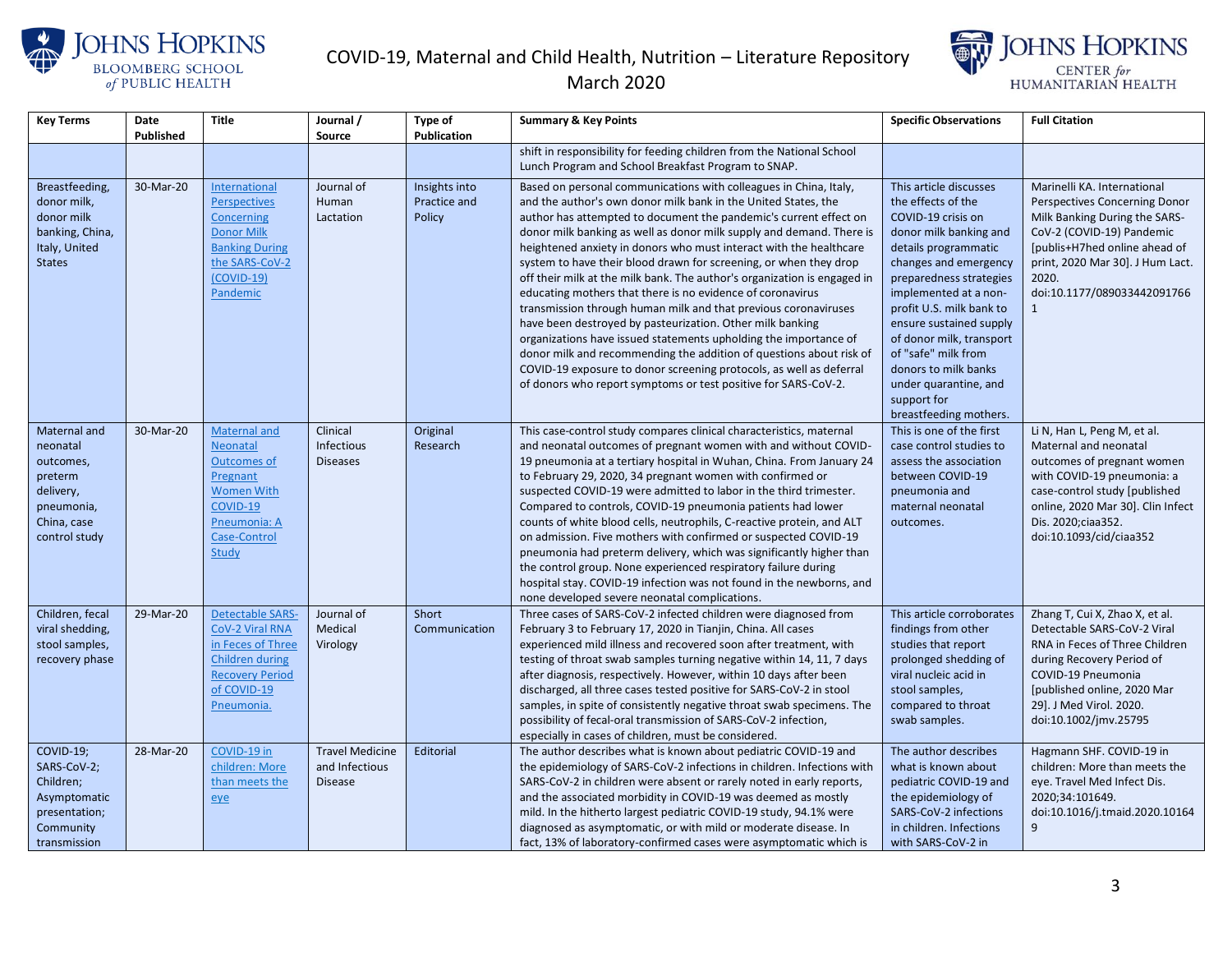



| <b>Key Terms</b> | Date      | <b>Title</b>             | Journal /    | Type of                 | <b>Summary &amp; Key Points</b>                                                                                                     | <b>Specific Observations</b>                     | <b>Full Citation</b>                |
|------------------|-----------|--------------------------|--------------|-------------------------|-------------------------------------------------------------------------------------------------------------------------------------|--------------------------------------------------|-------------------------------------|
|                  | Published |                          | Source       | Publication             |                                                                                                                                     |                                                  |                                     |
|                  |           |                          |              |                         | notable as this may be an underestimation of the true rate of<br>asymptomatic infection, since many children without symptoms are   | children were absent or<br>rarely noted in early |                                     |
|                  |           |                          |              |                         | unlikely to be tested. Virologic data demonstrated that such                                                                        | reports, and the                                 |                                     |
|                  |           |                          |              |                         | asymptomatic or oligosymptomatic individuals carry potentially                                                                      | associated morbidity in                          |                                     |
|                  |           |                          |              |                         | infectious SARS-CoV-2 particles in their nasopharyngeal secretions,                                                                 | COVID-19 was deemed                              |                                     |
|                  |           |                          |              |                         | likely contributing to early transmission to close contacts. In addition,                                                           | as mostly mild. Children                         |                                     |
|                  |           |                          |              |                         | the evidence of fecal shedding of SARS-CoV-2 in the stool of an                                                                     | and infants may play a                           |                                     |
|                  |           |                          |              |                         | asymptomatic child for a prolonged period raises the concern that                                                                   | pivotal role in                                  |                                     |
|                  |           |                          |              |                         | infants and children who are not toilet-trained could facilitate fecal-                                                             | community-based                                  |                                     |
|                  |           |                          |              |                         | oral transmission of the virus. Consequently, children and infants may                                                              | transmission of SARS-                            |                                     |
|                  |           |                          |              |                         | play a pivotal role in community-based transmission of SARS-CoV-2.                                                                  | $Cov-2$ .                                        |                                     |
| Pregnancy,       | 28-Mar-20 | <b>Clinical analysis</b> | Journal of   | <b>Research Article</b> | Five cases of pregnant women with confirmed COVID-19 were                                                                           | Primary clinical                                 | Chen S, Liao E, Shao Y. Clinical    |
| postpartum       |           | of pregnant              | Medical      |                         | identified among patients admitted to the Maternal and Child                                                                        | manifestations of                                | analysis of pregnant women          |
| fever,           |           | women with               | Virology     |                         | Hospital of Hubei Province between January 20 and February 10,                                                                      | COVID-19 pregnant                                | with 2019 novel coronavirus         |
| neonates,        |           | 2019 novel               |              |                         | 2020. Ages of patients ranged from 25 to 31 years old, and                                                                          | women may consist of                             | pneumonia [published online,        |
| China            |           | coronavirus              |              |                         | gestational ages ranged from 38 to 41 weeks. None of the patients                                                                   | low-grade postpartum                             | 2020 Mar 28]. J Med Virol.          |
|                  |           | pneumonia                |              |                         | had antepartum fever, but all developed a low-grade fever (37.5°C-                                                                  | fever or mild                                    | 2020. doi:10.1002/jmv.25789         |
|                  |           |                          |              |                         | 38.5°C) within 24 hours after delivery. All patients had normal liver                                                               | respiratory symptoms.                            |                                     |
|                  |           |                          |              |                         | and renal function; two patients had elevated plasma levels of the                                                                  | All neonates in this                             |                                     |
|                  |           |                          |              |                         | myocardial enzyme. Unusual chest imaging manifestations, namely                                                                     | study tested negative                            |                                     |
|                  |           |                          |              |                         | ground-glass opacity, were frequently observed in bilateral (3/5) or                                                                | for COVID-19.                                    |                                     |
|                  |           |                          |              |                         | unilateral lobe (2/5) by CT scan. There were no complications<br>observed during labor or in newborns. All neonates tested negative |                                                  |                                     |
|                  |           |                          |              |                         | for SARS-CoV-2 infection by quantitative RT-PCR.                                                                                    |                                                  |                                     |
| COVID-19; CT;    | 27-Mar-20 | A mild type of           | Radiology of | A Case Report           | The authors report the case of a 9-year-old boy with mild COVID-19                                                                  | The authors report the                           | Yin X, Dong L, Zhang Y, et al. A    |
| Child; Mild;     |           | childhood Covid-         | infectious   |                         | symptoms who presented to a hospital in China. The patient had a                                                                    | case of a 9-year-old boy                         | mild type of childhood Covid-19     |
| SARS-CoV-2;      |           | 19 - A case              | diseases     |                         | fever for 3 days without any other symptoms. He had lived in Wuhan                                                                  | with mild COVID-19                               | - A case report. Radiol Infect Dis. |
| China            |           | report                   |              |                         | two weeks before the disease onset yet had no history of SARS-CoV-2                                                                 | symptoms in China. The                           | 2020;7(2):78-80.                    |
|                  |           |                          |              |                         | exposure. He tested negative for influenza A and B but tested positive                                                              | possibility of SARS-CoV-                         | doi:10.1016/j.jrid.2020.03.004      |
|                  |           |                          |              |                         | for SARS-CoV-2. His physical examination, chest X-ray, and chest CT                                                                 | 2 infection cannot be                            |                                     |
|                  |           |                          |              |                         | were unremarkable. The patient's fever subsided after an "oral                                                                      | ruled out regardless of                          |                                     |
|                  |           |                          |              |                         | administration of cattilan and IV drip of lysine acetylsalicylate                                                                   | mild or atypical                                 |                                     |
|                  |           |                          |              |                         | injection" for one day. On admission, routine blood tests showed a                                                                  | symptoms, especially if                          |                                     |
|                  |           |                          |              |                         | white blood cell of 4.22 x 109/L, neutrophil percentage of 37.4%, and                                                               | patients have a recent                           |                                     |
|                  |           |                          |              |                         | lymphocyte percentage of 53.8%. The patient also had elevated                                                                       | history of                                       |                                     |
|                  |           |                          |              |                         | lactate dehydrogenase, alpha-hydroxybutyrate dehydrogenase, CRP,                                                                    | traveling/living in                              |                                     |
|                  |           |                          |              |                         | and serum amyloid. He was discharged 8 days later following a                                                                       | COVID-19 pandemic                                |                                     |
|                  |           |                          |              |                         | normal chest CT and negative PCR test. The authors recommend that                                                                   | areas.                                           |                                     |
|                  |           |                          |              |                         | if children and adolescents have a history of living or traveling in                                                                |                                                  |                                     |
|                  |           |                          |              |                         | epidemic areas within one to two weeks, the possibility of SARS-CoV-                                                                |                                                  |                                     |
|                  |           |                          |              |                         | 2 infection cannot be ruled out regardless of mild or atypical                                                                      |                                                  |                                     |
|                  |           |                          |              |                         | symptoms. Patients with positive SARS-CoV-2 results should be                                                                       |                                                  |                                     |
|                  |           |                          |              |                         | placed under immediate quarantine, while those with negative                                                                        |                                                  |                                     |
|                  |           |                          |              |                         | results should be closely observed or undergo CT examination of lung                                                                |                                                  |                                     |
|                  |           |                          |              |                         | changes to avoid missed diagnoses.                                                                                                  |                                                  |                                     |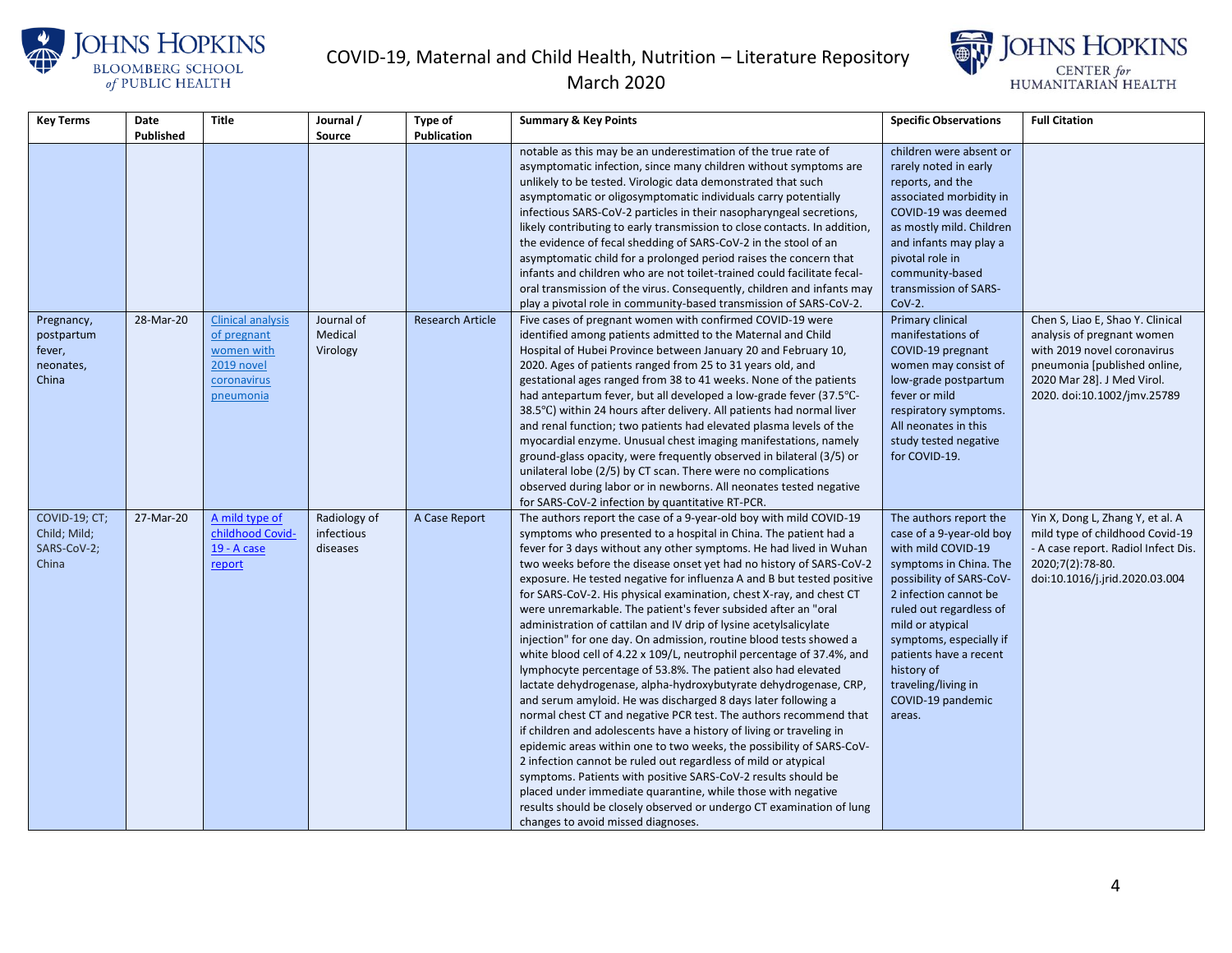



| <b>Key Terms</b>                                                                    | Date      | <b>Title</b>                                                                                           | Journal /                                        | Type of                 | <b>Summary &amp; Key Points</b>                                                                                                                                                                                                                                                                                                                                                                                                                                                                                                                                                                                                                                                                                                                                                                                                                                                                                                                                                                                                                                                                                                                                                                                                                                                                                                                                                                                                                                                                                                                                                                                                                                                                                                                                                                                                                                                                                                                                             | <b>Specific Observations</b>                                                                                                                                                                                                                                                                                                                                     | <b>Full Citation</b>                                                                                                                                                                                                    |
|-------------------------------------------------------------------------------------|-----------|--------------------------------------------------------------------------------------------------------|--------------------------------------------------|-------------------------|-----------------------------------------------------------------------------------------------------------------------------------------------------------------------------------------------------------------------------------------------------------------------------------------------------------------------------------------------------------------------------------------------------------------------------------------------------------------------------------------------------------------------------------------------------------------------------------------------------------------------------------------------------------------------------------------------------------------------------------------------------------------------------------------------------------------------------------------------------------------------------------------------------------------------------------------------------------------------------------------------------------------------------------------------------------------------------------------------------------------------------------------------------------------------------------------------------------------------------------------------------------------------------------------------------------------------------------------------------------------------------------------------------------------------------------------------------------------------------------------------------------------------------------------------------------------------------------------------------------------------------------------------------------------------------------------------------------------------------------------------------------------------------------------------------------------------------------------------------------------------------------------------------------------------------------------------------------------------------|------------------------------------------------------------------------------------------------------------------------------------------------------------------------------------------------------------------------------------------------------------------------------------------------------------------------------------------------------------------|-------------------------------------------------------------------------------------------------------------------------------------------------------------------------------------------------------------------------|
|                                                                                     | Published |                                                                                                        | Source                                           | Publication             |                                                                                                                                                                                                                                                                                                                                                                                                                                                                                                                                                                                                                                                                                                                                                                                                                                                                                                                                                                                                                                                                                                                                                                                                                                                                                                                                                                                                                                                                                                                                                                                                                                                                                                                                                                                                                                                                                                                                                                             |                                                                                                                                                                                                                                                                                                                                                                  |                                                                                                                                                                                                                         |
| children,<br>mental health,<br>quarantine,<br>isolation,<br>separation,<br>China    | 27-Mar-20 | <b>Mental health</b><br>considerations<br>for children<br>quarantined<br>because of<br>COVID-19        | The Lancet:<br>Child and<br>Adolescent<br>Health | Commentary              | This commentary briefly discusses the potential impact of COVID-19<br>lockdowns and quarantine on children. Children who are separated<br>from their caregivers require special attention, including children with<br>confirmed or suspected SARS-CoV-2 infection quarantined in local<br>hospitals or collective medical observation centers and children<br>whose caregivers are infected with SARS-CoV-2 or who have died<br>from COVID-19. Separation from caregivers pushes children into a<br>state of crisis and might increase the risk of psychiatric disorders. A<br>study of previous pandemic diseases found that children quarantined<br>or isolated were more likely to develop acute stress disorder,<br>adjustment disorder, and grief. 30% of the children who were isolated<br>or quarantined met the clinical criteria for post-traumatic stress<br>disorder. Furthermore, parent-child separation in the first few years<br>after birth can disrupt the ongoing attachment processes and<br>negatively impact psychological development. The authors detail<br>strategies implemented in China to mitigate the negative impact of<br>quarantine on children's mental health, including 24-hour access to<br>nurses in children's isolation wards, guidance from nutritionists, and<br>communication with parents via mobile devices at any time. Other<br>measures seek to increase children's access to disease information via<br>comic books and videos, establish a regular activity schedule, provide<br>night lights and small gifts, and provide timely referrals to<br>psychiatrists when children express worry, anxiety, difficulty sleeping,<br>and loss of appetite. The authors propose pediatric healthcare<br>workers receive formal training to discern children's normal and<br>abnormal behaviors, use rapid screening tools for mental health, and<br>recognize red flags indicating further intervention or referral are<br>needed. | This commentary briefly<br>discusses the potential<br>impact of COVID-19<br>lockdowns and<br>quarantine on children<br>and summarizes<br>strategies implemented<br>in China to support the<br>mental health of<br>children in hospital<br>isolation wards and<br>collective medical<br>observation centers.                                                      | Liu JJ, Bao Y, Huang X, Shi J, Lu L.<br>Mental health considerations<br>for children quarantined<br>because of COVID-19. Lancet<br>Child Adolesc Health.<br>2020;4(5):347-349.<br>doi:10.1016/S2352-<br>4642(20)30096-1 |
| Children,<br>infants,<br>symptoms, case<br>definitions,<br>vertical<br>transmission | 27-Mar-20 | COVID-19 in the<br>pediatric<br>population<br>[No Abstract and<br>Article not<br>available for<br>free | Dermatologic<br>Therapy                          | Letter to the<br>Editor | The authors describe the current knowledge of how the COVID-19<br>pandemic impacts pediatric populations and what previous cases and<br>studies indicate. Three neonatal cases with COVID-19 were reported<br>and highlight the possibility of COVID-19 vertical transmission to<br>infant during delivery or breastfeeding. A study evaluated 9<br>hospitalized infants infected with COVID-19 who did not show clinical<br>progression requiring intensive care. Another study showed a high<br>frequency (83.3%) of COVID-19 RNA detection and prolonged virus<br>RNA shedding in feces of pediatric patients for more than 1 month.<br>This highlights a likelihood of poor performance of current case<br>definitions of COVID-19, especially in infants. One study<br>demonstrated that chest imaging alterations in infected children with<br>COVID-19 might occur earlier than clinical symptoms and that allow<br>early identification of the large underdiagnosed suspected<br>pneumonia cases. In conclusion, most of the pediatric patients with<br>COVID-19 have mild symptoms, without fever or pneumonia, and will<br>recover within 1-2 weeks after disease onset.                                                                                                                                                                                                                                                                                                                                                                                                                                                                                                                                                                                                                                                                                                                                                                                          | The authors describe<br>previous cases and<br>studies to explain that<br>most of the pediatric<br>patients with COVID-19<br>have mild symptoms,<br>without fever or<br>pneumonia, and will<br>recover within 1-2<br>weeks after disease<br>onset. The authors<br>critique that current<br>case definitions of<br>COVID-19 are poor,<br>particularly for infants. | Abdelmaksoud A, Kroumpouzos<br>G, Jafferany, M, et al. COVID-19<br>in the pediatric population.<br>Dermatologic Therapy.<br>2020;33:e13339.<br>doi:10.1111/dth.13339                                                    |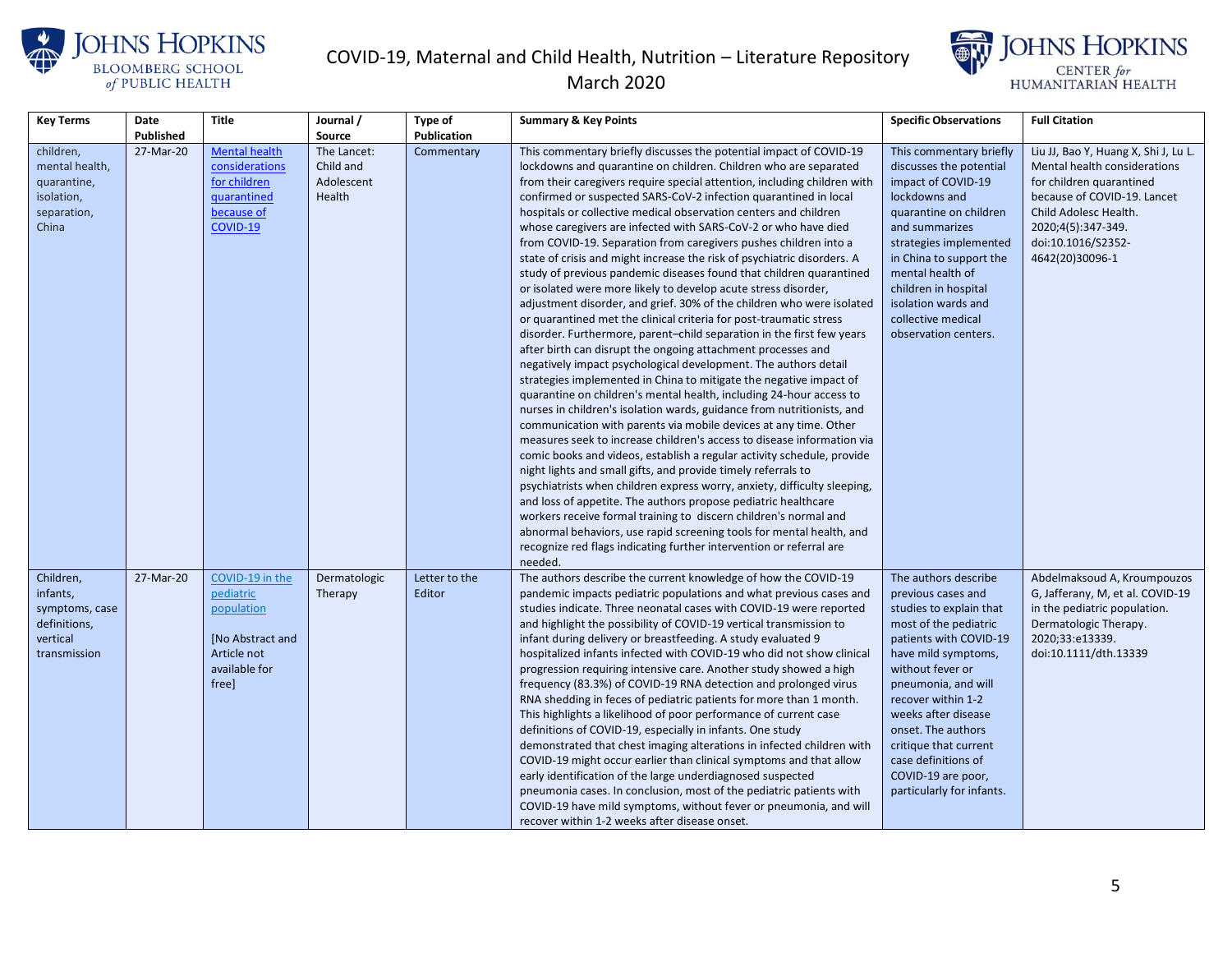



| <b>Key Terms</b>                                                                                        | Date      | <b>Title</b>                                                                                                                                     | Journal /                                                          | Type of              | <b>Summary &amp; Key Points</b>                                                                                                                                                                                                                                                                                                                                                                                                                                                                                                                                                                                                                                                                                                                                                                                                                  | <b>Specific Observations</b>                                                                                                                                                                                                                                          | <b>Full Citation</b>                                                                                                                                                                                                                                                          |
|---------------------------------------------------------------------------------------------------------|-----------|--------------------------------------------------------------------------------------------------------------------------------------------------|--------------------------------------------------------------------|----------------------|--------------------------------------------------------------------------------------------------------------------------------------------------------------------------------------------------------------------------------------------------------------------------------------------------------------------------------------------------------------------------------------------------------------------------------------------------------------------------------------------------------------------------------------------------------------------------------------------------------------------------------------------------------------------------------------------------------------------------------------------------------------------------------------------------------------------------------------------------|-----------------------------------------------------------------------------------------------------------------------------------------------------------------------------------------------------------------------------------------------------------------------|-------------------------------------------------------------------------------------------------------------------------------------------------------------------------------------------------------------------------------------------------------------------------------|
|                                                                                                         | Published |                                                                                                                                                  | Source                                                             | Publication          |                                                                                                                                                                                                                                                                                                                                                                                                                                                                                                                                                                                                                                                                                                                                                                                                                                                  |                                                                                                                                                                                                                                                                       |                                                                                                                                                                                                                                                                               |
| Pregnancy,<br>asymptomatic,<br>labor induction,<br>neonates                                             | 27-Mar-20 | COVID-19 in<br>pregnancy: early<br>lessons                                                                                                       | American<br>Journal of<br>Obstetrics &<br>Gynecology<br><b>MFM</b> | <b>Case Series</b>   | This report presents seven initial cases of confirmed COVID-19 in<br>pregnancy presenting to a single large New York City tertiary care<br>hospital. Five of the seven patients presented with symptoms of<br>COVID-19, including cough, myalgias, fevers, chest pain, and<br>headache. Four patients were admitted to the hospital, including two<br>who required supportive care with intravenous hydration. Most<br>notably, the other two (28.6%) admitted patients were asymptomatic<br>on admission to the hospital, presenting instead for obstetrically<br>indicated labor inductions; both of these patients became<br>symptomatic post-partum, each requiring ICU admission. SARS-CoV-2<br>PCR results for neonates, delivered by the two initially asymptomatic<br>patients, were negative on the first day of life.                  | Two pregnant women<br>were admitted for labor<br>inductions and became<br>symptomatic post-<br>partum, developing<br>clinically severe COVID-<br>19, confirmed by SARS-<br>CoV-2 PCR. Neonates<br>born to these women<br>tested negative for<br>SARS-CoV-2 infection. | Breslin N, Baptiste C, Miller R,<br>Fuchs K, Goffman D, Gyamfi-<br>Bannerman C, D'Alton M.<br>COVID-19 in pregnancy: early<br>lessons [published online 27<br>Mar 2020]. American Journal of<br>Obstetrics & Gynecology MFM.<br>2020.<br>doi:10.1016/j.ajogmf.2020.1001<br>11 |
| Children, close<br>contacts,<br>household<br>secondary<br>attack rate,<br>reproductive<br>number, China | 27-Mar-20 | Epidemiology<br>and Transmission<br>of COVID-19 in<br><b>Shenzhen China:</b><br>Analysis of 391<br>cases and 1,286<br>of their close<br>contacts | medRxiv                                                            | Original<br>Research | The Shenzhen CDC identified 391 SARS-CoV-2 cases from January 14<br>to February 12, 2020 and 1286 close contacts. Cases were older than<br>the general population (mean age: 45 years) and balanced between<br>males (187) and females (204). 91% had mild or moderate clinical<br>severity at initial assessment. Three have died, 225 have recovered<br>(median time to recovery: 21 days). Cases were isolated on average<br>4.6 days after developing symptoms; contact tracing reduced this by<br>1.9 days. Household contacts and those travelling with a case were at<br>higher risk of infection (ORs 6 and 7) than other close contacts. The<br>household secondary attack rate was 15%, and children were as likely<br>to be infected as adults. The observed reproductive number was 0.4,<br>with a mean serial interval of 6.3 days. | Surveillance data from<br>Shenzhen, China show<br>that children are at<br>similar risk of SARS-<br>CoV-2 infection as the<br>general population,<br>though less likely to<br>have severe symptoms.                                                                    | Bi Q, Wu Y, Mei S, et al.<br>Epidemiology and Transmission<br>of COVID-19 in Shenzhen China:<br>Analysis of 391 cases and 1,286<br>of their close contacts.<br>doi:10.1101/2020.03.03.200284<br>23                                                                            |
| Children,<br>childhood<br>respiratory<br>illness,<br>underlying lung<br>disease, UK                     | 27-Mar-20 | COVID-19<br>infection in<br>children                                                                                                             | The Lancet<br>Respiratory<br>Medicine                              | Spotlight            | The outcomes of childhood respiratory illnesses in the UK are<br>consistently worse compared to other countries, as are levels of<br>obesity and antenatal smoking. For children with an underlying chest<br>condition (such as cystic fibrosis or severe asthma), parental concern<br>is heightened. It is hard to determine common clinical characteristics<br>in children with severe disease, and it is unclear whether there is a<br>common biomarker, due to a small number of reported cases.                                                                                                                                                                                                                                                                                                                                             | Although severe COVID-<br>19 in children is rare,<br>this article raises<br>concerns over the<br>clinical outcomes of<br>children with underlying<br>respiratory illnesses, in<br>the UK.                                                                             | Sinha, Ian P., et al. COVID-19<br>infection in children. The Lancet<br>Respiratory Medicine. 2020. doi:<br>10.1016/S2213-2600(20)30152-<br>$\mathbf{1}$                                                                                                                       |
| Maternal<br>health care<br>management,<br>patient triage,<br>nosocomial<br>infection, China             | 26-Mar-20 | <b>Maternal Health</b><br>Care<br>Management<br>During the<br>Outbreak of<br><b>Coronavirus</b><br>Disease 2019<br>$(COVID-19)$                  | Journal of<br>Medical<br>Virology                                  | <b>Review</b>        | This article presents the managing processes of 3 pregnant women<br>that presented with fever during hospitalization at an OB/GYN<br>department in Shenzhen, summarizing strategies like antenatal care<br>planning, patient triage based on risk level, admission control, and<br>measures counteracting emergencies. Despite many confirmed<br>COVID-19 cases in the hospital, no nosocomial infection has occurred<br>among pregnant women.                                                                                                                                                                                                                                                                                                                                                                                                   | Maternal management<br>strategies are needed to<br>prevent nosocomial<br>infection among<br>hospitalized pregnant<br>women.                                                                                                                                           | Chen Y, Li Z, Zhang YY, Zhao WH,<br>Yu ZY. Maternal health care<br>management during the<br>outbreak of coronavirus disease<br>2019 (COVID-19) [published<br>online, 2020 Mar 26]. J Med<br>Virol. 2020.<br>doi:10.1002/jmv.25787                                             |
| Vertical<br>transmission,<br>IgM antibody<br>levels,<br>molecular<br>diagnostic<br>testing              | 26-Mar-20 | Can SARS-CoV-2<br><b>Infection Be</b><br><b>Acquired In</b><br>Utero?                                                                            | <b>JAMA</b>                                                        | Editorial            | This editorial responds to two JAMA articles, published in the same<br>issue, regarding the possible vertical transmission of SARS-CoV-2 in<br>utero, based on elevated IgM antibody levels in neonatal blood<br>following birth. However, there is no virologic evidence for congenital<br>infection since no infant specimen tested positive for the virus by RT-<br>PCR. In addition, IgM assays can be prone to false-positive and false-<br>negative results, along with cross-reactivity and testing challenges,                                                                                                                                                                                                                                                                                                                           | This editorial advises<br>caution in interpreting<br>the results of the 2<br>JAMA research letters<br>published on March 26,<br>on the transmission of<br>COVID-19 in utero. The                                                                                      | Kimberlin DW, Stagno S. Can<br>SARS-CoV-2 Infection Be<br>Acquired In Utero? More<br>Definitive Evidence Is Needed.<br>JAMA. Published online March<br>26, 2020.<br>doi:10.1001/jama.2020.4868                                                                                |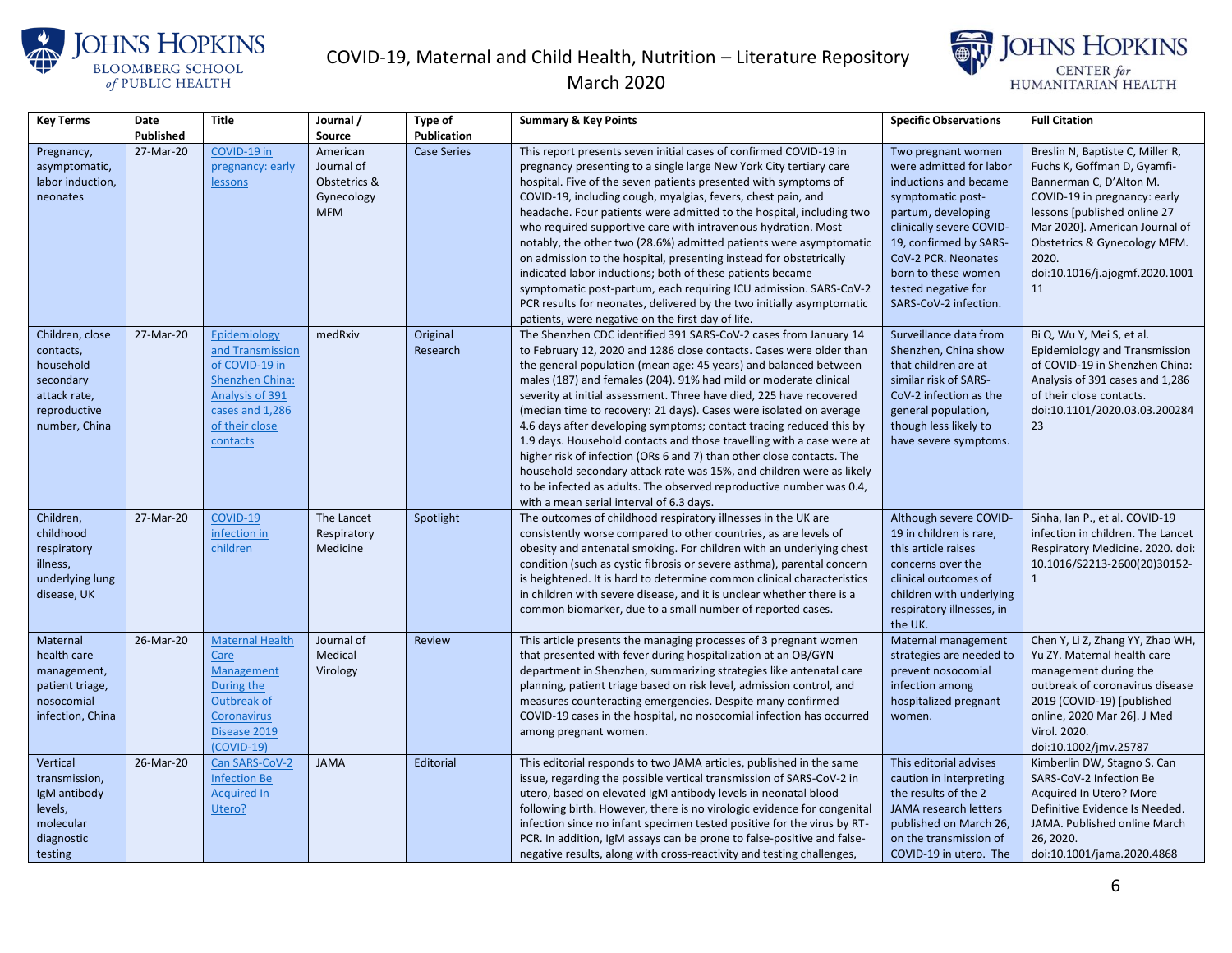





| <b>Key Terms</b>                                                                                                                        | Date      | <b>Title</b>                                                                                                                                        | Journal /                 | Type of                | <b>Summary &amp; Key Points</b>                                                                                                                                                                                                                                                                                                                                                                                                                                                                                                                                                                                                                                                                                                                                                                                                                                                                                                                                                                                                                                                                                                                                                                                                                             | <b>Specific Observations</b>                                                                                                                                                                                                                                                                                                                                                                                                            | <b>Full Citation</b>                                                                                                                                                                                                                                                    |
|-----------------------------------------------------------------------------------------------------------------------------------------|-----------|-----------------------------------------------------------------------------------------------------------------------------------------------------|---------------------------|------------------------|-------------------------------------------------------------------------------------------------------------------------------------------------------------------------------------------------------------------------------------------------------------------------------------------------------------------------------------------------------------------------------------------------------------------------------------------------------------------------------------------------------------------------------------------------------------------------------------------------------------------------------------------------------------------------------------------------------------------------------------------------------------------------------------------------------------------------------------------------------------------------------------------------------------------------------------------------------------------------------------------------------------------------------------------------------------------------------------------------------------------------------------------------------------------------------------------------------------------------------------------------------------|-----------------------------------------------------------------------------------------------------------------------------------------------------------------------------------------------------------------------------------------------------------------------------------------------------------------------------------------------------------------------------------------------------------------------------------------|-------------------------------------------------------------------------------------------------------------------------------------------------------------------------------------------------------------------------------------------------------------------------|
|                                                                                                                                         | Published |                                                                                                                                                     | Source                    | Publication            |                                                                                                                                                                                                                                                                                                                                                                                                                                                                                                                                                                                                                                                                                                                                                                                                                                                                                                                                                                                                                                                                                                                                                                                                                                                             |                                                                                                                                                                                                                                                                                                                                                                                                                                         |                                                                                                                                                                                                                                                                         |
|                                                                                                                                         |           |                                                                                                                                                     |                           |                        | especially compared to molecular diagnostic tests based on nucleic<br>acid amplification. The kinetics of decline in SARS-CoV-2 IgM in the<br>study by Dong et al. are also unusually rapid, compared to rates of<br>decline in other congenitally transmitted infections like rubella.                                                                                                                                                                                                                                                                                                                                                                                                                                                                                                                                                                                                                                                                                                                                                                                                                                                                                                                                                                     | author stresses that this<br>possibility cannot be<br>ruled out, however,<br>because COVID-19 has<br>been detected in blood<br>samples.                                                                                                                                                                                                                                                                                                 |                                                                                                                                                                                                                                                                         |
| Neonates, early<br>onset infection,<br>vertical<br>transmission,<br>prematurity,<br>sepsis, China                                       | 26-Mar-20 | <b>Neonatal Early-</b><br><b>Onset Infection</b><br>With SARS-CoV-2<br>in 33 Neonates<br><b>Born to Mothers</b><br>With COVID-19<br>in Wuhan, China | <b>JAMA</b><br>Pediatrics | <b>Research Letter</b> | This cohort study recruited neonates born to mothers with COVID-19<br>from Wuhan Children's Hospital. Clinical data were obtained from<br>medical records, and SARS-CoV-2 RT-PCR tests were conducted using<br>nasopharyngeal and anal swab samples, collected from January to<br>February 2020. Thirty-three neonates born to mothers with COVID-<br>19, including 3 neonates with early-onset COVID-19, were identified.<br>The most seriously ill neonate may have been symptomatic from<br>prematurity, asphyxia, and sepsis, rather than SARS-CoV-2 infection.                                                                                                                                                                                                                                                                                                                                                                                                                                                                                                                                                                                                                                                                                         | Vertical maternal-fetal<br>transmission cannot be<br>ruled out in the current<br>cohort, although<br>symptoms of severe<br>neonatal cases of<br>COVID-19 may be<br>attributable to other,<br>non-viral causes.                                                                                                                                                                                                                          | Zeng L, Xia S, Yuan W, et al.<br>Neonatal Early-Onset Infection<br>With SARS-CoV-2 in 33<br>Neonates Born to Mothers With<br>COVID-19 in Wuhan, China<br>[published online, 2020 Mar<br>26]. JAMA Pediatr.<br>2020;e200878.<br>doi:10.1001/jamapediatrics.202<br>0.0878 |
| Serological<br>testing, vertical<br>transmission,<br>lgM / lgG<br>concentrations,<br>cytokine levels,<br>China                          | 26-Mar-20 | Antibodies in<br>Infants Born to<br><b>Mothers With</b><br>COVID-19<br>Pneumonia                                                                    | <b>JAMA</b>               | <b>Research Letter</b> | New serological diagnostic criteria (released by the Chinese National<br>Health Commission on Mar 4) were applied to a cohort of 6 pregnant<br>women with confirmed COVID-19, admitted to Zhongnan Hospital,<br>Wuhan from February 16 to March 6, 2020. All six mothers had mild<br>clinical manifestations and cesarean deliveries in their third trimester<br>in negative pressure isolation rooms. Infants were isolated from their<br>mothers immediately after delivery. While neonatal throat swabs and<br>blood samples tested negative for viral nucleic acid by RT-PCR, virus-<br>specific antibodies were detected in the blood serum of all six infants.<br>IgG concentrations (passively transferred across the placenta<br>beginning in the second trimester) were elevated in six infants (not<br>usually passively transferred), and IgM concentrations were detected<br>in two infants. Abnormal weight and pathology of placentas in<br>mothers with SARS have been noted (Ng et al, 2006), but placental<br>damage among women in this study is unknown. IgM could have<br>been produced by the fetus if the virus crossed the placenta.<br>Inflammatory cytokine IL-6 was also significantly increased in all<br>neonatal sera samples. | This research builds<br>upon an earlier cohort<br>study of nine pregnant<br>women from the same<br>hospital (Chen et al, Feb<br>2020), and contributes<br>new data on serological<br>characteristics of<br>mothers and newborns.<br>The presence of anti-<br>SARS-CoV-2 IgM in 2<br>infants suggests<br>possible transplacental<br>transmission. Study is<br>limited by lack of cord<br>blood, amniotic fluid,<br>and breast milk data. | Zeng H, Xu C, Fan J, et al.<br>Antibodies in Infants Born to<br>Mothers With COVID-19<br>Pneumonia [published online,<br>2020 Mar 26]. JAMA.<br>2020;e204861.<br>doi:10.1001/jama.2020.4861                                                                             |
| Serological<br>testing,<br>breastmilk<br>sample, vertical<br>transmission,<br>IgM / IgG<br>concentrations,<br>cytokine levels,<br>China | 26-Mar-20 | <b>Possible Vertical</b><br><b>Transmission of</b><br>SARS-CoV-2<br>From an Infected<br>Mother to Her<br>Newborn                                    | <b>JAMA</b>               | <b>Research Letter</b> | This case report describes the birth of an infant with elevated anti-<br>SARS-CoV-2 IgM antibodies and cytokine levels, despite no physical<br>contact with a mother with laboratory-confirmed COVID-19. The<br>mother developed COVID-19 symptoms and was admitted to Renmin<br>Hospital, Wuhan on January 28, 2020, where she received antiviral,<br>antibiotic, corticosteroid, and oxygen therapies. RT-PCR tests of the<br>patient's vaginal secretions were negative. An infant girl was<br>delivered on February 22, 2020 by cesarean section in a negative<br>pressure isolation room; she was immediately quarantined in the<br>NICU. At two hours of age, the neonate had elevated IgG and IgM<br>levels (usually appear 3 to 7 days after infection) and abnormal<br>cytokine test results. Mother's breastmilk tested negative by RT-PCR                                                                                                                                                                                                                                                                                                                                                                                                        | Elevated IgM levels in a<br>neonate born to a<br>mother with confirmed<br>COVID-19 raise<br>suspicion of<br>transmission in utero.<br>However, the infant's<br>repeatedly negative RT-<br>PCR test results are<br>difficult to explain.<br><b>Study limitations</b><br>include lack of amniotic                                                                                                                                         | Dong L, Tian J, He S, et al.<br><b>Possible Vertical Transmission</b><br>of SARS-CoV-2 From an Infected<br>Mother to Her Newborn<br>[published online, 2020 Mar<br>26]. JAMA. 2020;e204621.<br>doi:10.1001/jama.2020.4621                                               |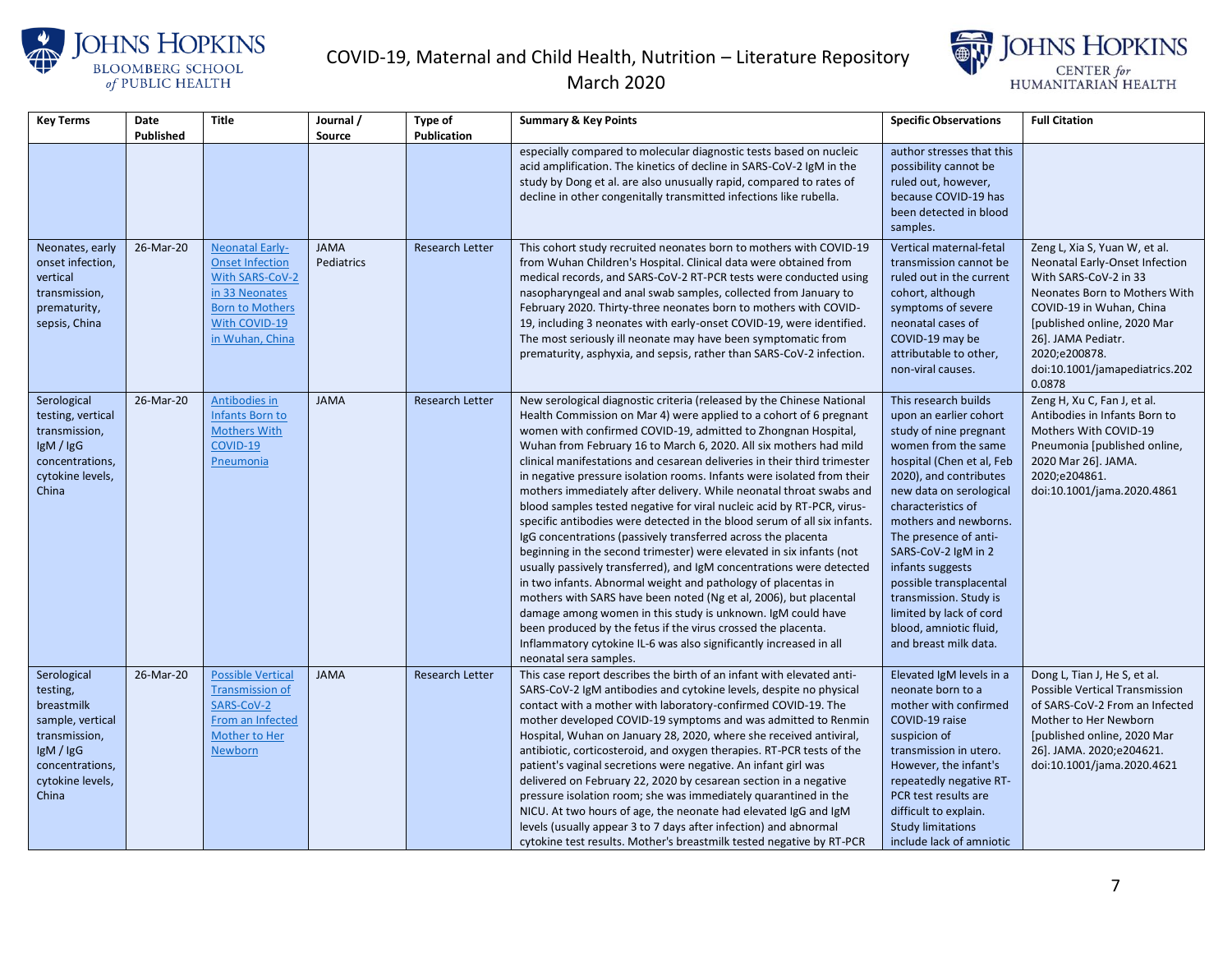





| <b>Key Terms</b>                                                                                   | Date<br>Published | <b>Title</b>                                                                                                                                                                                         | Journal /<br>Source                                                | Type of<br>Publication | <b>Summary &amp; Key Points</b>                                                                                                                                                                                                                                                                                                                                                                                                                                                                                                                                                                                                                                                                                                                                                          | <b>Specific Observations</b>                                                                                                                                                                                                                                                                                                   | <b>Full Citation</b>                                                                                                                                                                                                                                                           |
|----------------------------------------------------------------------------------------------------|-------------------|------------------------------------------------------------------------------------------------------------------------------------------------------------------------------------------------------|--------------------------------------------------------------------|------------------------|------------------------------------------------------------------------------------------------------------------------------------------------------------------------------------------------------------------------------------------------------------------------------------------------------------------------------------------------------------------------------------------------------------------------------------------------------------------------------------------------------------------------------------------------------------------------------------------------------------------------------------------------------------------------------------------------------------------------------------------------------------------------------------------|--------------------------------------------------------------------------------------------------------------------------------------------------------------------------------------------------------------------------------------------------------------------------------------------------------------------------------|--------------------------------------------------------------------------------------------------------------------------------------------------------------------------------------------------------------------------------------------------------------------------------|
|                                                                                                    |                   |                                                                                                                                                                                                      |                                                                    |                        | on February 28, but her antibody levels were still elevated one day<br>later. Elevated IgM antibody levels in the neonate suggest that she<br>was infected in utero, during the 23 days from the time of the<br>mother's diagnosis to delivery. The elevated IgG level may reflect<br>maternal or infant infection.                                                                                                                                                                                                                                                                                                                                                                                                                                                                      | fluid or placenta testing.<br>Infection at delivery<br>cannot be ruled out.                                                                                                                                                                                                                                                    |                                                                                                                                                                                                                                                                                |
| Pregnancy,<br>newborn<br>management,<br>nursing,<br>breastfeeding,<br>neonatal<br>isolation, China | 26-Mar-20         | <b>Experience of</b><br><b>Clinical</b><br><b>Management for</b><br>Pregnant<br><b>Women and</b><br>Newborns with<br><b>Novel</b><br>Coronavirus<br>Pneumonia in<br><b>Tongji Hospital</b><br>China. | Current<br><b>Medical Science</b>                                  | Article                | During breastfeeding, close attention must be paid to hygiene of<br>hands and breasts. Suspected and confirmed cases of COVID-19 are<br>not recommended to breastfeed, according to clinicians at Tongji<br>Hospital. Breastfeeding is not suggested while taking<br>lopinavir/ritonavir, which can be secreted in the milk of rates. During<br>the suspension of breastfeeding, it is recommended that the mother<br>empties her breasts regularly. Newborns who have been confirmed<br>or are suspected of having SARS-CoV-2 infection should be<br>transferred to an isolation ward for observation or treatment. Only<br>when the mother is found negative on two consecutive nucleic acid<br>tests, and under informed consent, should the mother and child be in<br>the same room. | These guidelines from<br>Tongji Hospital (based<br>on the New Diagnosis<br>and Treatment Scheme<br>for Novel Coronavirus<br>Infected Pneumonia,<br>Trial Edition 5) are<br>consistent with earlier<br>recommendations<br>against breastfeeding<br>for mothers with<br>COVID-19, from other<br>Chinese institutions.            | Wang SS, Zhou X, Lin XG, et al.<br><b>Experience of Clinical</b><br>Management for Pregnant<br>Women and Newborns with<br>Novel Coronavirus Pneumonia<br>in Tongji Hospital, China<br>[published online, 2020 Mar<br>26]. Curr Med Sci. 2020.<br>doi:10.1007/s11596-020-2174-4 |
| Pregnancy, safe<br>delivery,<br>newborn<br>management,<br>skin-to-skin<br>contact                  | 26-Mar-20         | Safe Delivery for<br>COVID-19<br>Infected<br>Pregnancies                                                                                                                                             | BJOG:<br>International<br>Journal of<br>Obstetrics &<br>Gynecology | Commentary             | Recommendations for neonatal management include: Newborns of<br>the suspected COVID-19 infected mother should be transferred to the<br>neonatal isolation ward immediately after being evaluated as in good<br>general condition by the attending neonatologist. If the maternal<br>nucleic acid test is negative for two consecutive tests, the newborn<br>may be transferred out of the isolation ward for mother-to-child or<br>home care. If the maternal nucleic acid test is positive or if a maternal<br>infection is confirmed, newborns should be quarantined for at least<br>14 days.                                                                                                                                                                                          | Recommendations for<br>newborn isolation from<br>mothers with suspected<br>or confirmed COVID-19<br>align with guidelines<br>from previous Chinese<br>experience. There is no<br>mention of<br>breastfeeding.                                                                                                                  | Qi H, Luo X, Zheng Y, et al. Safe<br>Delivery for COVID-19 Infected<br>Pregnancies [published online,<br>2020 Mar 26]. BJOG. 2020.<br>doi:10.1111/1471-0528.16231                                                                                                              |
| Children, MERS,<br>SARS, routine<br>immunization,<br>cross-reactivity,<br><b>MMR</b>               | 25-Mar-20         | Routine<br>Childhood<br>Immunization<br><b>May Protect</b><br><b>Against COVID-</b><br><u>19</u>                                                                                                     | Medical<br><b>Hypotheses</b>                                       | Letter to Editor       | Different age groups are susceptible to infection, however SARS-CoV,<br>MERS-CoV and SARS-CoV-2 seem to less commonly infect children<br>and to cause milder symptoms and are associated with much lower<br>case-fatality rates and most of them recover quickly from the<br>infection. This mysterious lower rate of fatality and symptomatic<br>illness could be advocated to the active viral immunization (e.g.<br>varicella, Hepatitis B, MMR, Poliomyelitis, and rotavirus) of children<br>globally, from birth till six years. Immunizations may build immunity<br>against SARS-CoV-2 by protecting lung cells from invasion. MMR is<br>already been used to induce bystander immunity against other virus<br>strains.                                                            | Cross-reactivity from<br>common childhood<br>immunizations (e.g.<br>MMR) may explain<br>lower case fatality rates<br>and susceptibility of<br>children to SARS-CoV-2<br>infection. Future clinical<br>trials must assess the<br>prophylactic and/or<br>therapeutic efficacy of<br>other vaccinations for<br>emerging COVID-19. | Salman S, Salem ML. Routine<br>childhood immunization may<br>protect against COVID-19<br>[published online, 2020 Mar<br>25]. Med Hypotheses.<br>2020;140:109689.<br>doi:10.1016/j.mehy.2020.10968<br>9                                                                         |
| Pregnancy,<br>neonates,<br>preterm birth,<br>perinatal<br>outcomes,<br>vertical<br>transmission    | 25-Mar-20         | Outcome of<br><b>Coronavirus</b><br>spectrum<br>infections (SARS,<br>MERS, COVID 1 -<br>19) during<br>pregnancy: a                                                                                   | American<br>Journal of<br>Obstetrics &<br>Gynecology<br><b>MFM</b> | Systematic<br>Review   | 19 studies including 79 women were eligible for this systematic<br>review: 41 pregnancies (51.9%) affected by COVID-19, 12 (15.2%) by<br>MERS, and 26 (32.9%) by SARS. An overt diagnosis of pneumonia was<br>made in 91.8% of pregnancies, and the most common symptoms<br>were fever (82.6%), cough (57.1%) and dyspnea (27.0%). For all CoV<br>infections, the rate of miscarriage was 39.1% (95% CI 20.2-59.8); the<br>rate of preterm birth < 37 weeks was 24.3% (95% CI 12.5-38.6);                                                                                                                                                                                                                                                                                                | Pre-term birth is the<br>most common adverse<br>outcome in pregnancies<br>affected by COVID-19.<br>Miscarriage,<br>preeclampsia, cesarean,<br>and perinatal death                                                                                                                                                              | Di Mascio D, Khalil A, Saccone G,<br>et al. Outcome of Coronavirus<br>spectrum infections (SARS,<br>MERS, COVID 1-19) during<br>pregnancy: a systematic review<br>and meta-analysis [published]<br>online, 2020 Mar 25]. Am J                                                  |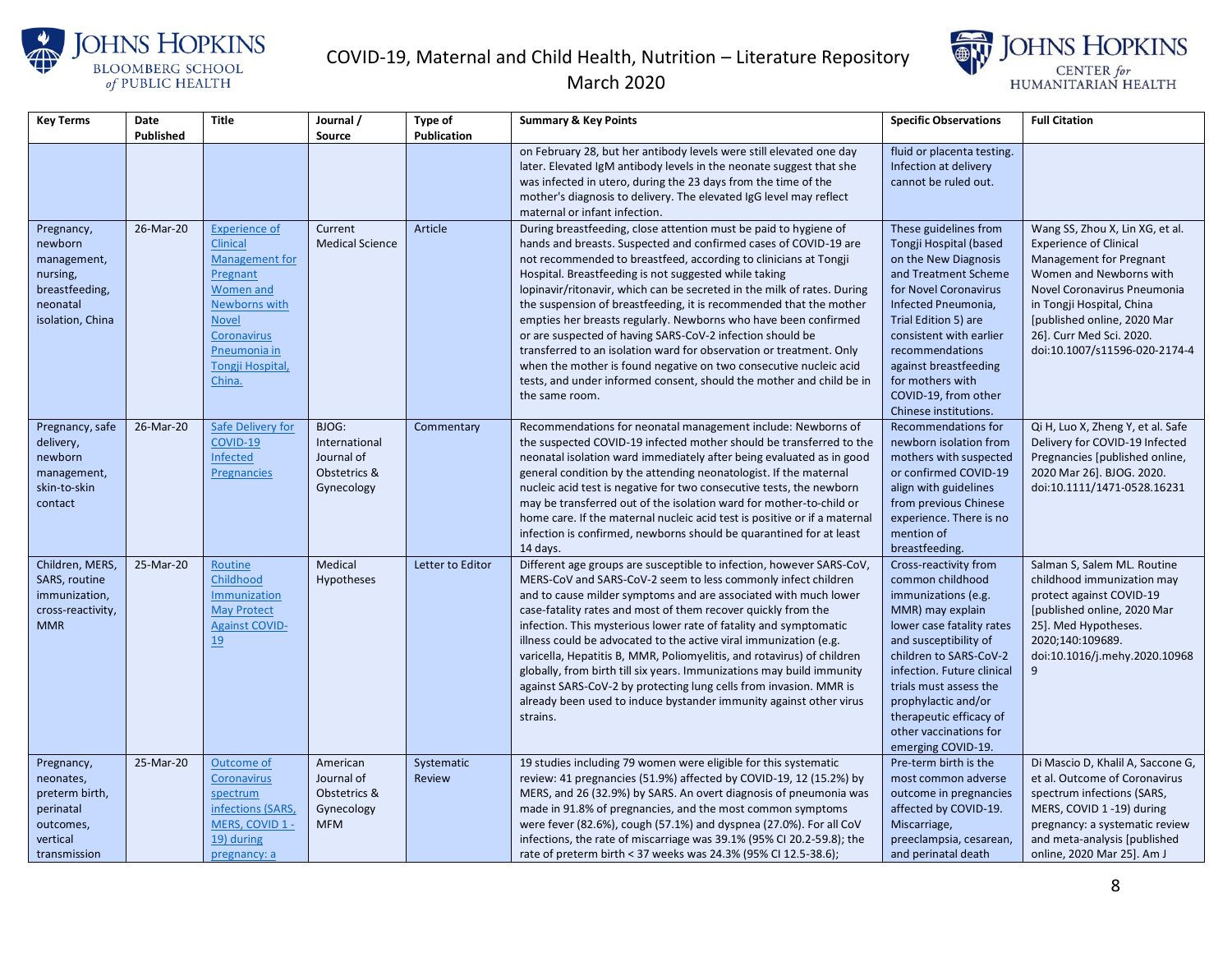



| Key Terms                                                                                                       | Date      | <b>Title</b>                                                                                                                                                      | Journal /                                                  | <b>Type of</b>     | <b>Summary &amp; Key Points</b>                                                                                                                                                                                                                                                                                                                                                                                                                                                                                                                                                                                                                                                                                                                                                                                                                                                                                                                                                                                                                                                                                                                                                       | <b>Specific Observations</b>                                                                                                                                                                                                                                           | <b>Full Citation</b>                                                                                                                                                                                                                                                                          |
|-----------------------------------------------------------------------------------------------------------------|-----------|-------------------------------------------------------------------------------------------------------------------------------------------------------------------|------------------------------------------------------------|--------------------|---------------------------------------------------------------------------------------------------------------------------------------------------------------------------------------------------------------------------------------------------------------------------------------------------------------------------------------------------------------------------------------------------------------------------------------------------------------------------------------------------------------------------------------------------------------------------------------------------------------------------------------------------------------------------------------------------------------------------------------------------------------------------------------------------------------------------------------------------------------------------------------------------------------------------------------------------------------------------------------------------------------------------------------------------------------------------------------------------------------------------------------------------------------------------------------|------------------------------------------------------------------------------------------------------------------------------------------------------------------------------------------------------------------------------------------------------------------------|-----------------------------------------------------------------------------------------------------------------------------------------------------------------------------------------------------------------------------------------------------------------------------------------------|
|                                                                                                                 | Published |                                                                                                                                                                   | Source                                                     | Publication        |                                                                                                                                                                                                                                                                                                                                                                                                                                                                                                                                                                                                                                                                                                                                                                                                                                                                                                                                                                                                                                                                                                                                                                                       |                                                                                                                                                                                                                                                                        |                                                                                                                                                                                                                                                                                               |
|                                                                                                                 |           | systematic<br>review and<br>meta-analysis                                                                                                                         |                                                            |                    | premature pre-labor rupture of membranes occurred in 20.7% (95%<br>CI 9.5-34.9), pre-eclampsia in 16.2% (95% CI 4.2-34.1), and fetal<br>growth restriction in 11.7% (95% CI 3.2-24.4). 84% were delivered by<br>cesarean; the rate of perinatal death was 11.1% (95% CI 84.8-19.6)<br>and 57.2% (95% CI 3.6-99.8) of newborns were admitted to the NICU.<br>When focusing on COVID-19, the most common adverse pregnancy<br>outcome was preterm birth, occurring in 41.1% (95% CI 25.6-57.6) of<br>cases, while the rate of perinatal death was 7.0% (95% CI 1.4-16.3).<br>None of the 41 newborns assessed showed clinical signs of vertical<br>transmission.                                                                                                                                                                                                                                                                                                                                                                                                                                                                                                                        | were more common<br>than in the general<br>population. No<br>evidence exists in<br>support of vertical<br>transmission.                                                                                                                                                | Obstet Gynecol MFM. 2020.<br>doi:10.1016/j.ajogmf.2020.1001<br>07                                                                                                                                                                                                                             |
| Pregnancy,<br>neonate,<br>preterm labor,<br><b>Honduras</b>                                                     | 25-Mar-20 | A pregnant<br>woman with<br>COVID-19 in<br><b>Central America</b>                                                                                                 | <b>Travel Medicine</b><br>and Infectious<br><b>Disease</b> | <b>Case Report</b> | On March 9, 2020, a 41-year-old female, who was 31 weeks pregnant,<br>with gestational hypertension and hypothyroidism, presented to the<br>Hospital Escuela of Tegucigalpa, Honduras, with intermittent fever,<br>dry cough, headache and myalgias for three days. She had a history of<br>travelling in Madrid, Spain, where she had lived for the past six<br>months. Given the patient's travel history and fever, a<br>nasopharyngeal aspirate sample was collected and tested following<br>WHO guidelines for real-time RT-PCR, and results were positive. On<br>admission, she presented bilateral conjunctival hyperemia. An<br>obstetric ultrasound revealed a fetus with a dysplastic and multi-<br>cystic right kidney with no other alterations. After ten days of<br>hospitalization, she was stable, remaining under observation until<br>delivery. On March 19, 2020, at 32 weeks of gestation, she delivered<br>a male newborn by spontaneous vaginal delivery. The neonate's<br>nasopharyngeal and blood samples tested by SARS-CoV-2 rRT-PCR<br>were negative. Although asymptomatic, the mother's nasopharyngeal<br>sample remained positive at the time of birth. | This case report<br>describes a pregnant<br>woman with confirmed<br>COVID-19 in Honduras,<br>who gave birth to a<br>male newborn by<br>vaginal delivery. The<br>neonate's<br>nasopharyngeal and<br>blood samples tested<br>negative for SARS-CoV-2<br>following birth. | Zambrano LI, Fuentes-Barahona<br>IC, Bejarano-Torres DA, et al. A<br>pregnant woman with COVID-19<br>in Central America [published<br>online, 2020 Mar 25]. Travel<br>Med Infect Dis. 2020;101639.<br>doi:10.1016/j.tmaid.2020.10163<br>9                                                     |
| Children,<br>epidemiology,<br>viral<br>transmission,<br>antiviral<br>therapy,<br>immuno-<br>modulatory<br>drugs | 25-Mar-20 | COVID-19 in<br><b>Children: The</b><br>Link in the<br>Transmission<br>Chain                                                                                       | The Lancet<br>Infectious<br><b>Diseases</b>                | Comment            | Evidence has shown that children are susceptible to SARS-CoV-2<br>infection but frequently do not have notable disease, raising the<br>possibility that children could be facilitators of viral transmission. In<br>terms of treatment, it is unclear which children should be targeted for<br>antiviral and immunomodulatory therapy, particularly in view of the<br>high proportion of asymptomatic infected contacts. Together, these<br>results could suggest that children have specific mechanisms<br>regulating the interaction between the immune system and<br>respiratory machinery, which could be contributing to milder disease.                                                                                                                                                                                                                                                                                                                                                                                                                                                                                                                                         | This article reviews the<br>clinical report from Qiu<br>et al. on pediatric<br>patients with confirmed<br>COVID-19, and<br>discusses questions that<br>remain to be answered,<br>especially related to<br>immune mechanisms<br>and treatment.                          | Kelvin AA, Halperin S. COVID-19<br>in children: the link in the<br>transmission chain [published<br>online, 2020 Mar 25]. Lancet<br>Infect Dis. 2020.<br>doi:10.1016/S1473-<br>3099(20)30236-X                                                                                                |
| Children vs.<br>adults, family<br>cluster, clinical<br>characteristics,<br>China                                | 25-Mar-20 | The different<br>clinical<br>characteristics of<br>corona virus<br>disease cases<br>between<br>children and<br>their families in<br>$China - the$<br>character of | Emerging<br>Microbes &<br>Infections                       | Article            | Clinical data from 9 children and their 14 adult family members were<br>collected. All children tested positive after the onset of illness in their<br>family members. Three children had fever (22.2%) or cough (11.2%)<br>symptoms and 6 (66.7%) children had no symptoms. Among the 14<br>adult patients, major symptoms included fever (57.1%), cough<br>(35.7%), chest tightness/pain (21.4%), fatigue (21.4%) and sore throat<br>(7.1%). There were 10 adults (71.4%) who showed abnormal imaging.<br>The main manifestations were pulmonary consolidation (70%),<br>nodular shadow (50%), and ground glass opacity (50%). Five                                                                                                                                                                                                                                                                                                                                                                                                                                                                                                                                                 | Consistent with other<br>reports, COVID-19 in<br>children is mainly<br>caused by household<br>transmission, and their<br>symptoms are mild with<br>better prognosis than<br>adults. However, stool<br>samples showed<br>positive viral testing                         | Su L, Ma X, Yu H, et al. The<br>different clinical characteristics<br>of corona virus disease cases<br>between children and their<br>families in China - the character<br>of children with COVID-19.<br>Emerg Microbes Infect.<br>2020;9(1):707-713.<br>doi:10.1080/22221751.2020.17<br>44483 |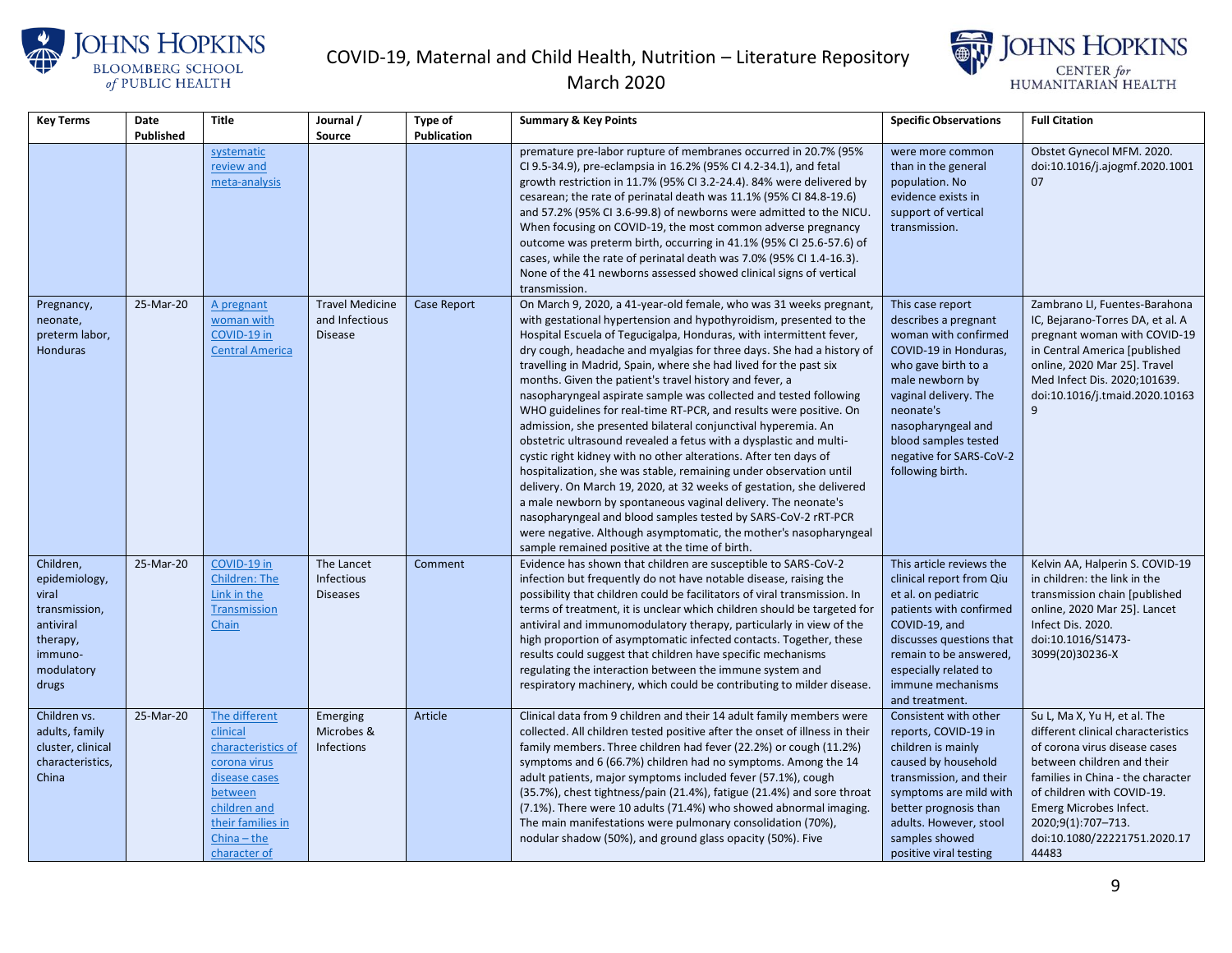



| <b>Key Terms</b>                                                                                    | Date<br>Published | <b>Title</b>                                                                                                                                                                      | Journal /<br>Source                                    | <b>Type of</b><br>Publication | <b>Summary &amp; Key Points</b>                                                                                                                                                                                                                                                                                                                                                                                                                                                                                                                                                                                                                                                                                                                                                                                                                                                                                                                                                                                                                                                                                                                                                                                                                                                                                                                                                                                                                     | <b>Specific Observations</b>                                                                                                                                                                                                                                   | <b>Full Citation</b>                                                                                                                                                                                                                                                                                                   |
|-----------------------------------------------------------------------------------------------------|-------------------|-----------------------------------------------------------------------------------------------------------------------------------------------------------------------------------|--------------------------------------------------------|-------------------------------|-----------------------------------------------------------------------------------------------------------------------------------------------------------------------------------------------------------------------------------------------------------------------------------------------------------------------------------------------------------------------------------------------------------------------------------------------------------------------------------------------------------------------------------------------------------------------------------------------------------------------------------------------------------------------------------------------------------------------------------------------------------------------------------------------------------------------------------------------------------------------------------------------------------------------------------------------------------------------------------------------------------------------------------------------------------------------------------------------------------------------------------------------------------------------------------------------------------------------------------------------------------------------------------------------------------------------------------------------------------------------------------------------------------------------------------------------------|----------------------------------------------------------------------------------------------------------------------------------------------------------------------------------------------------------------------------------------------------------------|------------------------------------------------------------------------------------------------------------------------------------------------------------------------------------------------------------------------------------------------------------------------------------------------------------------------|
|                                                                                                     |                   | children with<br>COVID-19                                                                                                                                                         |                                                        |                               | discharged children were admitted again because their stool showed<br>positive results in SARS-CoV-2 PCR.                                                                                                                                                                                                                                                                                                                                                                                                                                                                                                                                                                                                                                                                                                                                                                                                                                                                                                                                                                                                                                                                                                                                                                                                                                                                                                                                           | results that lasted<br>longer than their family<br>members.                                                                                                                                                                                                    |                                                                                                                                                                                                                                                                                                                        |
| Children,<br>observational<br>cohort,<br>epidemiology,<br>aerosolized<br>interferon<br>alpha, China | 25-Mar-20         | <b>Clinical and</b><br>epidemiological<br>features of 36<br>children with<br>coronavirus<br>disease 2019<br>(COVID-19) in<br>Zhejiang, China:<br>an observational<br>cohort study | The Lancet<br>Infectious<br><b>Diseases</b>            | Article                       | From January 17 to March 1, 2020, 36 children with confirmed SARS-<br>CoV-2 were identified at three hospitals in Zhejiang, China. The route<br>of transmission was by close contact with family members or history<br>of exposure to the epidemic area. The majority presented with mild<br>pneumonia or were asymptomatic. Decreased lymphocytes, elevated<br>body temperature, and high levels of procalcitonin, D-dimer, and<br>creatine kinase MB were associated with greater severity of disease.<br>All children received interferon alpha by aerosolization twice a day,<br>14 (39%) received lopinavir-ritonavir syrup twice a day, and six (17%)<br>needed oxygen inhalation. Mean time in hospital was 14 (SD: 3) days.                                                                                                                                                                                                                                                                                                                                                                                                                                                                                                                                                                                                                                                                                                                 | The large proportion of<br>asymptomatic children<br>indicates the difficulty<br>in identifying pediatric<br>patients without clear<br>epidemiological<br>information, leading to<br>a potentially dangerous<br>situations in community<br>acquired infections. | Qiu H, Wu J, Hong L, Luo Y, Song<br>Q, Chen D. Clinical and<br>epidemiological features of 36<br>children with coronavirus<br>disease 2019 (COVID-19) in<br>Zhejiang, China: an<br>observational cohort study<br>[published online, 2020 Mar<br>25]. Lancet Infect Dis. 2020.<br>doi:10.1016/S1473-<br>3099(20)30198-5 |
| Children,<br>epidemiology,<br>coronaviruses,<br>cross-<br>protection,<br>Norway                     | 24-Mar-20         | $COVID-19 - A$<br>Mild Disease in<br>Children                                                                                                                                     | <b>Tidsskriftet Den</b><br>Norske Nor<br>Laegeforening | Opinion                       | In Norway, 65 children in the 0-19 age group were reported to have<br>been infected with COVID-19 as of March 20, 2020. This number is<br>approximately 3.3% of all COVID-19 cases in Norway. The fact that<br>very few children have tested positive in this outbreak is consistent<br>with other coronavirus outbreaks in recent history, such as SARS and<br>MERS. The reasons why children are relatively unaffected by COVID-<br>19 remain unclear. Do children have absolute protection against<br>infection or only against the risk of developing the disease after being<br>infected? Do children develop cross-protection from having<br>encountered other types of coronavirus? This article explores<br>potential reasons and concludes that children have minimal risk of<br>developing COVID-19 as well as experiencing a fatal outcome.                                                                                                                                                                                                                                                                                                                                                                                                                                                                                                                                                                                              | Reported cases of<br>COVID-19 in the 0-19<br>age group in Norway<br>have been low; this<br>article considers why<br>children are relatively<br>spared by COVID-19.                                                                                             | Devulapalli CS. COVID-19 - a<br>mild disease in children. Tidsskr<br>Nor Laegeforen. 2020;140(6).<br>doi:10.4045/tidsskr.20.0231                                                                                                                                                                                       |
| Children, age-<br>specificity,<br>clinical severity,<br>susceptibility,<br>mathematical<br>model    | 24-Mar-20         | Age-dependent<br>effects in the<br>transmission and<br>control of<br>COVID-19<br>epidemics                                                                                        | medRxiv                                                | <b>Original Article</b>       | The COVID-19 pandemic has shown a markedly low proportion of<br>cases among children. Age disparities in observed cases could be<br>explained by assortative mixing patterns and reactive school closures<br>which decrease mixing between children, or by children exhibiting<br>lower susceptibility to infection, or by children having a lower<br>propensity to show clinical symptoms. Authors formally tested these<br>hypotheses by fitting an age-structured mathematical model to<br>epidemic data from six countries, finding strong age dependence in<br>the probability of developing clinical symptoms, rising from around<br>20% in patients under 10 years old to over 70% in older adults.<br>Authors found that interventions aimed at halting transmission in<br>children may have minimal effects on preventing cases depending on<br>the relative transmissibility of subclinical infections. Estimated age-<br>specific clinical fraction has implications for the expected global<br>burden of clinical cases because of demographic differences across<br>settings. In younger populations, the expected clinical attack rate<br>would be lower, although it is likely that comorbidities in low-income<br>countries will affect disease severity. Without effective control<br>measures, regions with older populations may see disproportionally<br>more clinical cases, particularly in the later stages of the pandemic. | Based on age-<br>structured<br>mathematical models,<br>this study determined<br>that the plausibility of<br>age-specific severity of<br>COVID-19 disease is<br>higher than age-specific<br>susceptibility to COVID-<br>19 infection.                           | Davies N, Klepac P, Lui Y et al.<br>Age dependent effects in the<br>transmission and control of<br>COVID-19 epidemics [available<br>online, 24 Mar 2020]. medRxiv.<br>doi:10.1101/2020.03.24.200430<br>18                                                                                                              |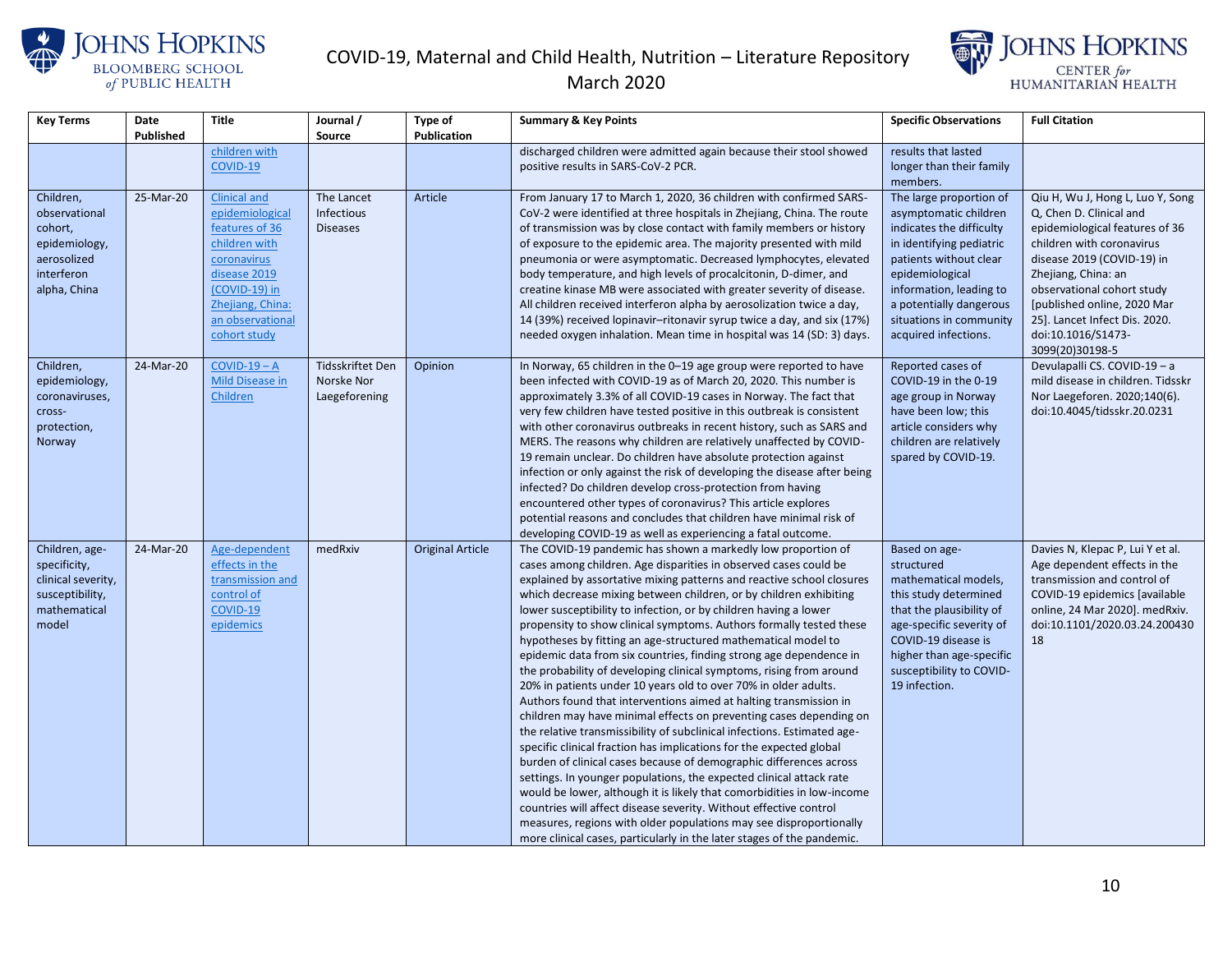



| <b>Key Terms</b>                                                                                              | Date      | <b>Title</b>                                                                                                                                                                                                          | Journal /                                            | Type of               | <b>Summary &amp; Key Points</b>                                                                                                                                                                                                                                                                                                                                                                                                                                                                                                                                                                                                                                                                                                                                                                                                                                                                                                                                                                                                                                                                                                 | <b>Specific Observations</b>                                                                                                                                                                                                                                           | <b>Full Citation</b>                                                                                                                                                                                                                                                                                           |
|---------------------------------------------------------------------------------------------------------------|-----------|-----------------------------------------------------------------------------------------------------------------------------------------------------------------------------------------------------------------------|------------------------------------------------------|-----------------------|---------------------------------------------------------------------------------------------------------------------------------------------------------------------------------------------------------------------------------------------------------------------------------------------------------------------------------------------------------------------------------------------------------------------------------------------------------------------------------------------------------------------------------------------------------------------------------------------------------------------------------------------------------------------------------------------------------------------------------------------------------------------------------------------------------------------------------------------------------------------------------------------------------------------------------------------------------------------------------------------------------------------------------------------------------------------------------------------------------------------------------|------------------------------------------------------------------------------------------------------------------------------------------------------------------------------------------------------------------------------------------------------------------------|----------------------------------------------------------------------------------------------------------------------------------------------------------------------------------------------------------------------------------------------------------------------------------------------------------------|
|                                                                                                               | Published |                                                                                                                                                                                                                       | Source                                               | Publication           |                                                                                                                                                                                                                                                                                                                                                                                                                                                                                                                                                                                                                                                                                                                                                                                                                                                                                                                                                                                                                                                                                                                                 |                                                                                                                                                                                                                                                                        |                                                                                                                                                                                                                                                                                                                |
| Pregnancy,<br>maternal &<br>neonatal<br>outcomes,<br>methyl-<br>prednisolone,<br>China                        | 24-Mar-20 | <b>Clinical Features</b><br>and Obstetric<br>and Neonatal<br><b>Outcomes of</b><br>Pregnant<br><b>Patients With</b><br>COVID-19 in<br>Wuhan, China: A<br>Retrospective,<br>Single-Centre,<br><b>Descriptive Study</b> | The Lancet<br>Infectious<br><b>Diseases</b>          | Article               | This retrospective, single-center study includes seven pregnant<br>women with COVID-19 who were admitted to Tongji Hospital in<br>Wuhan, China from January 1 to February 8, 2020. Patients received<br>oxygen, antiviral, antibiotic, and traditional Chinese therapy. Five<br>were treated with methylprednisolone after cesarean section. All<br>patients had cesarean section within three days of clinical<br>presentation of symptoms, with good maternal and neonatal<br>outcomes, without ICU admissions. Three neonates were tested for<br>SARS-CoV-2, and one neonate was found infected 36 hours after<br>birth. Favorable maternal, fetal, and neonatal outcomes of patients<br>infected late in pregnancy were achieved with intensive, active<br>management.                                                                                                                                                                                                                                                                                                                                                      | One neonate was<br>infected with SARS-CoV-<br>2 after birth. Limitations<br>include lack of follow-<br>up on long-term<br>outcomes, and effects<br>of infection in the first<br>or second trimester<br>remain unknown.                                                 | Yu N, Li W, Kang Q, et al. Clinical<br>features and obstetric and<br>neonatal outcomes of pregnant<br>patients with COVID-19 in<br>Wuhan, China: a retrospective,<br>single-centre, descriptive study<br>[published online, 2020 Mar<br>24]. Lancet Infect Dis. 2020.<br>doi:10.1016/S1473-<br>3099(20)30176-6 |
| Children,<br>clinical<br>characteristics,<br>multicenter<br>study, China                                      | 24-Mar-20 | Clinical<br>Characteristics of<br>Children with<br><b>Coronavirus</b><br>Disease 2019 in<br>Hubei, China.                                                                                                             | Current<br><b>Medical Science</b>                    | Article               | A cross-sectional multicenter study was carried out in 10 hospitals<br>across Hubei province. A total of 25 confirmed pediatric cases of<br>COVID-19 were collected. The boy to girl ratio was 1.27:1 and the<br>median age was 3 years. The most common symptoms at onset of<br>illness were fever (13 [52%]), and dry cough (11 [44%]). Chest CT<br>images showed essential normal in 8 cases (33.3%), unilateral<br>involvement of lungs in 5 cases (20.8%), and bilateral involvement in<br>11 cases (45.8%). Clinical diagnoses included upper respiratory tract<br>infection ( $n=8$ ), mild pneumonia ( $n=15$ ), and critical cases ( $n=2$ ). Two<br>critical cases (8%) were given invasive mechanical ventilation,<br>corticosteroids, and immunoglobulin. The symptoms in 24 (96%) of 25<br>patients were alleviated and one patient had been discharged. It was<br>concluded that children were susceptible to COVID-19 like adults,<br>while the clinical presentations and outcomes were more favorable in<br>children. However, children less than 3 years old accounted for the<br>majority of critical cases. | This article reinforces<br>that clinical<br>presentation and<br>outcomes are more<br>favorable in children<br>than adults. Younger<br>children (<3 years old)<br>accounted for the<br>majority of cases and<br>critical cases, which<br>warrants further<br>attention. | Zheng F, Liao C, Fan QH, et al.<br><b>Clinical Characteristics of</b><br>Children with Coronavirus<br>Disease 2019 in Hubei, China<br>[published online, 2020 Mar<br>24]. Curr Med Sci. 2020.<br>doi:10.1007/s11596-020-2172-6                                                                                 |
| Pregnancy,<br>newborns,<br>literature<br>review, vertical<br>transmission                                     | 23-Mar-20 | <b>Risks of Novel</b><br>Coronavirus<br>Disease (COVID-<br>19) in Pregnancy;<br>A Narrative<br><b>Review</b>                                                                                                          | Archives of<br>Academic<br>Emergency<br>Medicine     | <b>Review</b>         | This narrative review of published literature on vertical transmission<br>of COVID-19 from mother to fetus searched in databases including<br>PubMed, Scopus, Embase, Science Direct, and Web of Science.<br>Authors used MeSH-compliant keywords (COVID-19, Pregnancy,<br>Vertical transmission, Coronavirus 2019, SARS-CoV-2 and 2019-nCoV)<br>from Dec 2019 to Mar 18, 2020. A review of 13 articles showed that<br>COVID-19 can cause fetal distress, miscarriage, respiratory distress,<br>and preterm delivery in pregnant women but does not infect<br>newborns.                                                                                                                                                                                                                                                                                                                                                                                                                                                                                                                                                         | To date, there have<br>been no reports of<br>vertical transmission in<br>pregnancy. Clinical<br>symptoms of COVID-19<br>in pregnant women are<br>not different from those<br>of non-pregnant<br>women.                                                                 | Panahi L, Amiri M, Pouy S. Risks<br>of Novel Coronavirus Disease<br>(COVID-19) in Pregnancy; a<br>Narrative Review. Arch Acad<br>Emerg Med. 2020;8(1):e34.<br>Published 2020 Mar 23. PMID:<br>32232217                                                                                                         |
| Pregnancy,<br>patho-<br>physiology,<br>vertical<br>transmission,<br>breastfeeding,<br>skin-to-skin<br>contact | 23-Mar-20 | Coronavirus<br>Disease 2019<br>$(COVID-19)$<br>Pandemic and<br>Pregnancy                                                                                                                                              | American<br>Journal of<br>Obstetrics &<br>Gynecology | <b>Special Report</b> | To date, the outcomes of 55 pregnant women and 46 neonates<br>infected with COVID-19 have been reported in the literature, with no<br>concrete evidence of vertical transmission. Physiological and<br>mechanical changes in pregnancy increase susceptibility to infections<br>in general, particularly when the cardiorespiratory system is affected.<br>Pregnancy bias towards Th2 system dominance, which protects the<br>fetus, leaves the mother vulnerable to viral infections, which are<br>more effectively contained by the Th1 system. Although data doesn't<br>suggest risk of vertical transmission, delayed clamping of the<br>umbilical cord and skin-to-skin contact should be avoided following                                                                                                                                                                                                                                                                                                                                                                                                                | There is no definitive<br>evidence of vertical<br>transmission, but skin-<br>to-skin contact should<br>be avoided following<br>delivery. Breastfeeding<br>is not contraindicated,<br>but a face mask should<br>be worn.                                                | Dashraath P, Jing Lin Jeslyn W,<br>Mei Xian Karen L, et al.<br>Coronavirus Disease 2019<br>(COVID-19) Pandemic and<br>Pregnancy [published online,<br>2020 Mar 23]. Am J Obstet<br><b>Gynecol. 2020.</b><br>doi:10.1016/j.ajog.2020.03.021                                                                     |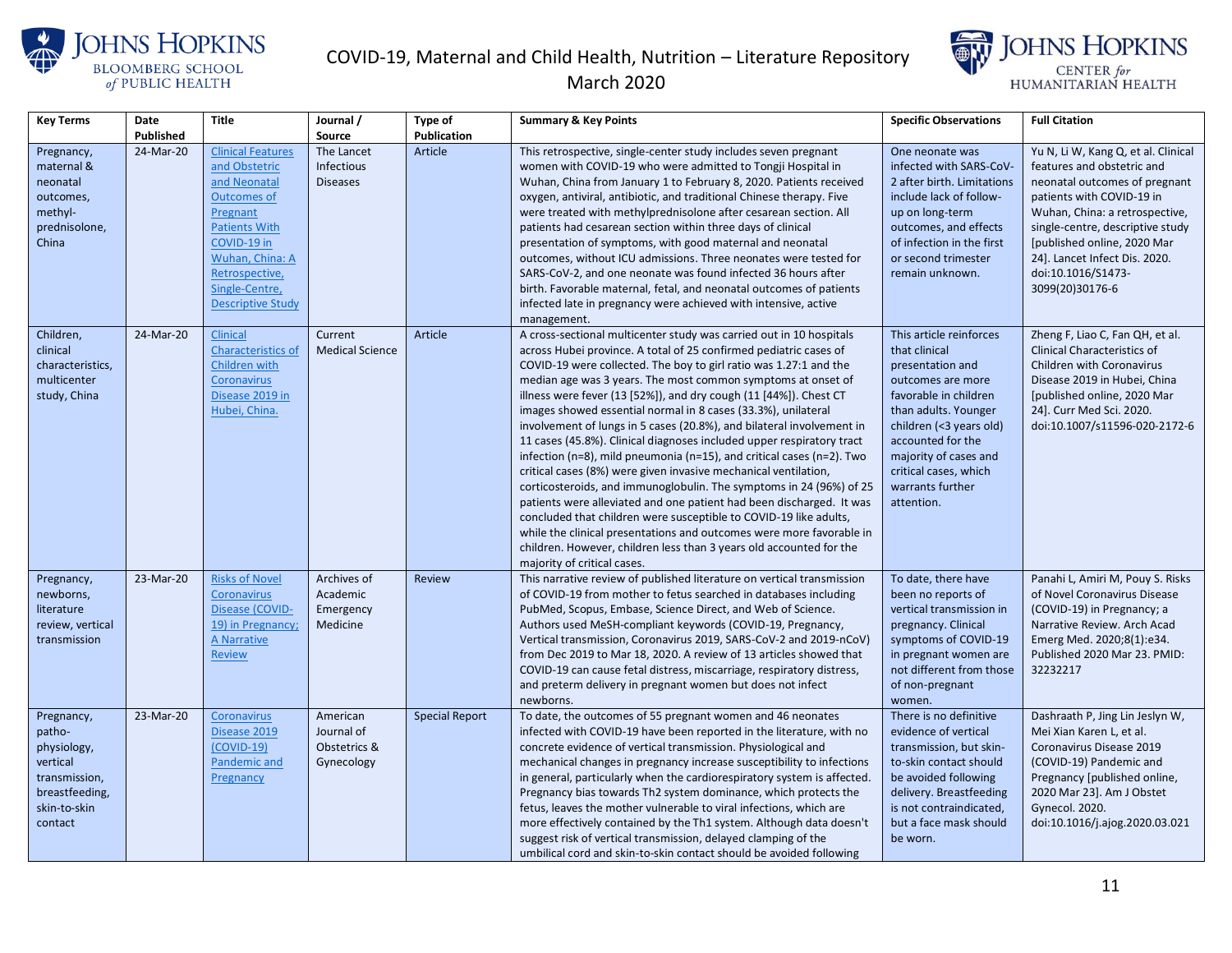

#### March 2020



| <b>Key Terms</b>                                                                                   | Date<br>Published | <b>Title</b>                                                                                                        | Journal /<br><b>Source</b>                    | <b>Type of</b><br><b>Publication</b> | <b>Summary &amp; Key Points</b>                                                                                                                                                                                                                                                                                                                                                                                                                                                                                                                                                                                                                                                                                                                                                                                                                                                             | <b>Specific Observations</b>                                                                                                          | <b>Full Citation</b>                                                                                                                                                                                                                                 |
|----------------------------------------------------------------------------------------------------|-------------------|---------------------------------------------------------------------------------------------------------------------|-----------------------------------------------|--------------------------------------|---------------------------------------------------------------------------------------------------------------------------------------------------------------------------------------------------------------------------------------------------------------------------------------------------------------------------------------------------------------------------------------------------------------------------------------------------------------------------------------------------------------------------------------------------------------------------------------------------------------------------------------------------------------------------------------------------------------------------------------------------------------------------------------------------------------------------------------------------------------------------------------------|---------------------------------------------------------------------------------------------------------------------------------------|------------------------------------------------------------------------------------------------------------------------------------------------------------------------------------------------------------------------------------------------------|
|                                                                                                    |                   |                                                                                                                     |                                               |                                      | delivery. Breastfeeding is not contraindicated based on retrospective<br>analysis of COVID-19 in pregnancy that showed absence of detectable<br>viral loads of SARS-CoV-2 in breastmilk. Regardless, a face mask<br>should be worn due to the close proximity between mother and child<br>to reduce the risk of droplet transmission. The presence of<br>coronavirus antibodies in breastmilk depends on the gestation at<br>which maternal infection occurred and if there was any preceding use<br>of high-dose corticosteroids which could suppress maternal antibody<br>responses.                                                                                                                                                                                                                                                                                                      |                                                                                                                                       |                                                                                                                                                                                                                                                      |
| Infant,<br>secondary<br>transmission,<br>Vietnam                                                   | 23-Mar-20         | The first infant<br>case of COVID-19<br>acquired from a<br>secondary<br>transmission in<br>Vietnam                  | The Lancet<br>Child &<br>Adolescent<br>Health | <b>Case Report</b>                   | A 3-month-old, female patient presented with mild upper respiratory<br>symptoms and fever. Her nasopharyngeal swab samples tested<br>positive for SARS-CoV-2 by RT-PCR. She was exclusively breastfed, and<br>her immunizations were up to date. The infection was transmitted<br>secondarily from a close contact with confirmed COVID-19 in the<br>family. However, unlike reported family clusters where the youngest<br>child was not infected or asymptomatic, this patient was the<br>youngest member in the family who acquired the disease with<br>symptoms.                                                                                                                                                                                                                                                                                                                        | Unlike earlier reported<br>cases in China, this<br>patient was the<br>youngest member in<br>her family cluster to<br>acquire disease. | Le HT, Nguyen LV, Tran DM, et<br>al. The first infant case of<br>COVID-19 acquired from a<br>secondary transmission in<br>Vietnam [published online, 2020<br>Mar 23]. Lancet Child Adolesc<br>Health. 2020.<br>doi:10.1016/S2352-<br>4642(20)30091-2 |
| Children,<br>epidemiology,<br>clinical<br>characteristics,<br>prognosis,<br>nutritional<br>support | 23-Mar-20         | Systematic<br>review of COVID-<br>19 in children<br>shows milder<br>cases and a<br>better prognosis<br>than adults. | Acta<br>Paediatrica                           | <b>Review Article</b>                | A systematic literature review identified 45 relevant scientific papers<br>and letters on COVID-19, using the Medline and EMBASE databases<br>between January 1 and March 18, 2020. So far, children have<br>accounted for 1-5% of diagnosed COVID-19 cases. They often have<br>milder disease than adults, and deaths have been extremely rare.<br>Diagnostic findings have been similar to adults, with fever and<br>respiratory symptoms being prevalent, but fewer children seem to<br>have developed severe pneumonia. Elevated inflammatory markers<br>were less common in children and lymphocytopenia seemed rare.<br>Newborn infants have developed symptomatic COVID-19, but<br>evidence of vertical intrauterine transmission was scarce. Suggested<br>treatment included providing oxygen, inhalations, nutritional support<br>and maintaining fluids and electrolyte balances. | Nutritional support is<br>included in<br>recommendations for<br>treatment.                                                            | Ludvigsson JF. Systematic<br>review of COVID-19 in children<br>shows milder cases and a better<br>prognosis than adults<br>[published online, 2020 Mar<br>23]. Acta Paediatr. 2020.<br>doi:10.1111/apa.15270                                         |
| Children,<br>recovery,<br>interferon<br>alpha, China                                               | 22-Mar-20         | Three children<br>who recovered<br>from novel<br>coronavirus 2019<br>pneumonia                                      | Journal of<br>Pediatrics and<br>Child Health  | <b>Brief</b><br>Communication        | Three children (aged 6 months, 6 years, and 8 years) were<br>hospitalized with confirmed COVID-19 pneumonia at the children's<br>hospital affiliated with Zhengzhou University. All 3 patients had fever,<br>and 2 had nasal congestion and rhinitis, associated with fatigue,<br>diarrhea and headache. Figures of CT imaging are included. None of<br>the children required intensive care or mechanical ventilation or had<br>any severe complications. All children belonged to family cluster<br>cases. The two sisters were treated with nebulized interferon- $\alpha$ 2b<br>100 000 IU/kg, twice daily for 7 days. The children were discharged<br>after 10 days, when they had two consecutive negative tests of<br>respiratory specimens at least 1 day apart.                                                                                                                    | The three children were<br>the first children to be<br>managed in Henan<br>Province, outside of<br>Wuhan.                             | Lou XX, Shi CX, Zhou CC, Tian YS.<br>Three children who recovered<br>from novel coronavirus 2019<br>pneumonia [published online,<br>2020 Mar 22]. J Paediatr Child<br>Health, 2020.<br>doi:10.1111/jpc.14871                                         |
| Children,<br>clinical<br>characteristics,<br>close contact                                         | 20-Mar-20         | <b>Clinical Features</b><br>in Pediatric<br>COVID-19                                                                | Pediatric<br>Pulmonology                      | Letter to Editor                     | This letter responds to the article by Xia et al. on clinical<br>characteristics of COVID-19 in children and presents observations<br>from Thailand, which was the second country to experience an<br>outbreak of COVID-19. There are currently 48 patients with COVID-19<br>in Thailand. Of these, two cases are pediatric (3-year-old female and                                                                                                                                                                                                                                                                                                                                                                                                                                                                                                                                          | Early diagnosis of<br>pediatric COVID-19 in<br>two patients, based on<br>screening of at-risk<br>close contacts, may                  | Yasri S, Wiwanitkit V. Clinical<br>features in pediatric COVID-19.<br>Pediatr Pulmonol.<br>2020;55(5):1097.<br>doi:10.1002/ppul.24737                                                                                                                |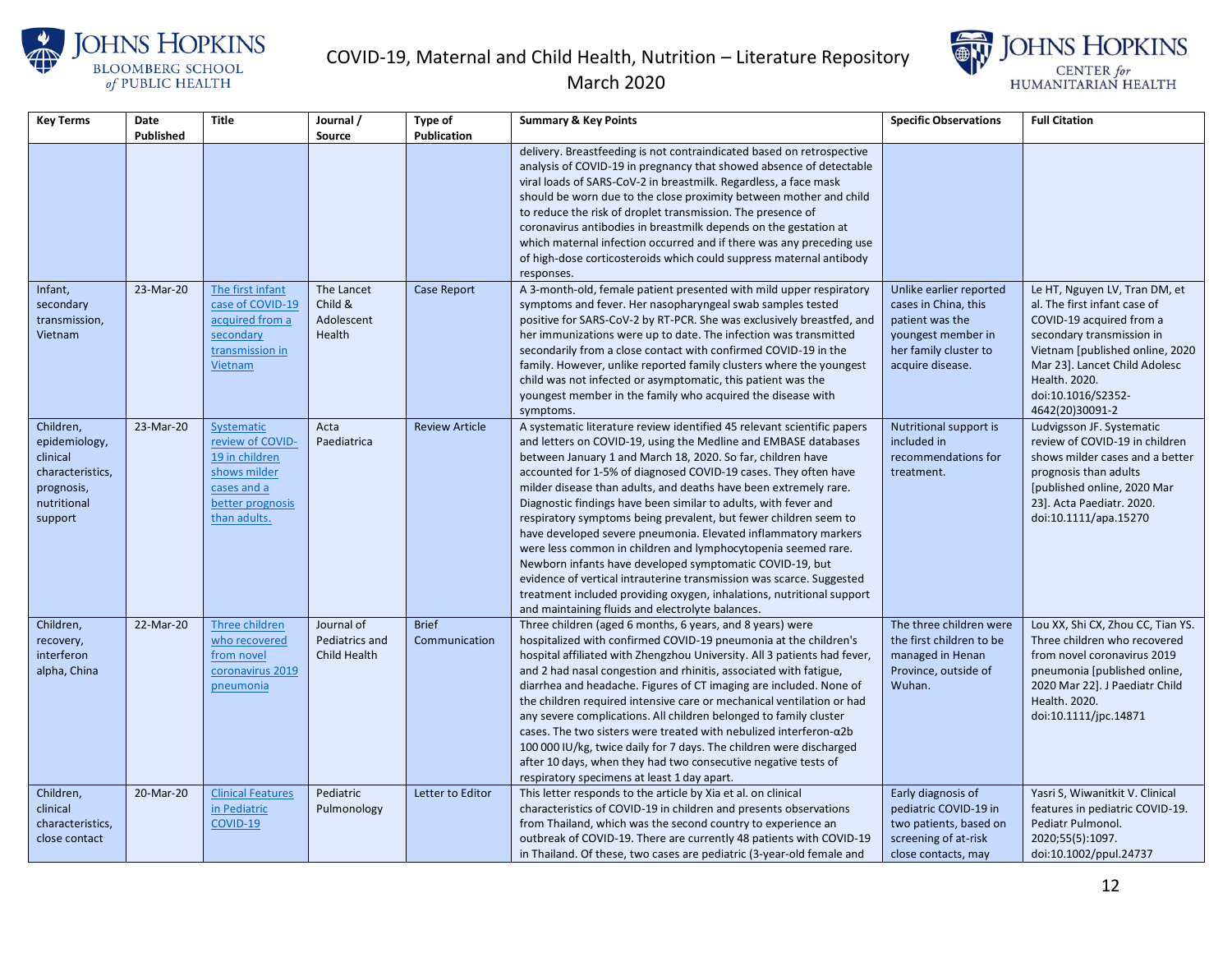



| <b>Key Terms</b>             | Date      | <b>Title</b>             | Journal /     | <b>Type of</b>          | <b>Summary &amp; Key Points</b>                                                                                                            | <b>Specific Observations</b>                   | <b>Full Citation</b>                                  |
|------------------------------|-----------|--------------------------|---------------|-------------------------|--------------------------------------------------------------------------------------------------------------------------------------------|------------------------------------------------|-------------------------------------------------------|
|                              | Published |                          | Source        | Publication             |                                                                                                                                            |                                                |                                                       |
| history,                     |           |                          |               |                         | 7-year-old male). Both cases presented with fever and had a history                                                                        | have resulted in mild                          |                                                       |
| <b>Thailand</b>              |           |                          |               |                         | of close contact with infected patients in their families. Both cases                                                                      | clinical presentation in                       |                                                       |
|                              |           |                          |               |                         | were hospitalized and experienced complete recovery, without any                                                                           | this brief case report                         |                                                       |
|                              |           |                          |               |                         | serious lung abnormalities observed on chest CT.                                                                                           | from Thailand.                                 |                                                       |
| Pediatrics,                  | 20-Mar-20 | <b>Clinical and CT</b>   | Journal of    | <b>Original Article</b> | Clinical and CT data of 59 patients with COVID-19 from January 27 to                                                                       | Exposure history,                              | Liu H, Liu F, Li J, Zhang T, Wang                     |
| pregnancy,                   |           | imaging features         | Infection     |                         | February 14, 2020 were retrospectively reviewed, including 14                                                                              | clinical symptoms were                         | D, Lan W. Clinical and CT                             |
| pneumonia,                   |           | of the COVID-19          |               |                         | laboratory-confirmed non-pregnant adults, 16 laboratory-confirmed                                                                          | more helpful for                               | imaging features of the COVID-                        |
| clinical<br>characteristics, |           | pneumonia:<br>Focus on   |               |                         | and 25 clinically diagnosed pregnant women, and 4 laboratory-<br>confirmed children. Pulmonary involvement in children with COVID-         | screening in children<br>rather than chest CT. | 19 pneumonia: Focus on<br>pregnant women and children |
| CT imaging                   |           | pregnant women           |               |                         | 19 was mild with a focal ground glass opacity or consolidation. CT was                                                                     |                                                | [published online, 2020 Mar                           |
|                              |           | and children.            |               |                         | the modality of choice for early detection, severity assessment, and                                                                       |                                                | 20]. J Infect. 2020.                                  |
|                              |           |                          |               |                         | timely therapeutic effects evaluation for the cases with epidemic and                                                                      |                                                | doi:10.1016/j.jinf.2020.03.007                        |
|                              |           |                          |               |                         | clinical features of COVID-19 with or without laboratory confirmation.                                                                     |                                                |                                                       |
|                              |           |                          |               |                         | Exposure history and clinical symptoms were more helpful for                                                                               |                                                |                                                       |
|                              |           |                          |               |                         | screening in children vs. chest CT.                                                                                                        |                                                |                                                       |
| Children,                    | 19-Mar-20 | <b>Estimating</b>        | Nature        | Letter                  | As of February 29, 2020, there were 79,394 confirmed cases and                                                                             | Children with COVID-19                         | Wu JT, Leung K, Bushman M, et                         |
| clinical severity,           |           | clinical severity        | Medicine      |                         | 2,838 deaths due to COVID-19 in mainland China. Of these, 48,557                                                                           | in Wuhan, China                                | al. Estimating clinical severity of                   |
| symptomatic                  |           | of COVID-19              |               |                         | cases and 2,169 deaths occurred in the epicenter, Wuhan. A key                                                                             | experience lower                               | COVID-19 from the transmission                        |
| case fatality                |           | from the                 |               |                         | public health priority during the emergence of a novel pathogen is                                                                         | symptomatic case                               | dynamics in Wuhan, China. Nat                         |
| risk, China                  |           | transmission             |               |                         | estimating clinical severity, which requires properly adjusting for the                                                                    | fatality risk, compared                        | Med. 2020;26(4):506-510.                              |
|                              |           | dynamics in              |               |                         | case ascertainment rate and the delay between symptoms onset and                                                                           | to adults 30 years old                         | doi:10.1038/s41591-020-0822-7                         |
|                              |           | Wuhan, China             |               |                         | death. Using public and published information, the overall                                                                                 | and above.                                     |                                                       |
|                              |           |                          |               |                         | symptomatic case fatality risk (sCFR, the probability of dying after                                                                       |                                                |                                                       |
|                              |           |                          |               |                         | developing symptoms) of COVID-19 in Wuhan is estimated at 1.4%                                                                             |                                                |                                                       |
|                              |           |                          |               |                         | (0.9-2.1%). The sCFR for ages 0-9 is 0.3% (0.1-0.7%), and for ages 10-<br>19 is 0.5% (0.3-0.8%). Compared to those aged 30-59 years, those |                                                |                                                       |
|                              |           |                          |               |                         | aged <30 and >59 years were 0.6 (0.3-1.1) and 5.1 (4.2-6.1) times                                                                          |                                                |                                                       |
|                              |           |                          |               |                         | more likely to die after developing symptoms.                                                                                              |                                                |                                                       |
| Pediatrics,                  | 19-Mar-20 | <b>Clinical features</b> | World Journal | <b>Original Article</b> | This study identified eight severe or critically ill patients with COVID-                                                                  | Polypnea was the most                          | Sun D, Li H, Lu XX, et al. Clinical                   |
| critically ill               |           | of severe                | of Pediatrics |                         | 19 who were treated at the ICU, Wuhan Children's Hospital from                                                                             | common symptom in                              | features of severe pediatric                          |
| cases, ICU                   |           | pediatric                |               |                         | January 24 to February 24, 2020. The onset age ranged from 2                                                                               | children with confirmed                        | patients with coronavirus                             |
| management,                  |           | patients with            |               |                         | months to 15 years; six were boys. The most common symptoms                                                                                | COVID-19, followed by                          | disease 2019 in Wuhan: a single                       |
| cytokine storm,              |           | coronavirus              |               |                         | were polypnea (8/8), followed by fever (6/8) and cough (6/8). Chest                                                                        | fever and cough.                               | center's observational study                          |
| China                        |           | disease 2019 in          |               |                         | imaging showed multiple patch-like shadows in seven patients and                                                                           | Common imaging                                 | [published online, 2020 Mar                           |
|                              |           | Wuhan: a single          |               |                         | ground-glass opacity in six. Laboratory findings revealed normal or                                                                        | changes included                               | 19]. World J Pediatr. 2020.                           |
|                              |           | center's                 |               |                         | increased whole blood counts (7/8), increased C-reactive protein,                                                                          | multiple patch-like                            | doi:10.1007/s12519-020-00354-                         |
|                              |           | observational            |               |                         | procalcitonin and lactate dehydrogenase (6/8), and abnormal liver                                                                          | shadows and ground-                            | 4                                                     |
|                              |           | study.                   |               |                         | function (4/8). Treatment modalities were focused on symptomatic                                                                           | glass opacity. A cytokine                      |                                                       |
|                              |           |                          |               |                         | and respiratory support. Two critically ill patients underwent invasive                                                                    | storm was found in                             |                                                       |
| <b>Fecal viral</b>           | 19-Mar-20 | Do children need         | Journal of    | Short                   | mechanical ventilation.<br>SARS-CoV-2 viral nucleic acid can be shed in the stool of patients in                                           | these patients.<br>Authors present             | Ma X, Su L, Zhang Y, Zhang X,                         |
| shedding, stool              |           | a longer time to         | Microbiology, | Communication           | the recovery phase. Although nucleic acid positive PCR results cannot                                                                      | possible reasons for                           | Gai Z, Zhang Z. Do children need                      |
| samples,                     |           | shed SARS-CoV-2          | Immunology,   |                         | confirm the presence of live viruses in stool, given the novel nature of                                                                   | prolonged shedding of                          | a longer time to shed SARS-CoV-                       |
| children,                    |           | in stool than            | and Infection |                         | this virus, it would be wise to treat such results as evidence of                                                                          | viral nucleic acid in                          | 2 in stool than adults?                               |
| recovery phase               |           | adults?                  |               |                         | continued infection. Children show a longer shedding time than                                                                             | feces of children, which                       | [published online, 2020 Mar                           |
|                              |           |                          |               |                         | adults (3 weeks in this study). Authors analyzed the possible causes of                                                                    | does not confirm the                           | 19]. J Microbiol Immunol Infect.                      |
|                              |           |                          |               |                         | this finding, for example poorer hand hygiene practices that can lead                                                                      | presence of live viruses                       |                                                       |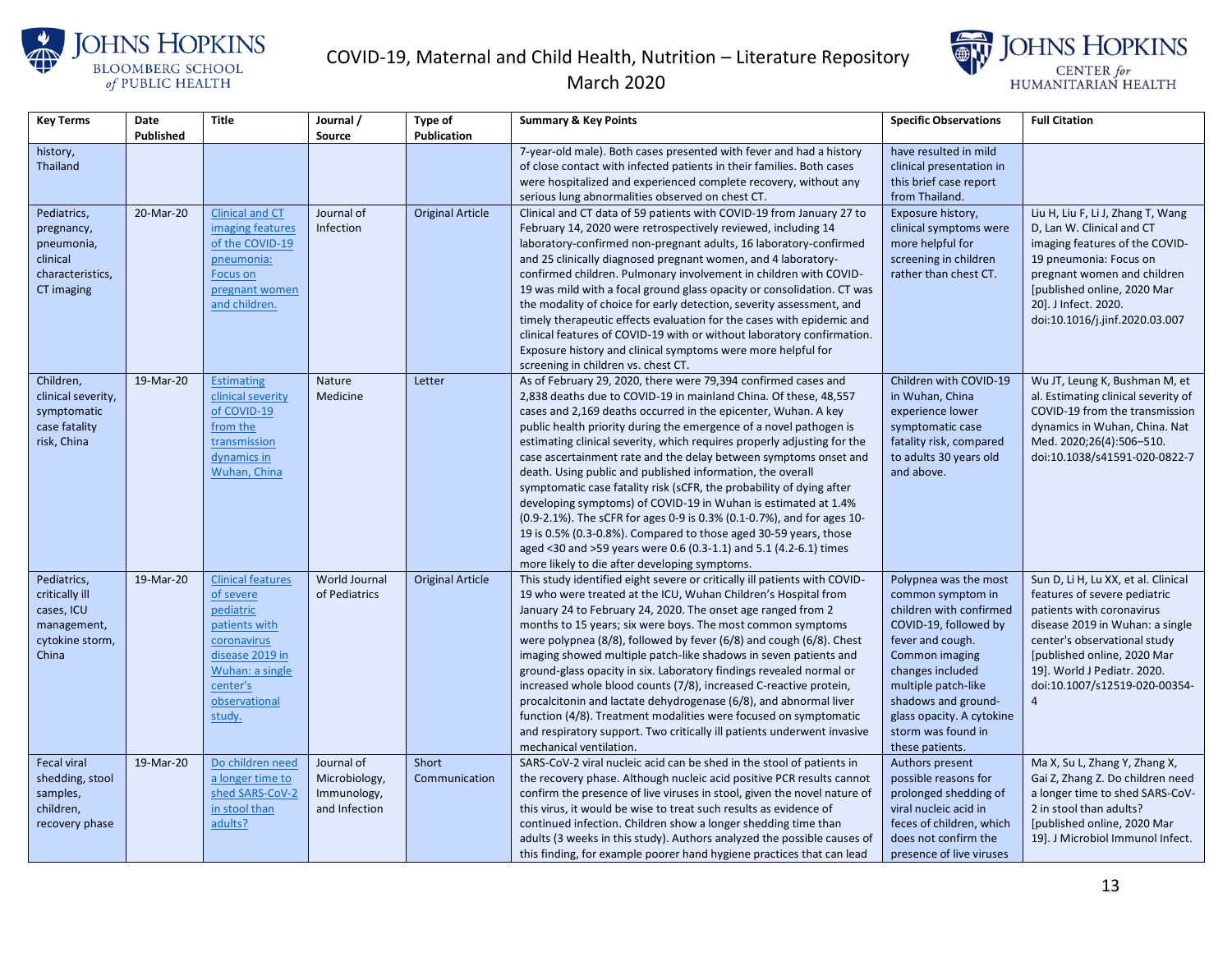



| <b>Key Terms</b>                                                         | Date      | <b>Title</b>                                                                                                                                   | Journal /     | Type of                         | <b>Summary &amp; Key Points</b>                                                                                                                                                                                                                                                                                                                                                                                                                                                                                                                                                                                                                                                                       | <b>Specific Observations</b>                                                                                                                                                                                                                             | <b>Full Citation</b>                                                                                                                                                                           |
|--------------------------------------------------------------------------|-----------|------------------------------------------------------------------------------------------------------------------------------------------------|---------------|---------------------------------|-------------------------------------------------------------------------------------------------------------------------------------------------------------------------------------------------------------------------------------------------------------------------------------------------------------------------------------------------------------------------------------------------------------------------------------------------------------------------------------------------------------------------------------------------------------------------------------------------------------------------------------------------------------------------------------------------------|----------------------------------------------------------------------------------------------------------------------------------------------------------------------------------------------------------------------------------------------------------|------------------------------------------------------------------------------------------------------------------------------------------------------------------------------------------------|
|                                                                          | Published |                                                                                                                                                | Source        | <b>Publication</b>              |                                                                                                                                                                                                                                                                                                                                                                                                                                                                                                                                                                                                                                                                                                       |                                                                                                                                                                                                                                                          |                                                                                                                                                                                                |
|                                                                          |           |                                                                                                                                                |               |                                 | to gastrointestinal contamination, expression of ACE2 in the                                                                                                                                                                                                                                                                                                                                                                                                                                                                                                                                                                                                                                          | in stool but raises                                                                                                                                                                                                                                      | 2020.                                                                                                                                                                                          |
|                                                                          |           |                                                                                                                                                |               |                                 | intestines, and silent aspiration, as opposed to coughing, causing                                                                                                                                                                                                                                                                                                                                                                                                                                                                                                                                                                                                                                    | suspicion of a fecal-oral                                                                                                                                                                                                                                | doi:10.1016/j.jmii.2020.03.010                                                                                                                                                                 |
|                                                                          |           |                                                                                                                                                |               |                                 | sputum or saliva to enter the gastrointestinal tract through                                                                                                                                                                                                                                                                                                                                                                                                                                                                                                                                                                                                                                          | route of infectivity.                                                                                                                                                                                                                                    |                                                                                                                                                                                                |
|                                                                          |           |                                                                                                                                                |               |                                 | swallowing. They recommend that a negative stool sample be                                                                                                                                                                                                                                                                                                                                                                                                                                                                                                                                                                                                                                            |                                                                                                                                                                                                                                                          |                                                                                                                                                                                                |
|                                                                          |           |                                                                                                                                                |               |                                 | included in a patient's discharge criteria.                                                                                                                                                                                                                                                                                                                                                                                                                                                                                                                                                                                                                                                           |                                                                                                                                                                                                                                                          |                                                                                                                                                                                                |
| Children,<br>pediatrics,<br>clinical<br>characteristics,<br>Wuhan, China | 18-Mar-20 | The clinical and<br>epidemiological<br>features and<br>hints of 82<br>confirmed<br>COVID-19<br>pediatric cases<br>aged 0-16 in<br>Wuhan, China | medRxiv       | Preprint (not<br>peer-reviewed) | This retrospective study from February 1-20, 2020 at Wuhan<br>Children's Hospital in China evaluated the epidemiological, clinical,<br>and laboratory outcomes for 82 confirmed cases of COVID-19 in<br>children ages 0-16 years. During the study period, 812 children<br>received SARS-CoV-2 nucleic acid detection and 82 (10.99 %) tested<br>positive. 74 of those (90.24%) had a history of exposure to confirmed<br>or suspected family members. Children over 6 years of age had the<br>highest infection rate (42.68%). On admission, the most common<br>symptoms were fever or cough. Most children had mild clinical<br>symptoms and 8 were asymptomatic. There were 8 critically ill cases | The authors present the<br>epidemiologic and<br>clinical features of 82<br>cases of COVID-19 in<br>pediatric patients in<br>Wuhan, China. Children<br>over 6 had the highest<br>infection rate. Most had<br>mild infections and<br>were discharged after | Yu H, Cai Q, Dai X, Liu X, Sun H.<br>The clinical and epidemiological<br>features and hints of 82<br>confirmed COVID-19 pediatric<br>cases aged 0-16 in Wuhan,<br>China. MedRxiv. 2020 Mar 18. |
|                                                                          |           |                                                                                                                                                |               |                                 | which included 4 infants. On admission, leucocytes were above<br>normal in 21 (25.61%) of patients and lymphocytes were above<br>normal range in 48 (58.54%) of patients. On chest imaging (CT or X-<br>ray), 30 (36.59%), 38 (46.34%) and 18 (21.95%) of patients showed<br>bilateral, unilateral, or multiple mottling and groundglass opacity<br>pneumonia, respectively. All patients were treated in isolation and<br>with interferon atomization therapy. Most were also given antibiotic<br>or antiviral treatment. 8 required ICU care and 3 had serious<br>complications. By February 20, 60 (73.17%) patients had been<br>discharged and the mean hospital stay was 11.2 days.              | an average of 11.2<br>hospital days.                                                                                                                                                                                                                     |                                                                                                                                                                                                |
| Pregnancy,                                                               | 18-Mar-20 | Pregnancy and                                                                                                                                  | American      | Original                        | Fifteen pregnant women with COVID-19 pneumonia in Union Hospital                                                                                                                                                                                                                                                                                                                                                                                                                                                                                                                                                                                                                                      |                                                                                                                                                                                                                                                          | Liu D, Li L, Wu X, et al.                                                                                                                                                                      |
| childbirth,                                                              |           | Perinatal                                                                                                                                      | Journal of    | Research                        | in Wuhan, China were hospitalized between January 20 and February                                                                                                                                                                                                                                                                                                                                                                                                                                                                                                                                                                                                                                     | Pregnancy and                                                                                                                                                                                                                                            | <b>Pregnancy and Perinatal</b>                                                                                                                                                                 |
| neonates,                                                                |           | <b>Outcomes of</b>                                                                                                                             | Roentgenology |                                 | 10, 2020. Eleven patients had successful delivery (10 cesarean                                                                                                                                                                                                                                                                                                                                                                                                                                                                                                                                                                                                                                        | childbirth did not                                                                                                                                                                                                                                       | <b>Outcomes of Women With</b>                                                                                                                                                                  |
| ground-glass                                                             |           | <b>Women With</b>                                                                                                                              |               |                                 | deliveries and one vaginal delivery) during the study period, and four                                                                                                                                                                                                                                                                                                                                                                                                                                                                                                                                                                                                                                | aggravate the course of                                                                                                                                                                                                                                  | Coronavirus Disease (COVID-19)                                                                                                                                                                 |
| opacity, chest                                                           |           | <b>Coronavirus</b>                                                                                                                             |               |                                 | patients were still pregnant (three in the second trimester and one in                                                                                                                                                                                                                                                                                                                                                                                                                                                                                                                                                                                                                                | symptoms or CT                                                                                                                                                                                                                                           | Pneumonia: A Preliminary                                                                                                                                                                       |
| <b>CT</b>                                                                |           | Disease (COVID-<br>19) Pneumonia:                                                                                                              |               |                                 | the third trimester) at the end of the study period. No cases of                                                                                                                                                                                                                                                                                                                                                                                                                                                                                                                                                                                                                                      | features of COVID-19                                                                                                                                                                                                                                     | Analysis [published online, 2020                                                                                                                                                               |
|                                                                          |           | <b>A Preliminary</b>                                                                                                                           |               |                                 | neonatal asphyxia, neonatal death, stillbirth, or abortion were<br>reported. The most common early finding on chest CT was ground-                                                                                                                                                                                                                                                                                                                                                                                                                                                                                                                                                                    | pneumonia. No cases of<br>neonatal asphyxia,                                                                                                                                                                                                             | Mar 18]. AJR Am J Roentgenol.<br>$2020;1-6.$                                                                                                                                                   |
|                                                                          |           | <b>Analysis</b>                                                                                                                                |               |                                 | glass opacity. With disease progression, crazy paving pattern and                                                                                                                                                                                                                                                                                                                                                                                                                                                                                                                                                                                                                                     | neonatal death,                                                                                                                                                                                                                                          | doi:10.2214/AJR.20.23072                                                                                                                                                                       |
|                                                                          |           |                                                                                                                                                |               |                                 | consolidations were seen on CT. The abnormalities showed                                                                                                                                                                                                                                                                                                                                                                                                                                                                                                                                                                                                                                              | stillbirth, or abortion                                                                                                                                                                                                                                  |                                                                                                                                                                                                |
|                                                                          |           |                                                                                                                                                |               |                                 | absorptive changes at the end of the study period for all patients. The                                                                                                                                                                                                                                                                                                                                                                                                                                                                                                                                                                                                                               | were reported.                                                                                                                                                                                                                                           |                                                                                                                                                                                                |
|                                                                          |           |                                                                                                                                                |               |                                 | most common onset symptoms of COVID-19 pneumonia in pregnant                                                                                                                                                                                                                                                                                                                                                                                                                                                                                                                                                                                                                                          |                                                                                                                                                                                                                                                          |                                                                                                                                                                                                |
|                                                                          |           |                                                                                                                                                |               |                                 | women were fever (13/15 patients) and cough (9/15 patients). The                                                                                                                                                                                                                                                                                                                                                                                                                                                                                                                                                                                                                                      |                                                                                                                                                                                                                                                          |                                                                                                                                                                                                |
|                                                                          |           |                                                                                                                                                |               |                                 | most common abnormal laboratory finding was lymphocytopenia                                                                                                                                                                                                                                                                                                                                                                                                                                                                                                                                                                                                                                           |                                                                                                                                                                                                                                                          |                                                                                                                                                                                                |
|                                                                          |           |                                                                                                                                                |               |                                 | (12/15 patients). CT images obtained before and after delivery                                                                                                                                                                                                                                                                                                                                                                                                                                                                                                                                                                                                                                        |                                                                                                                                                                                                                                                          |                                                                                                                                                                                                |
|                                                                          |           |                                                                                                                                                |               |                                 | showed no signs of pneumonia aggravation after delivery.                                                                                                                                                                                                                                                                                                                                                                                                                                                                                                                                                                                                                                              |                                                                                                                                                                                                                                                          |                                                                                                                                                                                                |
| Children,                                                                | 18-Mar-20 | Coronavirus                                                                                                                                    | medRxiv       | Report                          | As of March 13, 2020, 7,755 patients with confirmed COVID-19 and                                                                                                                                                                                                                                                                                                                                                                                                                                                                                                                                                                                                                                      | 1% of confirmed COVID-                                                                                                                                                                                                                                   | Choe YJ, COVID-19 National                                                                                                                                                                     |
| epidemiology,                                                            |           | disease-19: The                                                                                                                                |               |                                 | 66 deaths have been identified in the Republic of Korea, resulting in a                                                                                                                                                                                                                                                                                                                                                                                                                                                                                                                                                                                                                               | 19 cases in Korea are in                                                                                                                                                                                                                                 | Emergency Response Center.                                                                                                                                                                     |
| South Korea                                                              |           | First 7,755 Cases                                                                                                                              |               |                                 | case fatality proportion of 0.9%. 75 (1%) confirmed cases of COVID-19                                                                                                                                                                                                                                                                                                                                                                                                                                                                                                                                                                                                                                 | patients 0-9 years old,                                                                                                                                                                                                                                  | Coronavirus disease-19: The                                                                                                                                                                    |
|                                                                          |           | in the Republic                                                                                                                                |               |                                 | were identified in the 0-9 years age group, and 405 (5.2%) confirmed                                                                                                                                                                                                                                                                                                                                                                                                                                                                                                                                                                                                                                  | and 5.2% of confirmed                                                                                                                                                                                                                                    | First 7,755 Cases in the Republic                                                                                                                                                              |
|                                                                          |           | of Korea                                                                                                                                       |               |                                 | cases of COVID-19 were identified in the 10-19 years age group. No                                                                                                                                                                                                                                                                                                                                                                                                                                                                                                                                                                                                                                    | cases are in patients 10-                                                                                                                                                                                                                                | of Korea. medRxiv. 2020. doi:                                                                                                                                                                  |
|                                                                          |           |                                                                                                                                                |               |                                 | deaths were reported in patients under 20 years.                                                                                                                                                                                                                                                                                                                                                                                                                                                                                                                                                                                                                                                      | 19 years old. No deaths                                                                                                                                                                                                                                  |                                                                                                                                                                                                |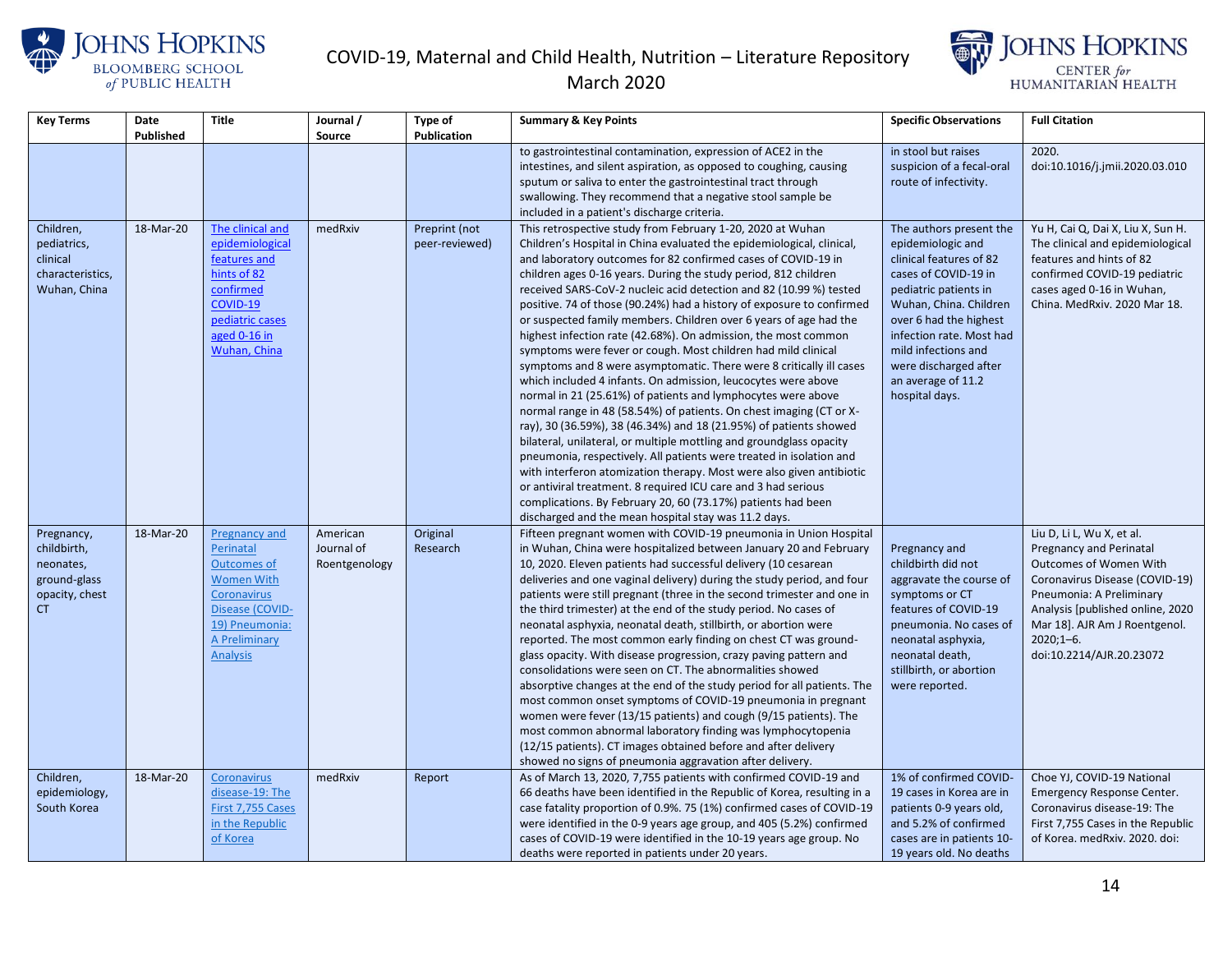



| <b>Key Terms</b>                                                                                     | Date<br>Published | <b>Title</b>                                                                                                                                        | Journal /<br>Source                                    | Type of<br><b>Publication</b> | <b>Summary &amp; Key Points</b>                                                                                                                                                                                                                                                                                                                                                                                                                                                                                                                                                                                                                                                                                                                               | <b>Specific Observations</b>                                                                                                                                                                                                                 | <b>Full Citation</b>                                                                                                                                                                                                                                                        |
|------------------------------------------------------------------------------------------------------|-------------------|-----------------------------------------------------------------------------------------------------------------------------------------------------|--------------------------------------------------------|-------------------------------|---------------------------------------------------------------------------------------------------------------------------------------------------------------------------------------------------------------------------------------------------------------------------------------------------------------------------------------------------------------------------------------------------------------------------------------------------------------------------------------------------------------------------------------------------------------------------------------------------------------------------------------------------------------------------------------------------------------------------------------------------------------|----------------------------------------------------------------------------------------------------------------------------------------------------------------------------------------------------------------------------------------------|-----------------------------------------------------------------------------------------------------------------------------------------------------------------------------------------------------------------------------------------------------------------------------|
|                                                                                                      |                   |                                                                                                                                                     |                                                        |                               |                                                                                                                                                                                                                                                                                                                                                                                                                                                                                                                                                                                                                                                                                                                                                               | were reported in these<br>age groups.                                                                                                                                                                                                        | https://doi.org/10.1101/2020.0<br>3.15.20036368                                                                                                                                                                                                                             |
| Children,<br>clinical<br>characteristics,<br>coexisting<br>conditions,<br>China                      | 18-Mar-20         | SARS-CoV-2<br>Infection in<br>Children                                                                                                              | New England<br>Journal of<br>Medicine                  | Correspondence                | Of the 1391 children tested from January 28 to February 26, 2020 at<br>Wuhan Children's Hospital, 171 (12.3%) were confirmed with SARS-<br>CoV-2 infection (median age: 6.7 years). Fever, cough, and pharyngeal<br>erythema were common symptoms. 27 patients (15.8%) did not have<br>any symptoms of infection or radiologic features of pneumonia. Three<br>patients required intensive care support and invasive mechanical<br>ventilation; all had coexisting conditions. Lymphopenia was present in<br>6 patients (3.5%). The most common radiologic finding was bilateral<br>ground-glass opacity (32.7%). As of March 8, there was one death-a<br>10-month-old child with intussusception had multiorgan failure and<br>died 4 weeks after admission. | This paper describes the<br>spectrum of illness in<br>primarily asymptomatic<br>or mild cases of COVID-<br>19 in children. One<br>death was reported in a<br>10-month-old with<br>coexisting<br>intussusception.                             | Lu X, Zhang L, Du H, et al. SARS-<br>CoV-2 Infection in Children<br>[published online, 2020 Mar<br>18]. N Engl J Med. 2020.<br>doi:10.1056/NEJMc2005073                                                                                                                     |
| Children, case<br>fatality rate,<br><b>Italy</b>                                                     | 17-Mar-20         | <b>Coronavirus</b><br>Disease 2019<br>(COVID-19) in<br><b>Italy</b>                                                                                 | <b>JAMA</b>                                            | Infographic                   | This Infographic shows the most recent statistics emerging from Italy<br>regarding the country's experience with COVID-19. As of March 15,<br>2020, 22,512 cases of COVID-19 in Italy were reported. 1.2% of cases<br>were in children 0-18 years old. No deaths and a case fatality rate of<br>0% were reported in children 0-19 years old.                                                                                                                                                                                                                                                                                                                                                                                                                  | 1.2% of total cases of<br>COVID-19 in Italy are in<br>children 0-19 years old.<br>No deaths in children<br>have been reported.                                                                                                               | Livingston E, Bucher K.<br>Coronavirus Disease 2019<br>(COVID-19) in Italy. JAMA<br>Published Online First: 17 March<br>2020.<br>doi:10.1001/jama.2020.4344                                                                                                                 |
| Perinatal<br>transmission,<br>breastmilk<br>samples,<br>breastfeeding,<br>neutralizing<br>antibodies | 17-Mar-20         | Perinatal<br><b>Transmission of</b><br>COVID-19<br><b>Associated SARS-</b><br>CoV-2: Should<br>We Worry?                                            | Clinical<br>Infectious<br><b>Diseases</b>              | <b>Brief Report</b>           | This paper presents two cases of COVID-19 associated SARS-CoV-2<br>infection during the third trimester of pregnancy. Newborns showed<br>no abnormalities at birth, and mothers had excellent outcomes. It is<br>possible that mothers developed sufficient neutralizing antibodies,<br>without developing serious conditions. These antibodies may have a<br>passively protective effect on children through breastfeeding. Despite<br>the fact that SARS-CoV-2 was not detected in consecutive breastmilk<br>or neonatal specimens, breastfeeding was still discouraged.                                                                                                                                                                                    | Authors bring up the<br>potential protective<br>effect of neutralizing<br>antibodies transmitted<br>to newborns through<br>breastmilk, however<br>breastfeeding was still<br>discouraged for the<br>mothers with COVID-19<br>in this report. | Cuifang Fan, Di Lei, Congcong<br>Fang et al., Perinatal<br>Transmission of COVID-19<br>Associated SARS-CoV-2: Should<br>We Worry?, Clinical Infectious<br>Diseases, 17 March 2020,<br>ciaa226,<br>https://doi.org/10.1093/cid/cia<br>a226                                   |
| Neonatal<br>infection,<br>pneumonia,<br>liver injury,<br>heart damage,<br>breastmilk<br>sample       | 17-Mar-20         | A 55-Day-Old<br><b>Female Infant</b><br>infected with<br>COVID <sub>19:</sub><br>presenting with<br>pneumonia, liver<br>injury, and heart<br>damage | The Journal of<br><b>Infectious</b><br><b>Diseases</b> | <b>Brief Report</b>           | A 55-day-old, otherwise healthy, female infant that received mixed<br>feeding became ill January 28, 2020. The infant and her parents had<br>contact with relatives who had symptoms like cough and fever 10<br>days before. The child's parents were diagnosed with COVID-19 on<br>January 31, and three consecutive tests of SARS-CoV-2 RNA in the<br>breast milk of the mother were negative between February 2 to<br>February 4.                                                                                                                                                                                                                                                                                                                          | In line with previous<br>studies, breastmilk<br>samples from a mother<br>with SARS-CoV-2<br>infection tested<br>negative.                                                                                                                    | Cui, Y, Tian M, Huang D et al. A<br>55-Day-Old Female Infant<br>infected with COVID 19:<br>presenting with pneumonia,<br>liver injury, and heart damage,<br>The Journal of Infectious<br>Diseases, 17 March 2020,<br>jiaa113,<br>https://doi.org/10.1093/infdis/ji<br>aa113 |
| Pregnancy,<br>neonatal<br>infection,<br>vertical<br>transmission,<br>placenta<br>sample, China       | 17-Mar-20         | An Analysis of 38<br>Pregnant<br><b>Women With</b><br>COVID-19, Their<br>Newborn Infants<br>and Maternal-<br>Fetal<br><b>Transmission of</b>        | Archives of<br>Pathology &<br>Laboratory<br>Medicine   | Review                        | This article reviews the effects of previous SARS and MERS infections<br>on pregnancy outcomes and analyzes literature describing 38<br>pregnant women with COVID-19 and their newborns in China (from 5<br>different published studies). Unlike infections caused by SARS and<br>MERS, COVID-19 did not lead to maternal deaths in these women.<br>Similar to pregnancies with SARS and MERS, there were no confirmed<br>cases of intrauterine transmission of SARS-CoV-2. All neonatal                                                                                                                                                                                                                                                                      | Pregnant women with<br><b>SARS or MERS</b><br>experienced worse<br>clinical outcomes,<br>including maternal<br>death, compared to<br>COVID-19. However,<br>maternal-fetal                                                                    | Schwartz DA. An Analysis of 38<br>Pregnant Women with COVID-<br>19, Their Newborn Infants, and<br>Maternal-Fetal Transmission of<br>SARS-CoV-2: Maternal<br>Coronavirus Infections and<br>Pregnancy Outcomes [published<br>online, 2020 Mar 17]. Arch                       |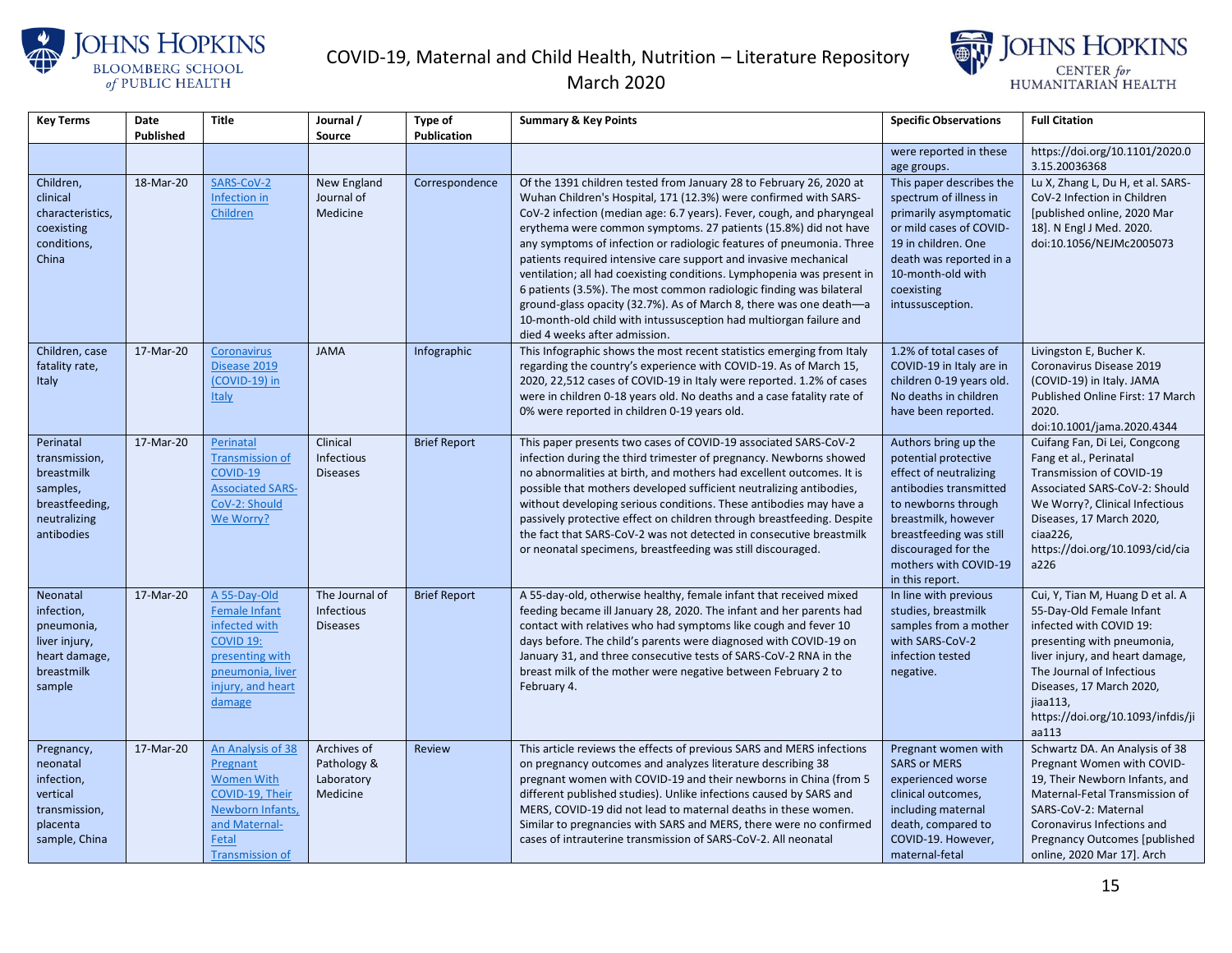





| <b>Key Terms</b>                                                                | Date<br>Published | <b>Title</b>                                                                                                           | Journal /                                | Type of<br><b>Publication</b> | <b>Summary &amp; Key Points</b>                                                                                                                                                                                                                                                                                                                                                                                                                                                                                                                                                                                                                                                                                                                                                                                                                                                                                                                                                                                                                                                                                                                                                                                                                                                                                                                                                                                                               | <b>Specific Observations</b>                                                                                                                                                                                                                                                                                                                                                                                                                                                                                                                                                                                                            | <b>Full Citation</b>                                                                                                                                                                                             |
|---------------------------------------------------------------------------------|-------------------|------------------------------------------------------------------------------------------------------------------------|------------------------------------------|-------------------------------|-----------------------------------------------------------------------------------------------------------------------------------------------------------------------------------------------------------------------------------------------------------------------------------------------------------------------------------------------------------------------------------------------------------------------------------------------------------------------------------------------------------------------------------------------------------------------------------------------------------------------------------------------------------------------------------------------------------------------------------------------------------------------------------------------------------------------------------------------------------------------------------------------------------------------------------------------------------------------------------------------------------------------------------------------------------------------------------------------------------------------------------------------------------------------------------------------------------------------------------------------------------------------------------------------------------------------------------------------------------------------------------------------------------------------------------------------|-----------------------------------------------------------------------------------------------------------------------------------------------------------------------------------------------------------------------------------------------------------------------------------------------------------------------------------------------------------------------------------------------------------------------------------------------------------------------------------------------------------------------------------------------------------------------------------------------------------------------------------------|------------------------------------------------------------------------------------------------------------------------------------------------------------------------------------------------------------------|
|                                                                                 |                   | SARS-CoV-2:<br><b>Maternal</b><br>Coronavirus<br>Infections and<br>Pregnancy<br><b>Outcomes</b>                        | Source                                   |                               | specimens tested, including placentas in some cases, were negative<br>by RT-PCR.                                                                                                                                                                                                                                                                                                                                                                                                                                                                                                                                                                                                                                                                                                                                                                                                                                                                                                                                                                                                                                                                                                                                                                                                                                                                                                                                                              | transmission has not<br>been shown to occur<br>with infection of these 3<br>pathogenic<br>coronaviruses.                                                                                                                                                                                                                                                                                                                                                                                                                                                                                                                                | Pathol Lab Med. 2020.<br>doi:10.5858/arpa.2020-0901-SA                                                                                                                                                           |
| Pregnancy,<br>preterm<br>delivery,<br>neonatal death,<br>literature<br>review   | 17-Mar-20         | Coronavirus in<br>Pregnancy and<br>Delivery: Rapid<br><b>Review</b>                                                    | Ultrasound<br>Obstetrics &<br>Gynecology | <b>Review</b>                 | Searches conducted in PubMed and MedRxiv identified 23 relevant<br>case reports/series, describing 32 women affected by COVID-19 in<br>pregnancy. 7 (22%) were asymptomatic, and 2 (6%) were admitted to<br>the ICU with severe morbidity. Preterm delivery affected 47% of<br>women hospitalized with COVID-19. There was one stillbirth and one<br>neonatal death.                                                                                                                                                                                                                                                                                                                                                                                                                                                                                                                                                                                                                                                                                                                                                                                                                                                                                                                                                                                                                                                                          | The Royal College of<br>Obstetricians and<br>Gynecologists<br>recommends against<br>routine separation of<br>affected mothers and<br>their infants.                                                                                                                                                                                                                                                                                                                                                                                                                                                                                     | Mullins E, Evans D, Viner RM,<br>O'Brien P, Morris E. Coronavirus<br>in pregnancy and delivery: rapid<br>review [published online, 2020<br>Mar 17]. Ultrasound Obstet<br>Gynecol. 2020.<br>doi:10.1002/uog.22014 |
| SARS-CoV-2,<br>COVID-19,<br>epidemiology,<br>children,<br>adolescents,<br>China | 16-Mar-20         | Epidemiology of<br><b>COVID-19 Among</b><br>Children in China                                                          | Pediatrics                               | Article                       | To identify the epidemiological characteristics and transmission<br>patterns of SARS-CoV-2 in children, the authors conducted a<br>retrospective study of 2135 pediatric patients (<18 years old) in China<br>with laboratory-confirmed and suspected SARS-CoV-2 infection from<br>January 16 - February 8, 2020. The epidemic curves were constructed<br>by key dates of disease onset and case diagnosis. There were 728<br>(34.1%) laboratory-confirmed cases and 1407 (65.9%) suspected<br>cases. The median age of patients was 7 years (IQR: 2-13 years), and<br>1208 case patients (56.6%) were boys. Over 90% of all patients had<br>asymptomatic, mild, or moderate cases. The median time from illness<br>onset to diagnoses was 2 days (range: 0-42 days). The proportions of<br>severe and critical cases were 10.6%, 7.3%, 4.2%, 4.1%, and 3.0% for<br>the age groups $<$ 1, 1-5, 6-10, 11-15, and $\geq$ 16 years, respectively.<br>There was a rapid increase of disease at the early stage of the<br>epidemic, followed by a gradual and steady decrease. The disease<br>rapidly spread from Hubei province to surrounding provinces over<br>time. More children were infected in Hubei province than any other<br>province. Although clinical manifestations of children's COVID-19<br>cases were generally less severe than those of adult patients, young<br>children, particularly infants, were vulnerable to infection. | This retrospective study<br>reported the<br>epidemiological<br>characteristics of 2135<br>pediatric patients (<18<br>years old) with<br>suspected or confirmed<br>SARS-CoV-2 infection in<br>China between January<br>16 - February 8, 2020.<br>Although clinical<br>manifestations of<br>children's COVID-19<br>cases were generally<br>less severe than those<br>of adult patients, young<br>children, particularly<br>infants, were vulnerable<br>to infection. The<br>distribution of<br>children's COVID-19<br>cases varied with time<br>and space, with most<br>cases concentrated in<br>Hubei province and<br>surrounding areas. | Dong Y, Mo X, Hu Y, et al.<br>Epidemiology of COVID-19<br>Among Children in China.<br>Pediatrics. 2020<br>Jun;145(6):e20200702. doi:<br>10.1542/peds.2020-0702. Epub<br>2020 Mar 16. PMID: 32179660.             |
| Children,<br>clinical<br>characteristics,<br>China                              | 16-Mar-20         | <b>Clinical</b><br>Characteristics of<br>34 Children with<br>Coronavirus<br>Disease-2019 in<br>the West of<br>China: a | medRxiv                                  | <b>Case Series</b>            | This retrospective, observational study was performed at 4 hospitals<br>in western China. Thirty-four pediatric patients (aged 1 to 144<br>months, median: 33 months, IQR: 10-94.25) with COVID-19 were<br>included from January 1 to February 25, 2020. The final follow-up visit<br>was completed by February 28, 2020. Among 34 pediatric patients, 14<br>males (41.18%) were included. The median incubation period was<br>10.50 (7.75 - 25.25) days. Infections of other respiratory pathogens<br>were reported in 16 patients (47.1%). The most common initial                                                                                                                                                                                                                                                                                                                                                                                                                                                                                                                                                                                                                                                                                                                                                                                                                                                                          | This case series reports<br>the clinical and imaging<br>features of 34 pediatric<br>patients with COVID-19<br>from western China.                                                                                                                                                                                                                                                                                                                                                                                                                                                                                                       | Zhang C, Gu J, Chen Q, et al.<br>Clinical Characteristics of 34<br>Children with Coronavirus<br>Disease-2019 in the West of<br>China: a Multiple-center Case<br>Series.<br>doi:10.1101/2020.03.12.200346<br>86   |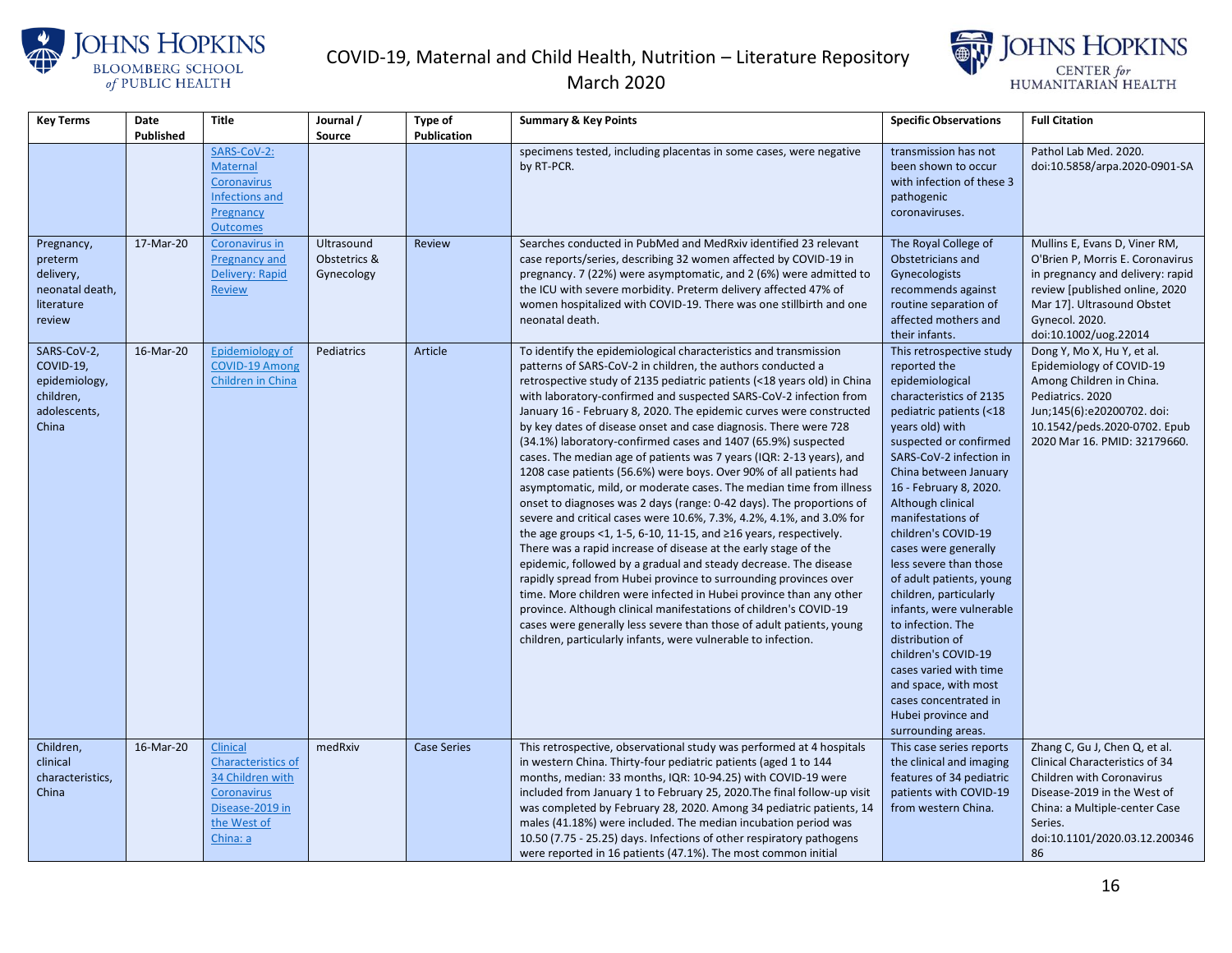





| <b>Key Terms</b>  | Date      | Title                                         | Journal /     | <b>Type of</b>          | <b>Summary &amp; Key Points</b>                                               | <b>Specific Observations</b>                     | <b>Full Citation</b>                                             |
|-------------------|-----------|-----------------------------------------------|---------------|-------------------------|-------------------------------------------------------------------------------|--------------------------------------------------|------------------------------------------------------------------|
|                   | Published |                                               | Source        | <b>Publication</b>      |                                                                               |                                                  |                                                                  |
|                   |           | Multiple-center                               |               |                         | symptoms were fever (76.5%), cough (58.8%), and expectoration                 |                                                  |                                                                  |
|                   |           | <b>Case Series</b>                            |               |                         | (20.7%). Vomiting (11.8%) and diarrhea (11.8%) were also reported in          |                                                  |                                                                  |
|                   |           |                                               |               |                         | a considerable portion of cases. A remarkable increase was detected           |                                                  |                                                                  |
|                   |           |                                               |               |                         | in serum amyloid A for 17 patients (85.0%) and high-sensitivity C-            |                                                  |                                                                  |
|                   |           |                                               |               |                         | reactive protein for 17 patients (58.6%), while a decrease of                 |                                                  |                                                                  |
|                   |           |                                               |               |                         | prealbumin was noticed in 25 patients (78.1%). In addition, levels of         |                                                  |                                                                  |
|                   |           |                                               |               |                         | lactate dehydrogenase were increased significantly in 28 patients             |                                                  |                                                                  |
|                   |           |                                               |               |                         | $(82.4%)$ , as well as $\alpha$ -hydroxybutyrate dehydrogenase in 25 patients |                                                  |                                                                  |
|                   |           |                                               |               |                         | (73.5%). Patchy lesions in lobules were detected by chest computed            |                                                  |                                                                  |
|                   |           |                                               |               |                         | tomographic scans in 28 patients (82.4%). The typical feature of              |                                                  |                                                                  |
|                   |           |                                               |               |                         | ground-glass opacity for adults was rare in pediatric patients (2.9%). A      |                                                  |                                                                  |
|                   |           |                                               |               |                         | late-onset pattern of lesions in lobules were also noticed. Stratified        |                                                  |                                                                  |
|                   |           |                                               |               |                         | analysis of the clinical features was not performed due to relatively         |                                                  |                                                                  |
|                   |           |                                               |               |                         | limited samples.                                                              |                                                  |                                                                  |
| Pediatrics,       | 16-Mar-20 | <b>Clinical Features</b>                      | World Journal | <b>Brief Report</b>     | This report presents a retrospective review of two confirmed                  | Pediatric infection with                         | Ji LN, Chao S, Wang YJ, et al.                                   |
| family cluster,   |           | of Pediatric                                  | of Pediatrics |                         | pediatric cases from two family clusters. The children presented with         | COVID-19 is mostly due                           | Clinical features of pediatric                                   |
| China             |           | <b>Patients With</b>                          |               |                         | mild respiratory or gastrointestinal symptoms. Both had normal chest          | to family clusters or                            | patients with COVID-19: a                                        |
|                   |           | COVID-19: A                                   |               |                         | CT images. After general and symptomatic treatments, both children            | close contact history.<br>Infected children have | report of two family cluster                                     |
|                   |           | <b>Report of Two</b><br><b>Family Cluster</b> |               |                         | recovered quickly. Both families had travel histories to Hubei<br>Province.   | relatively milder clinical                       | cases [published online, 2020<br>Mar 16]. World J Pediatr. 2020. |
|                   |           | Cases                                         |               |                         |                                                                               | symptoms than infected                           | doi:10.1007/s12519-020-00356-                                    |
|                   |           |                                               |               |                         |                                                                               | adults.                                          | $\mathcal{P}$                                                    |
| Pregnancy,        | 16-Mar-20 | Infants Born to                               | Frontiers in  | Case Report             | This case report describes the birth of four full-term infants born to        | Consistent with growing                          | Chen Y, Peng H, Wang L, Zhao                                     |
| neonatal          |           | Mothers With a                                | Pediatrics    | Article                 | pregnant women with laboratory-confirmed COVID-19 in Wuhan,                   | literature, there is no                          | Y, Zeng L, Gao H and Liu Y.                                      |
| infection,        |           | <b>New Coronavirus</b>                        |               |                         | Hubei province, China. Of three infants with test results, none tested        | evidence of vertical                             | Infants Born to Mothers With a                                   |
| formula           |           | (COVID-19).                                   |               |                         | positive for the virus. None developed serious clinical symptoms. Two         | transmission. Placenta,                          | NewCoronavirus (COVID-19).                                       |
| feeding, vertical |           |                                               |               |                         | infants had rashes of unknown etiology at birth, and one had facial           | amniotic fluid, neonatal                         | 2020. Front. Pediatr. 8:104. doi:                                |
| transmission,     |           |                                               |               |                         | ulcerations. One infant had tachypnea and was supported by non-               | blood, gastric fluid, and                        | 10.3389/fped.2020.00104                                          |
| China             |           |                                               |               |                         | invasive mechanical ventilation for 3 days. One had rashes at birth           | anal swabs tested                                |                                                                  |
|                   |           |                                               |               |                         | but was discharged without parental consent for a diagnostic test. All        | negative for viral RNA.                          |                                                                  |
|                   |           |                                               |               |                         | four infants are doing well and have been formula feeding since birth.        |                                                  |                                                                  |
| Pediatrics,       | 16-Mar-20 | Epidemiological                               | Pediatrics    | <b>Original Article</b> | This study retrospectively analyzed the epidemiological                       | This is the first                                | Dong Y, Mo X, Hu Y, Qi X, Jiang                                  |
| epidemiology,     |           | Characteristics of                            |               |                         | characteristics and transmission patterns of 2143 pediatric patients          | retrospective study on                           | F, Jiang Z, et al. Epidemiological                               |
| China             |           | 2143 Pediatric                                |               |                         | with COVID-19, reported to the Chinese Center for Disease Control             | the epidemiological                              | Characteristics of 2143 Pediatric                                |
|                   |           | <b>Patients With</b>                          |               |                         | and Prevention from January 16 to February 8, 2020. Approximately             | characteristics of                               | Patients With 2019 Coronavirus                                   |
|                   |           | 2019                                          |               |                         | 34% were laboratory-confirmed cases, and 66% were suspected                   | children with COVID-19                           | Disease in China. Pediatrics.                                    |
|                   |           | <b>Coronavirus</b>                            |               |                         | cases. Children at all ages were susceptible to COVID-19, but no              | in China. There were                             | 2020. doi:10.1542/peds.2020-                                     |
|                   |           | <b>Disease in China</b>                       |               |                         | significant gender difference was found. Over 90% of patients were            | more severe and critical                         | 0702                                                             |
|                   |           |                                               |               |                         | asymptomatic, mild, or moderate cases. It is speculated that the              | cases in the suspected                           |                                                                  |
|                   |           |                                               |               |                         | maturity and function, i.e. binding ability, of the ACE2 receptor in          | than confirmed group;                            |                                                                  |
|                   |           |                                               |               |                         | children may be lower than that in adults. Infants were at the highest        | whether suspected                                |                                                                  |
|                   |           |                                               |               |                         | risk of severe disease (10.6%), compared with older children (4.1% for        | cases were caused by                             |                                                                  |
|                   |           |                                               |               |                         | those aged 11 to 15 years; 3.0% in those 16 years and older).                 | 2019-nCoV or other                               |                                                                  |
|                   |           |                                               |               |                         |                                                                               | pathogens remains to                             |                                                                  |
|                   |           |                                               |               |                         |                                                                               | be determined.                                   |                                                                  |
| Pediatrics,       | 16-Mar-20 | COVID-19 in                                   | Pediatrics    | Commentary              | This commentary reviews the findings of Dong et al. from the same             | This article reviews                             | Cruz AT, Zeichner, SL. COVID-19                                  |
| clinical          |           | Children: Initial                             |               |                         | issue of Pediatrics. There are subpopulations of children with an             | current understanding                            | in Children: Initial                                             |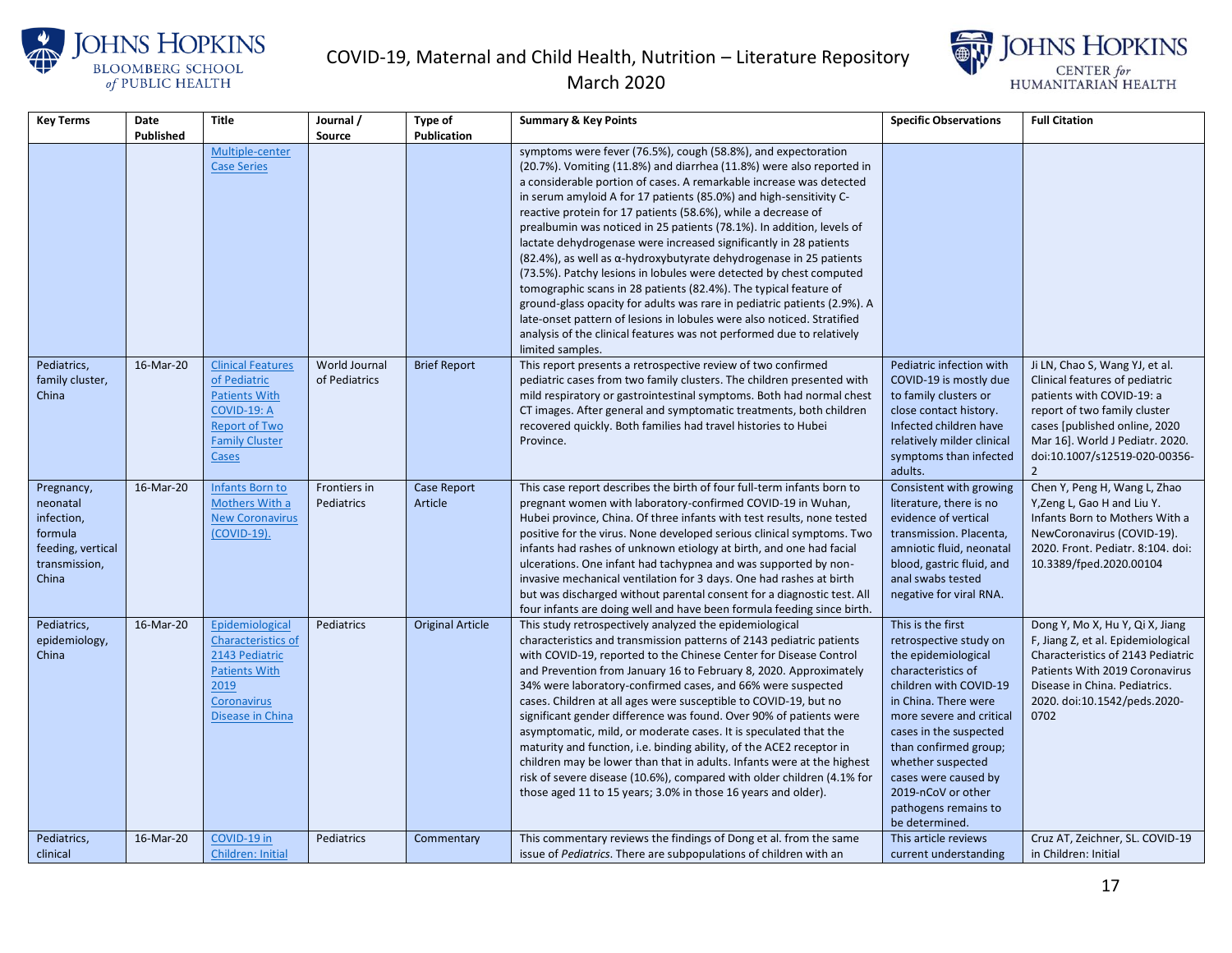



| <b>Key Terms</b>              | Date      | Title              | Journal / | <b>Type of</b>     | <b>Summary &amp; Key Points</b>                                                                                              | <b>Specific Observations</b> | <b>Full Citation</b>              |
|-------------------------------|-----------|--------------------|-----------|--------------------|------------------------------------------------------------------------------------------------------------------------------|------------------------------|-----------------------------------|
|                               | Published |                    | Source    | <b>Publication</b> |                                                                                                                              |                              |                                   |
| characteristics,              |           | Characterization   |           |                    | increased risk for more significant illness, related to factors of                                                           | of epidemiological,          | Characterization of the Pediatric |
| virologic                     |           | of the Pediatric   |           |                    | younger age, underlying pulmonary pathology, and                                                                             | virological, and clinical    | Disease [published online, 2020   |
| testing, viral                |           | Disease.           |           |                    | immunocompromising conditions. Testing for other viruses in the                                                              | characteristics of           | Mar 16]. Pediatrics. 2020.        |
| shedding,                     |           |                    |           |                    | study by Dong et al. was not standardized, and not all COVID-19 cases                                                        | disease in children.         | doi:10.1542/peds.2020-0834        |
| community-                    |           |                    |           |                    | were virologically confirmed. Children may play a major role in                                                              | Authors note that            |                                   |
| based                         |           |                    |           |                    | community-based viral transmission, based on evidence that children                                                          | virological testing in the   |                                   |
| transmission                  |           |                    |           |                    | may have more upper, rather than lower, respiratory tract                                                                    | Dong et al. study was        |                                   |
|                               |           |                    |           |                    | involvement, as well as prolonged viral shedding in stool and nasal                                                          | not standardized.            |                                   |
|                               | 13-Mar-20 | Age specificity of | medRxiv   | Report             | secretions.<br>Age distribution of the cases with COVID-19 is rather different from                                          | This report of               | Mizumoto K, Omori R, Nishiura     |
| Children, age<br>specificity, |           | cases and attack   |           |                    | that of influenza. As of March 7, 2020, a total of 313 domestically                                                          | domestically acquired        | H. Age specificity of cases and   |
| domestically                  |           | rate of novel      |           |                    | acquired cases have been confirmed by positive RT-PCR results in                                                             | cases of COVID-19 in         | attack rate of novel coronavirus  |
| acquired                      |           | coronavirus        |           |                    | Japan. Of 173 male domestically acquired cases, seven were aged 0-                                                           | Japan revealed that          | disease (COVID-19).               |
| infection,                    |           | disease (COVID-    |           |                    | 19 years. Of 121 female cases, three were aged 0-19 years. Attack                                                            | children (0-19 years old)    | doi:10.1101/2020.03.09.200331     |
| attack rate,                  |           | <u>19)</u>         |           |                    | rate estimates were 7.2% and 3.8%, respectively, among male and                                                              | experience low risk of       | 42                                |
| Japan                         |           |                    |           |                    | female children (aged 0-19 years). In contrast, peak attack rates,                                                           | disease.                     |                                   |
|                               |           |                    |           |                    | 22.2% for males and 21.9% for females, were observed in patients                                                             |                              |                                   |
|                               |           |                    |           |                    | aged 50-59 years. This age distribution of COVID-19 cases in Japan                                                           |                              |                                   |
|                               |           |                    |           |                    | revealed that the risk of disease given exposure among children                                                              |                              |                                   |
|                               |           |                    |           |                    | appears to be low. Both the overall and conditional risk of disease                                                          |                              |                                   |
|                               |           |                    |           |                    | given exposure are likely to be the highest among adults aged from                                                           |                              |                                   |
|                               |           |                    |           |                    | 50-69 years.                                                                                                                 |                              |                                   |
| Children, fecal               | 13-Mar-20 | Prolonged          | medRxiv   | Case Report        | From January 17 to March 6, 2020, three pediatric cases of COVID-19                                                          | Prolonged shedding of        | Xing Y, Ni W, Wu Q, et al.        |
| viral shedding,               |           | presence of        |           |                    | were reported in Qingdao, Shandong Province, China. Real-time                                                                | SARS-CoV-2 viral RNA in      | Prolonged presence of SARS-       |
| convalescent                  |           | SARS-CoV-2 in      |           |                    | fluorescence RT-PCR was performed to detect SARS-CoV-2 RNA in                                                                | stools of three infected     | CoV-2 in feces of pediatric       |
| phase, China                  |           | feces of pediatric |           |                    | throat swabs and fecal specimens. All three pediatric cases were                                                             | children in this report      | patients during the               |
|                               |           | patients during    |           |                    | household contacts of adults whose symptoms developed earlier.                                                               | indicates the potential      | convalescent phase.               |
|                               |           | the convalescent   |           |                    | There has been no evidence showing the virus was transmitted from                                                            | for viral transmission       | doi:10.1101/2020.03.11.200331     |
|                               |           | phase.             |           |                    | the children to others. Severity of disease of these children was mild                                                       | through fecal excretion.     | 59                                |
|                               |           |                    |           |                    | to moderate, and fever was the most consistent and predominant<br>symptom at onset of illness. All children showed increased |                              |                                   |
|                               |           |                    |           |                    | lymphocytes with normal white blood cell counts on admission. One                                                            |                              |                                   |
|                               |           |                    |           |                    | child had elevated serum levels of procalcitonin and C-reaction                                                              |                              |                                   |
|                               |           |                    |           |                    | protein. Radiological changes were not typical for COVID-19. All                                                             |                              |                                   |
|                               |           |                    |           |                    | children showed good response to supportive treatment. Clearance                                                             |                              |                                   |
|                               |           |                    |           |                    | of SARS-CoV-2 in respiratory tract samples occurred within two weeks                                                         |                              |                                   |
|                               |           |                    |           |                    | after abatement of fever, whereas persistent presence of viral RNA                                                           |                              |                                   |
|                               |           |                    |           |                    | was found in stools of all children. In one child, fecal samples turned                                                      |                              |                                   |
|                               |           |                    |           |                    | negative 8 days after throat swabs turned negative, while fecal                                                              |                              |                                   |
|                               |           |                    |           |                    | samples of another child lagged behind for 20 days. At the time of                                                           |                              |                                   |
|                               |           |                    |           |                    | writing, one child still had positive results for RT-PCR analysis in stools                                                  |                              |                                   |
|                               |           |                    |           |                    | after negative conversion of viral RNA in respiratory samples (over 19                                                       |                              |                                   |
|                               |           |                    |           |                    | days behind).                                                                                                                |                              |                                   |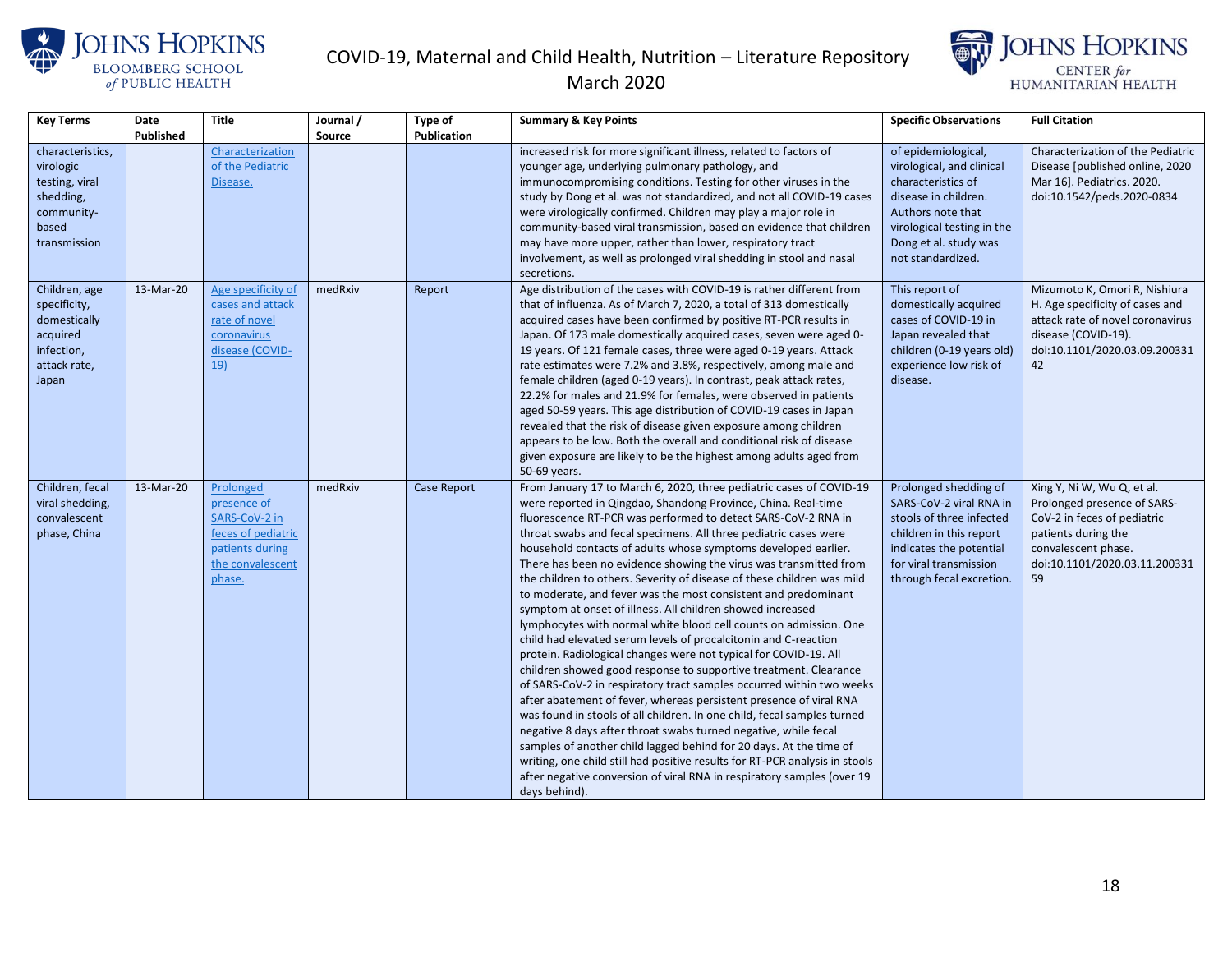



| <b>Key Terms</b>                                                                        | Date      | <b>Title</b>                                                                                                                            | Journal /                                 | Type of                       | <b>Summary &amp; Key Points</b>                                                                                                                                                                                                                                                                                                                                                                                                                                                                                                                                                                                                                                                                                   | <b>Specific Observations</b>                                                                                                                                                                     | <b>Full Citation</b>                                                                                                                                                                                                                                   |
|-----------------------------------------------------------------------------------------|-----------|-----------------------------------------------------------------------------------------------------------------------------------------|-------------------------------------------|-------------------------------|-------------------------------------------------------------------------------------------------------------------------------------------------------------------------------------------------------------------------------------------------------------------------------------------------------------------------------------------------------------------------------------------------------------------------------------------------------------------------------------------------------------------------------------------------------------------------------------------------------------------------------------------------------------------------------------------------------------------|--------------------------------------------------------------------------------------------------------------------------------------------------------------------------------------------------|--------------------------------------------------------------------------------------------------------------------------------------------------------------------------------------------------------------------------------------------------------|
|                                                                                         | Published |                                                                                                                                         | Source                                    | <b>Publication</b>            |                                                                                                                                                                                                                                                                                                                                                                                                                                                                                                                                                                                                                                                                                                                   |                                                                                                                                                                                                  |                                                                                                                                                                                                                                                        |
| Children, fecal<br>viral shedding,<br>stool samples,<br>China                           | 13-Mar-20 | Characteristics of<br>pediatric SARS-<br>CoV-2 infection<br>and potential<br>evidence for<br>persistent fecal<br>viral shedding.        | Nature<br>Medicine                        | <b>Brief</b><br>Communication | This single-center, prospective, observational study reports<br>epidemiological and clinical data on 10 pediatric, RT-PCR confirmed<br>SARS-CoV-2 infection cases at Guangzhou Women and Children's<br>Medical Center. Symptoms were nonspecific, and no children<br>required respiratory support or intensive care. Chest X-rays lacked<br>definite signs of pneumonia, a defining feature of the infection in<br>adult cases. Notably, eight children persistently tested positive on<br>rectal swabs even after nasopharyngeal testing was negative, raising<br>the possibility of fecal-oral transmission that lasts longer and carries<br>greater viral load than viral shedding from the respiratory tract. | Similar to other studies,<br>shedding of viral nucleic<br>acid in stool samples of<br>children lasted longer<br>than viral shedding<br>detected in<br>nasopharyngeal testing.                    | Xu, Y., Li, X., Zhu, B. et al.<br>Characteristics of pediatric<br>SARS-CoV-2 infection and<br>potential evidence for<br>persistent fecal viral shedding.<br>Nat Med. 2020.<br>https://doi.org/10.1038/s41591<br>$-020-0817-4$                          |
| Pregnancy,<br>neonates,<br>infection<br>control                                         | 13-Mar-20 | What are the<br>risks of COVID-19<br>infection in<br>pregnant<br>women?                                                                 | The Lancet                                | Review                        | This article reviews a small number of published cases that have<br>analyzed COVID-19 in pregnant women and neonates, discussing<br>expert recommendations for infection control among confirmed<br>cases.                                                                                                                                                                                                                                                                                                                                                                                                                                                                                                        | This article re-states the<br>findings from other case<br>studies on COVID-19 in<br>pregnant women and<br>neonates.                                                                              | Qiao J. What are the risks of<br>COVID-19 infection in pregnant<br>women?. Lancet.<br>2020;395(10226):760-762.<br>doi:10.1016/S0140-<br>6736(20)30365-2                                                                                                |
| Neonatal<br>infection                                                                   | 12-Mar-20 | A case report of<br>neonatal COVID-<br>19 infection in<br>China.                                                                        | Clinical<br>Infectious<br><b>Diseases</b> | <b>Brief Report</b>           | A neonate tested positive for COVID-19 infection by RT-PCR assay,<br>using pharyngeal samples, 36 hours after delivery via emergency<br>cesarean section. The mother was wearing an N95 mask throughout<br>the operation, and the infant had no contact with the mother after<br>birth. Breastfeeding was discouraged, while emptying her breasts of<br>milk was encouraged to avoid mastitis. The mother's breast milk<br>sample, which was collected 36 hours after birth, tested negative for<br>the virus.                                                                                                                                                                                                    | In line with previous<br>studies, there was no<br>concrete evidence of<br>vertical transmission,<br>and the breast milk<br>samples from a mother<br>with confirmed COVID-<br>19 tested negative. | Wang, S., Guo, L., Chen, L., Liu,<br>W., Cao, Y., Zhang, J., & Feng, L.<br>(2020). A case report of<br>neonatal COVID-19 infection in<br>China. Clinical Infectious<br>Diseases, 12 March 2020,<br>ciaa225,<br>https://doi.org/10.1093/cid/cia<br>a225 |
| Children, chest<br>CT, ground-<br>glass opacities,<br>China                             | 11-Mar-20 | Chest computed<br>tomography in<br>children with<br>COVID-19<br>respiratory<br>infection                                                | Pediatric<br>Radiology                    | <b>Original Article</b>       | Five children were identified with positive RT-PCR results for COVID-<br>19, at a large tertiary-care hospital in China, during the period from<br>January 28, 2019 to February 8, 2020. Ages ranged from 10 months to<br>6 years of age (mean 3.4 years). All had at least one CT scan after<br>admission. Three children had CT abnormalities on their first CT scan<br>(at 2 days, 4 days and 9 days, respectively, after onset of symptoms)<br>in the form of patchy ground-glass opacities; all normalized during<br>treatment.                                                                                                                                                                              | Similar but more<br>modest lung<br>abnormalities on CT<br>were found in this small<br>cohort of children with<br>COVID-19, compared to<br>adults with COVID-19<br>reported in the<br>literature. | Li W, Cui H, Li K, Fang Y, Li S.<br>Chest computed tomography in<br>children with COVID-19<br>respiratory infection [published<br>online, 2020 Mar 11]. Pediatr<br>Radiol. 2020.<br>doi:10.1007/s00247-020-04656-<br>$\overline{7}$                    |
| Vertical<br>transmission,<br>pregnancy                                                  | 11-Mar-20 | Lack of<br>maternal-fetal<br>SARS-CoV-2<br>transmission                                                                                 | <b>Nature</b><br>Medicine                 | Research<br>Highlight         | The risk of vertical transmission to unborn children is unknown. Chen<br>et al. (Lancet) found that clinical symptoms of 9 pregnant women<br>with lab-confirmed COVID-19 were similar to those of non-pregnant<br>adults. Findings need to be confirmed in a larger study.                                                                                                                                                                                                                                                                                                                                                                                                                                        | This review highlights<br>findings from the Chen<br>et al. study in The<br>Lancet.                                                                                                               | Stower H. Lack of maternal-fetal<br>SARS-CoV-2 transmission. Nat<br>Med. 2020;26(3):312.<br>doi:10.1038/s41591-020-0810-y                                                                                                                              |
| Pediatrics,<br>outpatient<br>clinic,<br>emergency<br>department,<br>screening,<br>China | 10-Mar-20 | A Quickly,<br><b>Effectively</b><br><b>Screening</b><br><b>Process of Novel</b><br><b>Corona Virus</b><br>Disease 2019<br>(COVID-19) in | Annals of<br>Translational<br>Medicine    | <b>Original Article</b>       | The Children's Hospital of Fudan University developed a procedure<br>for the identification of pediatric cases of COVID-19. Between January<br>19 and February 8, 2020, 45,889 pediatric patients visited the<br>outpatient clinic and emergency department. Of these, 18,432<br>patients presented with symptoms of fever or respiratory infection.<br>124 patients were identified with significant epidemiology. 56 cases<br>were classified as suspected COVID-19, and 10 cases (7 months - 11<br>years) were confirmed by positive nucleic acid test. 6 cases had mild                                                                                                                                       | The Children's Hospital<br>of Fudan University in<br>Shanghai, China<br>developed a successful<br>screening procedure for<br>the identification of<br>pediatric cases of<br>COVID-19 in their    | Shi Y, Wang X, Liu G, et al. A<br>quickly, effectively screening<br>process of novel corona virus<br>disease 2019 (COVID-19) in<br>children in Shanghai, China. Ann<br>Transl Med. 2020;8(5):241.<br>doi:10.21037/atm.2020.03.22                       |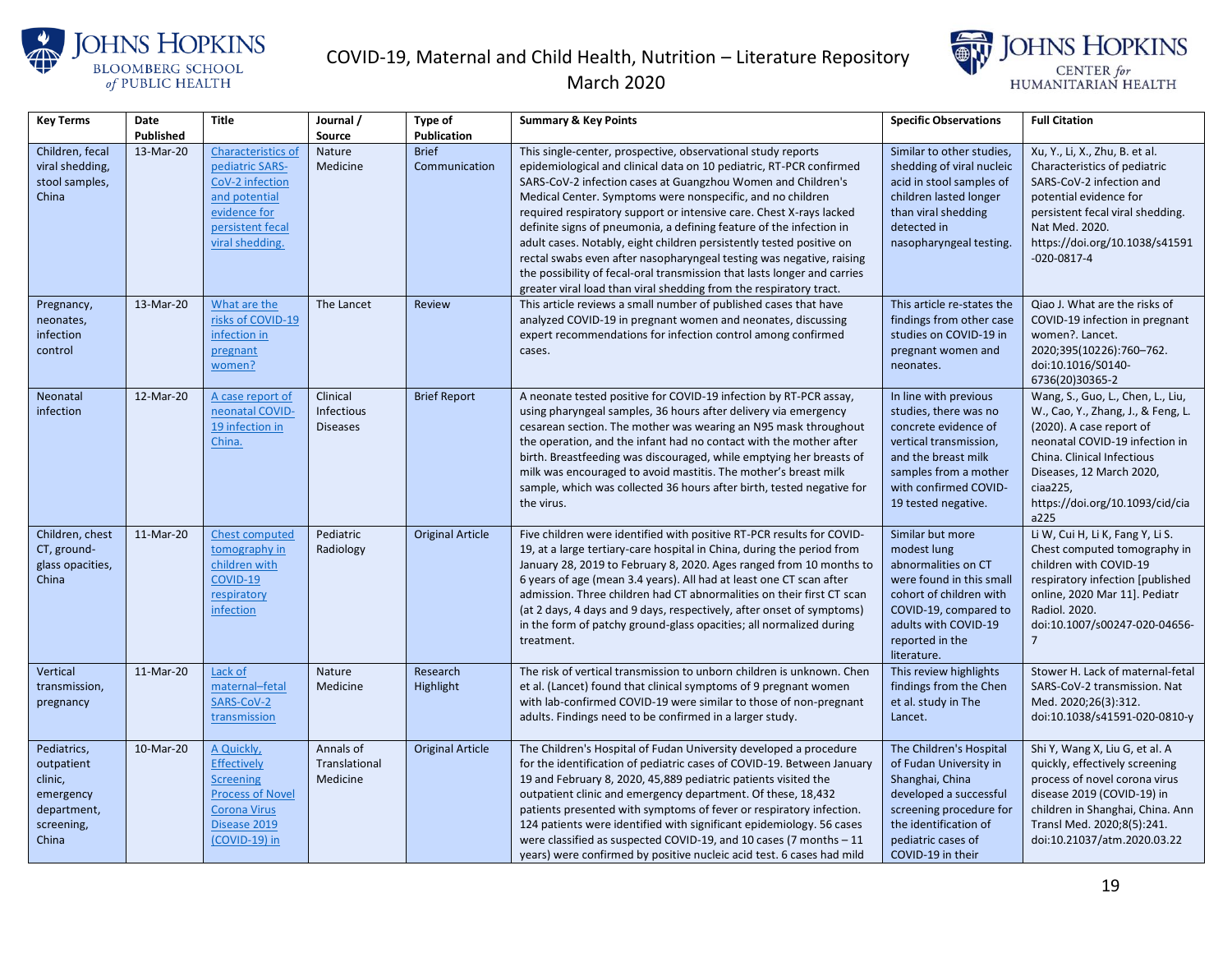

#### March 2020



| <b>Key Terms</b>             | Date      | <b>Title</b>                         | Journal /       | <b>Type of</b>         | <b>Summary &amp; Key Points</b>                                                                                                          | <b>Specific Observations</b>         | <b>Full Citation</b>                                           |
|------------------------------|-----------|--------------------------------------|-----------------|------------------------|------------------------------------------------------------------------------------------------------------------------------------------|--------------------------------------|----------------------------------------------------------------|
|                              | Published |                                      | Source          | Publication            |                                                                                                                                          |                                      |                                                                |
|                              |           | Children in                          |                 |                        | pneumonia, and 4 cases had upper respiratory tract infection. The                                                                        | outpatient clinic and                |                                                                |
|                              |           | Shanghai, China                      |                 |                        | sensitivity of this method is 100%; the specificity is 71.3%.                                                                            | emergency department.                |                                                                |
| Neonatology,                 | 10-Mar-20 | <b>Clinical</b>                      | Pediatric       | Perspectives           | Pediatric cases are mainly family cluster cases, and most of them                                                                        | Authors review current               | Hong H, Wang Y, Chung HT,                                      |
| infants,                     |           | characteristics of                   | Neonatology     |                        | have epidemiological links to adult patients. Pediatric clinical                                                                         | understanding of                     | Chen CJ. Clinical characteristics                              |
| children,                    |           | novel                                |                 |                        | manifestations are atypical and present relatively milder, compared                                                                      | epidemiological, clinical            | of novel coronavirus disease                                   |
| clinical                     |           | coronavirus                          |                 |                        | to adult patients.                                                                                                                       | characteristics of SARS-             | 2019 (COVID-19) in newborns,                                   |
| characteristics              |           | disease 2019                         |                 |                        |                                                                                                                                          | CoV-2 infection in                   | infants and children [published]                               |
|                              |           | (COVID-19) in                        |                 |                        |                                                                                                                                          | children, infants, and               | online 2020 Mar 10]. Pediatr                                   |
|                              |           | newborns,                            |                 |                        |                                                                                                                                          | newborns.                            | Neonatol. 2020.                                                |
|                              |           | infants and<br>children              |                 |                        |                                                                                                                                          |                                      | doi:10.1016/j.pedneo.2020.03.0<br>01                           |
| Child, family                | 9-Mar-20  | Potential                            | Emerging        | Research Letter        | In January 2020, authors investigated a 2-family cluster of persons                                                                      | This report describes a              | Tong Z, Tang A, Li K, et al.                                   |
| cluster, pre-                |           | Presymptomatic                       | Infectious      |                        | infected with RT-PCR confirmed SARS-CoV-2, in the city of Zhoushan                                                                       | cluster of SARS-CoV-2                | <b>Potential Presymptomatic</b>                                |
| symptomatic                  |           | <b>Transmission of</b>               | <b>Diseases</b> |                        | in Zhejiang Province, China. The infections were attributed to contact                                                                   | infection, comprised of              | Transmission of SARS-CoV-2,                                    |
| transmission,                |           | SARS-CoV-2,                          |                 |                        | between two individuals and an infected but potentially pre-                                                                             | two families, including              | Zhejiang Province, China, 2020.                                |
| China                        |           | <b>Zhejiang</b>                      |                 |                        | symptomatic traveler from the city of Wuhan in Hubei Province.                                                                           | an asymptomatic 12-                  | Emerging Infectious Diseases.                                  |
|                              |           | Province, China,                     |                 |                        | These two individuals transmitted SARS-CoV-2 infections to three                                                                         | year-old male.                       | 2020;26(5):1052-1054.                                          |
|                              |           | 2020                                 |                 |                        | family members, including an asymptomatic 12-year-old male.                                                                              |                                      | doi:10.3201/eid2605.200198.                                    |
| Asymptomatic                 | 9-Mar-20  | Detection of                         | Emerging        | <b>Research Letter</b> | Authors report an asymptomatic child who was positive for 2019                                                                           | An asymptomatic child                | Tang A, Tong ZD, Wang HL, et al.                               |
| child, stool                 |           | <b>Novel</b>                         | Infectious      |                        | novel coronavirus by RT-PCR in a stool specimen 17 days after the last                                                                   | displayed prolonged                  | Detection of Novel Coronavirus                                 |
| sample, fecal                |           | Coronavirus by                       | <b>Diseases</b> |                        | virus exposure. The child was virus positive in stool specimens for at                                                                   | shedding of viral nucleic            | by RT-PCR in Stool Specimen                                    |
| viral shedding,              |           | <b>RT-PCR in Stool</b>               |                 |                        | least an additional 9 days. Respiratory tract specimens were negative                                                                    | acid (17 days after                  | from Asymptomatic Child, China                                 |
| China                        |           | <b>Specimen from</b>                 |                 |                        | by RT-PCR.                                                                                                                               | exposure) in stool                   | [published online, 2020 Jun 17].                               |
|                              |           | Asymptomatic                         |                 |                        |                                                                                                                                          | samples.                             | Emerg Infect Dis. 2020;26(6).                                  |
|                              |           | Child, China.                        |                 |                        |                                                                                                                                          |                                      | doi:10.3201/eid2606.200301                                     |
| Breastfeeding,               | 9-Mar-20  | <b>Breastfeeding</b>                 | Lactation       | Commentary             | Remdesivir shows promising activity against COVID-19. Nothing is                                                                         | Little is known about                | Anderson, P. O. Breastfeeding                                  |
| remdesivir,                  |           | and Respiratory                      | Medicine        |                        | known about the passage of remdesivir into breast milk, but one                                                                          | the passage of antivirals            | and Respiratory Antivirals:                                    |
| antiviral                    |           | <b>Antivirals:</b>                   |                 |                        | infant with Ebola was treated with IV remdesivir following treatment                                                                     | (including those                     | Coronavirus and Influenza.                                     |
| therapy,<br>influenza, Ebola |           | <b>Coronavirus and</b><br>Influenza. |                 |                        | with the monoclonal antibody ZMapp and a buffy coat transfusion<br>from an Ebola survivor. The infant experienced no adverse effects and | suggested to treat<br>COVID-19) into | Breastfeeding Medicine. 2020.<br>doi:10.1089/bfm.2020.29149.po |
|                              |           |                                      |                 |                        | was virus free on day 20 of life.                                                                                                        | breastmilk.                          | a                                                              |
| Pregnancy,                   | 8-Mar-20  | Analysis of the                      | Chinese Journal | Original               | This study presents retrospective comparison of pregnancy outcomes                                                                       | 2019-nCoV infection                  | Zhang L, Jiang Y, Wei M, et al.                                |
| neonatal                     |           | Pregnancy                            | of Obstetrics & | Research               | between 16 women with COVID-19 and 45 women without COVID-19.                                                                            | was not found in                     | [Analysis of the Pregnancy                                     |
| infection, China             |           | Outcomes in                          | Gynecology      |                        | There were no significant differences in fetal distress, meconium-                                                                       | neonates delivered by                | Outcomes in Pregnant Women                                     |
|                              |           | Pregnant                             |                 |                        | stained amniotic fluid, preterm birth, neonatal asphyxia,                                                                                | pregnant women with                  | With COVID-19 in Hubei                                         |
|                              |           | <b>Women With</b>                    |                 |                        | intraoperative blood loss, and birth weight of newborns between the                                                                      | COVID-19.                            | Province.] Zhonghua Fu Chan Ke                                 |
|                              |           | COVID-19 in                          |                 |                        | two groups. The 2019-nCoV nucleic acid test was negative for all 10                                                                      |                                      | Za Zhi. 2020;55(0):E009.                                       |
|                              |           | <b>Hubei Province</b>                |                 |                        | cases of neonates delivered by pregnant women with COVID-19.                                                                             |                                      | doi:10.3760/cma.j.cn112141-                                    |
|                              |           |                                      |                 |                        |                                                                                                                                          |                                      | 20200218-00111                                                 |
| Neonatal                     | 6-Mar-20  | <b>Managing</b>                      | The Lancet      | Correspondence         | This article criticizes a plan set forth by Wang et al. to manage                                                                        | This commentary                      | De Luca D. Managing neonates                                   |
| infection,                   |           | <b>Neonates With</b>                 | Child &         |                        | neonates with SARS-CoV-2 in NICUs. 1) Tests should be performed for                                                                      | replies to Wang et al.               | with respiratory failure due to                                |
| respiratory                  |           | Respiratory                          | Adolescent      |                        | infants from families infected by or exposed to SARS-CoV-2, rather                                                                       | who discussed                        | SARS-CoV-2. Lancet Child                                       |
| failure, NICU                |           | <b>Failure Due to</b>                | Health          |                        | than all NICU admitted neonates, to avoid wasteful use of resources.                                                                     | contingency plans for                | Adolesc Health. 2020;4(4):e8.                                  |
| management,                  |           | SARS-CoV-2                           |                 |                        | 2) Isolation and monitoring of infants do not necessarily require NICU                                                                   | managing COVID-19 in                 | doi:10.1016/S2352-                                             |
| resource use                 |           |                                      |                 |                        | admission. 3) There is no evidence-based data for surfactant, inhaled                                                                    | NICUs in a recent                    | 4642(20)30073-0                                                |
|                              |           |                                      |                 |                        | NO, various ventilation methods, and extracorporeal life support for                                                                     | publication.                         |                                                                |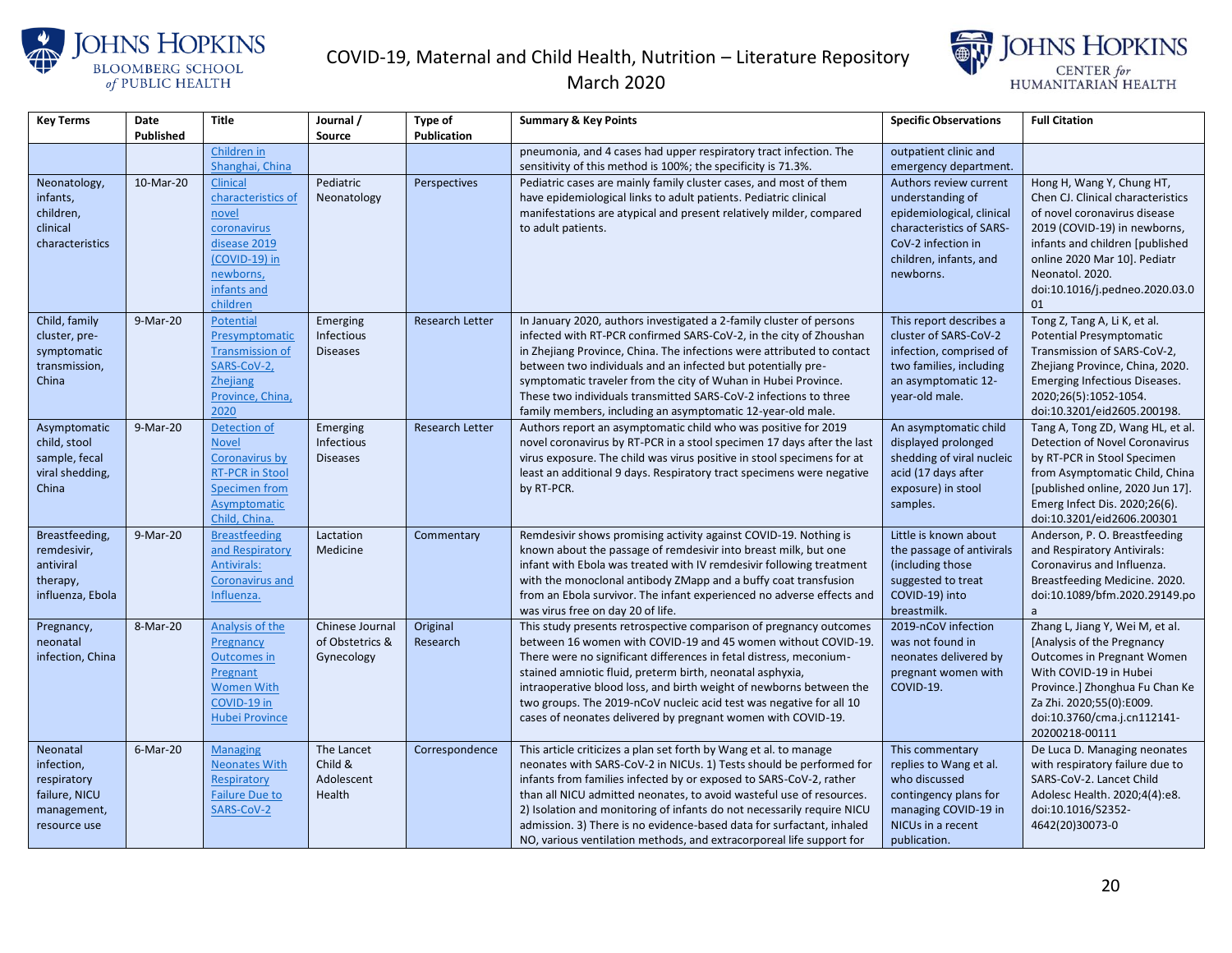



| <b>Key Terms</b>                                                                              | Date      | <b>Title</b>                                                                                                                            | Journal /                                           | Type of                  | <b>Summary &amp; Key Points</b>                                                                                                                                                                                                                                                                                                                                                                                                                                                                                                                                                                                                                                                                                                                                                                                                                                                                                                                                                                                                                              | <b>Specific Observations</b>                                                                                                                                                                                                                   | <b>Full Citation</b>                                                                                                                                                                                                                                               |
|-----------------------------------------------------------------------------------------------|-----------|-----------------------------------------------------------------------------------------------------------------------------------------|-----------------------------------------------------|--------------------------|--------------------------------------------------------------------------------------------------------------------------------------------------------------------------------------------------------------------------------------------------------------------------------------------------------------------------------------------------------------------------------------------------------------------------------------------------------------------------------------------------------------------------------------------------------------------------------------------------------------------------------------------------------------------------------------------------------------------------------------------------------------------------------------------------------------------------------------------------------------------------------------------------------------------------------------------------------------------------------------------------------------------------------------------------------------|------------------------------------------------------------------------------------------------------------------------------------------------------------------------------------------------------------------------------------------------|--------------------------------------------------------------------------------------------------------------------------------------------------------------------------------------------------------------------------------------------------------------------|
|                                                                                               | Published |                                                                                                                                         | <b>Source</b>                                       | <b>Publication</b>       |                                                                                                                                                                                                                                                                                                                                                                                                                                                                                                                                                                                                                                                                                                                                                                                                                                                                                                                                                                                                                                                              |                                                                                                                                                                                                                                                |                                                                                                                                                                                                                                                                    |
|                                                                                               |           |                                                                                                                                         |                                                     |                          | every patient. 4) Antiviral drugs can be considered as compassionate<br>treatment. 5) Steroid therapy could be considered for refractory<br>respiratory failure.                                                                                                                                                                                                                                                                                                                                                                                                                                                                                                                                                                                                                                                                                                                                                                                                                                                                                             |                                                                                                                                                                                                                                                |                                                                                                                                                                                                                                                                    |
| Children,<br>procalcitonin,<br>chest CT, age-<br>related<br>difference,<br>China              | 5-Mar-20  | <b>Clinical and CT</b><br>features in<br>pediatric<br>patients with<br>COVID-19<br>infection:<br><b>Different points</b><br>from adults | Pediatric<br>Pulmonology                            | <b>Original Article</b>  | The clinical, laboratory, and chest CT features of 20 pediatric<br>inpatients with COVID-19 infection, confirmed by pharyngeal swab<br>nucleic acid test, were retrospectively analyzed between January 23<br>and February 8, 2020. Thirteen pediatric patients (65%) had an<br>identified history of close contact with COVID-19 diagnosed family<br>members. Fever (12/20, 60%) and cough (13/20, 65%) were the most<br>common symptoms. For laboratory findings, procalcitonin elevation<br>(16/20, 80%), which is not common in adults, was noted. Co-infection<br>(8/20, 40%) is common in pediatric patients. A total of 6 patients<br>presented with unilateral pulmonary lesions (30%), 10 with bilateral<br>pulmonary lesions (50%), and 4 cases showed no abnormality on<br>chest CT (20%). Consolidation with surrounding halo sign was<br>observed in 10 patients (50%), ground-glass opacities were observed<br>in 12 patients (60%), fine mesh shadow was observed in 4 patients<br>(20%), and tiny nodules were observed in 3 patients (15%). | Procalcitonin elevation<br>and consolidation with<br>surrounding halo signs<br>on chest CT are not<br>common in adults with<br>COVID-19 but were<br>common in pediatric<br>patients with COVID-19<br>in this study.                            | Xia W, Shao J, Guo Y, Peng X, Li<br>Z, Hu D. Clinical and CT features<br>in pediatric patients with<br>COVID-19 infection: Different<br>points from adults [published<br>online, 2020 Mar 5]. Pediatr<br>Pulmonol. 2020.<br>doi:10.1002/ppul.24718                 |
| Vertical<br>transmission,<br>pregnancy,<br>breastmilk<br>sample,<br>placenta<br>sample, China | 5-Mar-20  | Lack of vertical<br>transmission of<br>severe acute<br>respiratory<br>syndrome<br>coronavirus 2,<br>China.                              | Emerging<br>Infectious<br><b>Diseases</b>           | <b>Research Letter</b>   | A 30-year-old pregnant woman, confirmed positive for SARS-CoV-2<br>infection, delivered an infant by cesarean section at 35 weeks'<br>gestation, in a negative-pressure operating room. An oropharyngeal<br>swab specimen, obtained immediately after the infant was taken<br>from the uterus, indicated that the infant was negative for SARS-CoV-<br>2, and was sent to the negative-pressure ward. On the delivery day,<br>although the woman's sputum was positive, serum, urine, feces,<br>amniotic fluid, umbilical cord blood and placenta, and breast milk<br>samples were negative.                                                                                                                                                                                                                                                                                                                                                                                                                                                                 | Sputum samples from a<br>woman with confirmed<br>COVID-19 tested<br>positive following<br>delivery, while amniotic<br>fluid, umbilical cord<br>blood, placenta, and<br>breast milk samples<br>tested negative.                                 | Li Y, Zhao R, Zheng S, Chen X,<br>Wang J, Sheng X, et al. Lack of<br>vertical transmission of severe<br>acute respiratory syndrome<br>coronavirus 2, China. Emerging<br>infectious diseases, 26(6). 5<br>March 2020.<br>https://doi.org/10.3201/eid260<br>6.200287 |
| Pregnancy,<br>neonatal<br>infection                                                           | 5-Mar-20  | <b>Novel</b><br>coronavirus<br>infection and<br>pregnancy.                                                                              | Ultrasound in<br>Obstetrics &<br>Gynecology         | Opinion                  | This paper discusses the current guidelines in China that recommend<br>newborn separation from their infected mothers for at least 14 days<br>following birth. These restrictions make direct breastfeeding<br>unfeasible; however, the mothers are advised to express their<br>breastmilk in order to maintain milk production. Once they test<br>negative for COVID-19, they should be encouraged to breastfeed<br>their infant.                                                                                                                                                                                                                                                                                                                                                                                                                                                                                                                                                                                                                           | As noted in other<br>protocols from China,<br>breastfeeding is<br>discouraged while<br>breastmilk expression is<br>encouraged in order to<br>maintain milk<br>production.                                                                      | Yang, H., Wang, C., & Poon, L. C.<br>(2020). Novel coronavirus<br>infection and pregnancy.<br>Ultrasound in Obstetrics &<br>Gynecology. 5 March 2020.<br>https://doi.org/10.1002/uog.22<br>006                                                                     |
| Pregnancy,<br>WHO, CDC,<br>expert<br>guidance, China                                          | 5-Mar-20  | Novel corona<br>virus disease<br>(COVID-19) in<br>pregnancy: What<br>clinical<br>recommendation<br>s to follow?                         | Acta Obstetricia<br>et Gynecologica<br>Scandinavica | <b>Special Editorial</b> | This editorial presents a set of recommendations based on WHO,<br>CDC, and expert Chinese guidance, with regard to prevention,<br>diagnosis, management, timing and mode of delivery, and care of<br>infants born to mothers with COVID-19. Limited data suggests that<br>transplacental transmission is unlikely in late pregnancy, but infection<br>can occur in neonates via close contact. Early cord clamping and<br>temporary separation of the newborn for at least 2 weeks is<br>recommended. During this period, direct breast feeding is not<br>recommended, but a mother can pump her breast milk, which can be<br>used to feed the neonate by a healthy caregiver.                                                                                                                                                                                                                                                                                                                                                                               | The guidelines in this<br>editorial fall in line with<br>previously stated<br>Chinese guidance on<br>breastfeeding but<br>contradict the WHO's<br>recommendations to<br>allow mothers with<br>COVID-19 to choose to<br>continue to breastfeed. | Liang H, Acharya G. Novel<br>corona virus disease (COVID-19)<br>in pregnancy: What clinical<br>recommendations to follow?<br>Acta Obstet Gynecol Scand.<br>2020;99(4):439-442.<br>doi:10.1111/aogs.13836                                                           |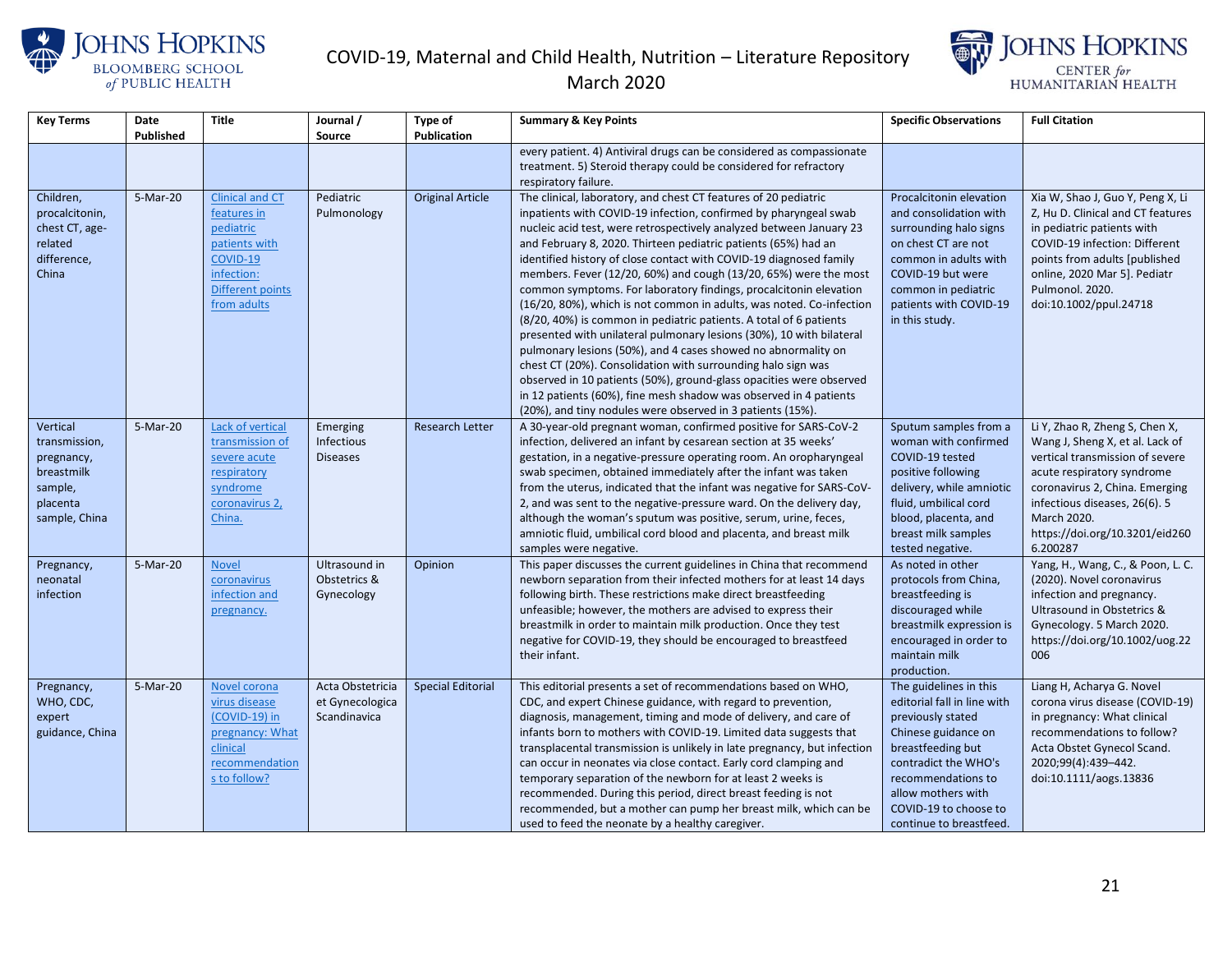



| <b>Key Terms</b> | Date      | <b>Title</b>          | Journal /   | Type of          | <b>Summary &amp; Key Points</b>                                          | <b>Specific Observations</b> | <b>Full Citation</b>               |
|------------------|-----------|-----------------------|-------------|------------------|--------------------------------------------------------------------------|------------------------------|------------------------------------|
|                  | Published |                       | Source      | Publication      |                                                                          |                              |                                    |
| Pregnancy,       | 4-Mar-20  | Clinical              | Journal of  | Letter to Editor | Given the maternal physiologic and immune function changes in            | Perinatal complications,     | Liu Y, Chen H, Tang K, Guo Y.      |
| neonates,        |           | manifestations        | Infection   |                  | pregnancy, pregnant individuals might face greater risk of getting       | including preterm labor      | Clinical manifestations and        |
| clinical         |           | and outcome of        |             |                  | infected by SARS-CoV-2 and might have more complicated clinical          | and emergency                | outcome of SARS-CoV-2              |
| characteristics, |           | SARS-CoV-2            |             |                  | events. This letter identified 13 hospitalized pregnant patients with    | cesarean section, were       | infection during pregnancy         |
| emergency        |           | infection during      |             |                  | laboratory-confirmed SARS-CoV-2 infection between December 8,            | noted in this study of 13    | [published online, 2020 Mar 4].    |
| cesarean         |           | pregnancy             |             |                  | 2019 and February 25, 2020 officially reported by the central            | hospitalized pregnant        | J Infect. 2020;.                   |
| section,         |           |                       |             |                  | government, in areas outside Wuhan, China. Two women were less           | women with COVID-19          | doi:10.1016/j.jinf.2020.02.028     |
| preterm labor,   |           |                       |             |                  | than 28 weeks of gestation and the other 11 patients were in their       | in China. Of nine live       |                                    |
| vertical         |           |                       |             |                  | third trimesters at presentation. None of the patients had an            | births, there was no         |                                    |
| transmission,    |           |                       |             |                  | underlying medical disease. Three of the patients (23%) improved         | clinical or serological      |                                    |
| China            |           |                       |             |                  | after hospitalization and were discharged with an uncomplicated          | evidence of SARS-CoV-2       |                                    |
|                  |           |                       |             |                  | ongoing pregnancy. The other 10 patients (77%) underwent                 | infection in the             |                                    |
|                  |           |                       |             |                  | caesarean section. Five of the 10 patients delivered by emergency        | neonates.                    |                                    |
|                  |           |                       |             |                  | cesarean section due to pregnancy complications including fetal          |                              |                                    |
|                  |           |                       |             |                  | distress $(3/10)$ , premature rupture of the membrane $(1/10)$ and       |                              |                                    |
|                  |           |                       |             |                  | stillbirth (1/10). The stillbirth occurred in a patient who developed    |                              |                                    |
|                  |           |                       |             |                  | severe pneumonia requiring ICU care with multiple organ dysfunction      |                              |                                    |
|                  |           |                       |             |                  | syndrome in the third trimester. Six patients (46%) had preterm labor    |                              |                                    |
|                  |           |                       |             |                  | between 32-36 weeks of gestation. Nine newborn infants received a        |                              |                                    |
|                  |           |                       |             |                  | 1-minute Apgar score of 10. There was no clinical or serologic           |                              |                                    |
|                  |           |                       |             |                  | evidence suggestive of vertical transmission of SARS-CoV-2.              |                              |                                    |
| Neonates,        | 4-Mar-20  | <b>Proposal for</b>   | Archives of | Letter           | This article outlines recommendations regarding newborns: Infants        | <b>Recommendations</b>       | Li F, Feng ZC, Shi Y. Proposal for |
| prevention,      |           | prevention and        | Disease in  |                  | with highly suspected or confirmed COVID-19 should be referred to        | outlined in this letter      | prevention and control of the      |
| infection        |           | control of the        | Childhood - |                  | the designated neonatal ward. All medical staff involved should wear     | discourage                   | 2019 novel coronavirus disease     |
| control,         |           | 2019 novel            | Fetal and   |                  | protective equipment. The neonatal department should be strictly         | breastfeeding until after    | in newborn infants Archives of     |
| breastfeeding    |           | coronavirus           | Neonatal    |                  | stratified into transitional, quarantine, living and work areas. Infants | recovery.                    | Disease in Childhood - Fetal and   |
|                  |           | disease in            | Edition     |                  | with suspected infections should be isolated in a single room, while     |                              | <b>Neonatal Edition Published</b>  |
|                  |           | newborn infants       |             |                  | confirmed patients should be moved into separate rooms. After            |                              | Online First: 04 March 2020.       |
|                  |           |                       |             |                  | admission, avoiding breastfeeding from COVID-19 mother until             |                              | doi: 10.1136/archdischild-2020-    |
|                  |           |                       |             |                  | recovery should be adequately performed.                                 |                              | 318996                             |
| Children,        | 3-Mar-20  | Coronavirus           | The Lancet  | Original         | Authors prospectively followed 31 confirmed cases (<18 years) with       | This prospective cohort      | Chen, Chuming and Cao, Mengli      |
| clinical         |           | Disease-19            | Child &     | Research         | SARS-CoV-2 infection in Shenzhen Third People's Hospital between         | of 31 confirmed cases        | and Peng, Ling and Guo, Xiaoyan    |
| characteristics, |           | <b>Among Children</b> | Adolescent  |                  | January 16, 2020, and February 19, 2020. All 31 cases were confirmed     | of SARS-CoV-2 infection      | and Yang, Fangji and Wu, Weibo     |
| China            |           | outside Wuhan,        | Health      |                  | as having SARS-CoV-2 in upper respiratory tract specimens by real-       | in children <18 years        | and Chen, Li and Yang, Yang and    |
|                  |           | China                 |             |                  | time RT-PCR. None of the cases had Hunan seafood market exposure.        | found a milder clinical      | Yingxia, Liu and Wang, Fuxiang,    |
|                  |           |                       |             |                  | 29 (93.5%) children belong to family clusters. 12 (38.7%) children had   | course of disease,           | Coronavirus Disease-19 Among       |
|                  |           |                       |             |                  | no symptoms. Fever was observed in 14 (45.2%) children, with a           | compared to adults.          | Children Outside Wuhan, China      |
|                  |           |                       |             |                  | duration of 1-9 days (median:2 [IQR 1-3]). 13 (41.9%) cases had          |                              | (2/25/2020).                       |
|                  |           |                       |             |                  | cough. Lymphocytes above the normal range were seen in 17                |                              | doi:10.2139/ssrn.3546071           |
|                  |           |                       |             |                  | children. 12 (38.7%) children exhibited elevated lactate                 |                              |                                    |
|                  |           |                       |             |                  | dehydrogenase levels. Increased erythrocyte sedimentation rate was       |                              |                                    |
|                  |           |                       |             |                  | seen in 10 (32.3%) patients. Chest CT images were normal in 20           |                              |                                    |
|                  |           |                       |             |                  | (64.5%) cases. 8 (25.8%) patients showed unilateral pneumonia, and 1     |                              |                                    |
|                  |           |                       |             |                  | patient showed progress for bilateral pneumonia (Table 4.). 3 (9.7%)     |                              |                                    |
|                  |           |                       |             |                  | patients had bilateral pneumonia. 23 (74.2%) children had been           |                              |                                    |
|                  |           |                       |             |                  | discharged, at the time of this study.                                   |                              |                                    |